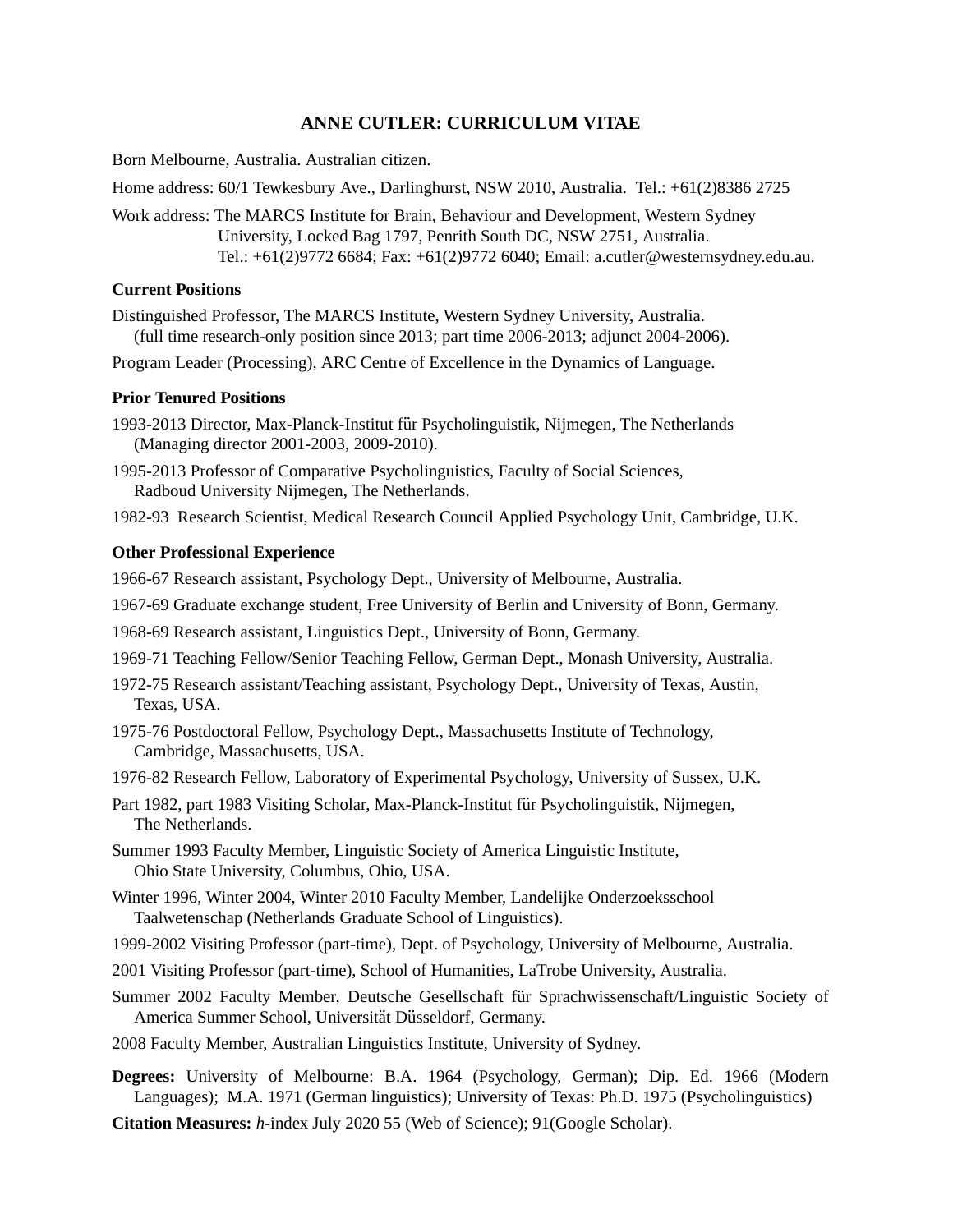### **Publications**

**A.** *Books, etc.*

- Cutler, A. (1975). *Sentence Stress and Sentence Comprehension.* Ph.D. dissertation. University of Texas, 1975. (Dissertation Abstracts International, 36(10-B), 5300).
- Cutler, A. & Fay, D.A. (Eds.) (1978). Annotated re-issue of R. Meringer and C. Mayer: *Versprechen und Verlesen* (1895). Amsterdam: John Benjamins.
- Cutler, A. (Ed.) (1982). *Slips of the Tongue and Language Production.* The Hague: Mouton.
- Cutler, A. (1982). *Speech Errors: A Classified Bibliography.* Bloomington: Indiana University Linguistics Club.
- Cutler, A. & Ladd, D.R. (Eds.) (1983). *Prosody: Models and Measurements.* Heidelberg: Springer.
- Otake, T. & Cutler, A. (Eds.) (1996). *Phonological Structure and Language Processing: Cross-Linguistic Studies.* Berlin: Mouton de Gruyter.
- Cutler, A., McQueen, J.M. & Zondervan, R. (Eds.) (2000). *Proceedings of SWAP* (Workshop on Spoken Word Access Processes). Nijmegen: MPI for Psycholinguistics.
- McQueen, J.M. & Cutler, A. (Eds.) (2001). *Spoken Word Access Processes*. Hove, UK: Psychology Press.
- Cutler, A. (Ed.) (2005). *Twenty-First Century Psycholinguistics: Four Cornerstones.* Hillsdale, NJ: Erlbaum.
- Cutler, A. (2012). *Native Listening: Language Experience and the Recognition of Spoken Words.* Cambridge, MA: MIT Press.

**B.** *Journal Articles*

- Cutler, A. (1976). Phoneme-monitoring reaction time as a function of preceding intonation contour. *Perception & Psychophysics, 20,* 55-60.
- Cutler, A. & Foss, D.J. (1977). On the role of sentence stress in sentence processing. *Language and Speech, 20*, 1-10.
- Fay, D. & Cutler, A. (1977). Malapropisms and the structure of the mental lexicon. *Linguistic Inquiry, 8*, 505-520.
- Cutler, A. & Cooper, W.E. (1978). Phoneme-monitoring in the context of different phonetic sequences. *Journal of Phonetics, 6*, 221-225.
- Swinney, D.A. & Cutler, A. (1979). The access and processing of idiomatic expressions. *Journal of Verbal Learning and Verbal Behavior, 18,* 523-534.
- Cutler, A. & Fodor, J.A. (1979). Semantic focus and sentence comprehension. *Cognition, 7*, 49-59.
- Cutler, A. (1979). Contemporary reaction to Rudolf Meringer's speech error research. *Historiographia Linguistica, 6*, 57-76.
- Swinney, D.A., Zurif, E.B. & Cutler, A. (1980). Effects of sentential stress and word class upon comprehension in Broca's aphasics. *Brain and Language, 10,* 132-144.
- Cutler, A. (1981). Degrees of transparency in word formation. *Canadian Journal of Linguistics, 26,* 73-77.
- Cutler, A. & Darwin, C.J. (1981). Phoneme-monitoring reaction time and preceding prosody: effects of stop closure duration and of fundamental frequency. *Perception & Psychophysics, 29,* 217-224.
- Cutler, A. (1981). The reliability of speech error data. *Linguistics, 19*, 561-582.
- Garnham, A., Shillcock, R.C., Brown, G.D.A., Mill, A.I.D. & Cutler, A. (1981). Slips of the tongue in the London-Lund corpus of spontaneous conversation. *Linguistics, 19*, 805-817.
- Cutler, A. (1981). Making up materials is a confounded nuisance. *Cognition, 10*, 65-70.
- Cutler, A. & Fay, D.A. (1982). One mental lexicon, phonologically arranged: comments on Hurford's comments. *Linguistic Inquiry, 13,* 107-113.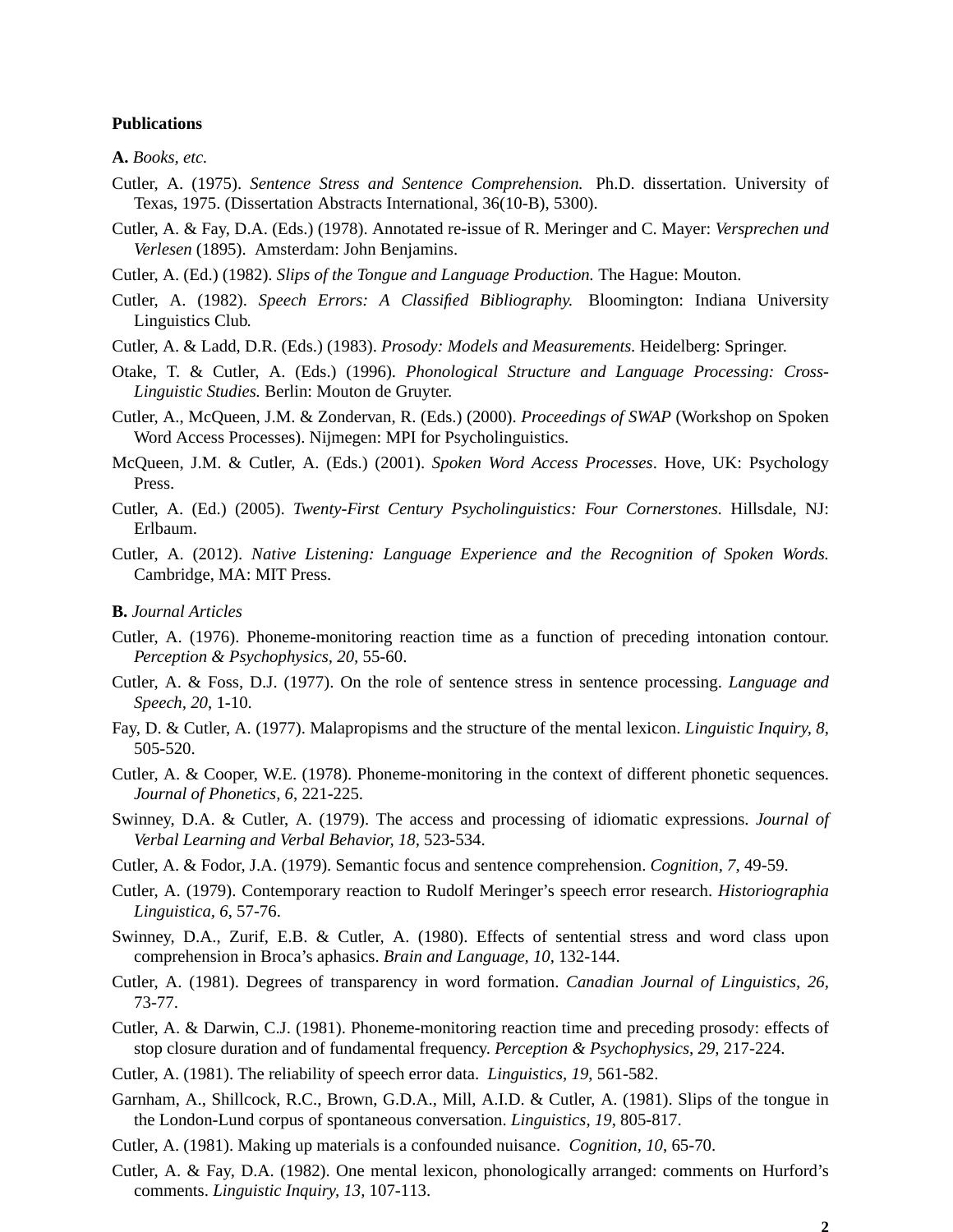- Beattie, G.W., Cutler, A. & Pearson, M. (1982). Why is Mrs. Thatcher interrupted so often? *Nature, 300*, 744-747.
- Cutler, A. (1982). Idioms: the colder the older. *Linguistic Inquiry, 13,* 317-320.
- Levelt, W.J.M. & Cutler, A. (1983). Prosodic marking in speech repair. *Journal of Semantics, 2,* 205-217.
- Cutler, A., Mehler, J., Norris, D. & Segui´, J. (1983). A language-specific comprehension strategy. *Nature, 304*, 159-160.
- Scott, D.R. & Cutler, A. (1984). Segmental phonology and the perception of syntactic structure. *Journal of Verbal Learning and Verbal Behavior, 23,* 450-466.
- Cutler, A., Hawkins, J.A. & Gilligan, G. (1985). The suffixing preference: a processing explanation. *Linguistics, 23*, 723-758.
- Cutler, A. (1985). Cross-language psycholinguistics. *Linguistics, 23,* 659-667.
- Norris, D. & Cutler, A. (1985). Juncture detection. *Linguistics, 23*, 689-705.
- Cutler, A., Mehler, J., Norris, D. & Segui´, J. (1986). The syllable's differing role in the segmentation of French and English. *Journal of Memory and Language, 25,* 385-400. Reprinted in G.T.M. Altmann (Ed.) (2002). *Psycholinguistics: Critical Concepts*. London: Routledge; Vol. 1, pp. 115-135.
- Cutler, A. (1986). Phonological structure in speech recognition. *Phonology Yearbook, 3,* 161-178.
- Cutler, A. (1986). *Forbear* is a homophone: lexical prosody does not constrain lexical access. *Language and Speech, 29,* 201-220.
- Cutler, A. & Swinney, D.A. (1987). Prosody and the development of comprehension. *Journal of Child Language, 14,* 145-167.
- Cutler, A., Mehler, J., Norris, D. & Segui´, J. (1987). Phoneme identification and the lexicon. *Cognitive Psychology, 19,* 141-177.
- Cutler, A., Butterfield, S. & Williams, J.N. (1987). The perceptual integrity of syllabic onsets. *Journal of Memory and Language, 26,* 406-418.
- Cutler, A., Norris, D. & Williams, J.N. (1987). A note on the role of phonological expectations in speech segmentation. *Journal of Memory and Language, 26,* 480-487.
- Connine, C.M., Clifton, C.E. & Cutler, A. (1987). Effects of lexical stress on phonetic categorization. *Phonetica, 44,* 133-146.
- Cutler, A. & Carter, D.M. (1987). The predominance of strong initial syllables in the English vocabulary. *Computer Speech and Language, 2,* 133-142.
- Cutler, A. (1987). The task of the speaker and the task of the hearer. (Commentary on D. Sperber & D. Wilson: *Relevance.) Behavioral and Brain Sciences, 10*, 715-716.
- Cutler, A. & Norris, D. (1988). The role of strong syllables in segmentation for lexical access. *Journal of Experimental Psychology: Human Perception and Performance, 14*, 113-121. Reprinted in G.T.M. Altmann (Ed.) (2002). *Psycholinguistics: Critical Concepts*. London: Routledge; Vol 1, pp. 157-177.
- Norris, D. & Cutler, A. (1988). The relative accessibility of phonemes and syllables. *Perception & Psychophysics, 43,* 541-550.
- Mehta, G. & Cutler, A. (1988). Detection of target phonemes in spontaneous and read speech. *Language and Speech, 31,* 135-156.
- Cutler, A., Howard, D. & Patterson, K.E. (1989). Misplaced stress on prosody: a reply to Black and Byng. *Cognitive Neuropsychology, 6,* 67-83.
- Cutler, A., Mehler, J., Norris, D. & Segui´, J. (1989). Limits on bilingualism. *Nature, 340,* 229-230. Reprinted in F.-J. Deiters, A. Fliethmann & C. Weller (Eds.) (2010). *Passages: 50 Years of German Studies at Monash University.* St. Ingbert: Röhrig Universitätsverlag; pp. 249-254.
- Cutler, A. (1989). Straw modules. (Commentary on D.W. Massaro: *Speech Perception by Ear and Eye.) Behavioral and Brain Sciences, 12,* 760-762.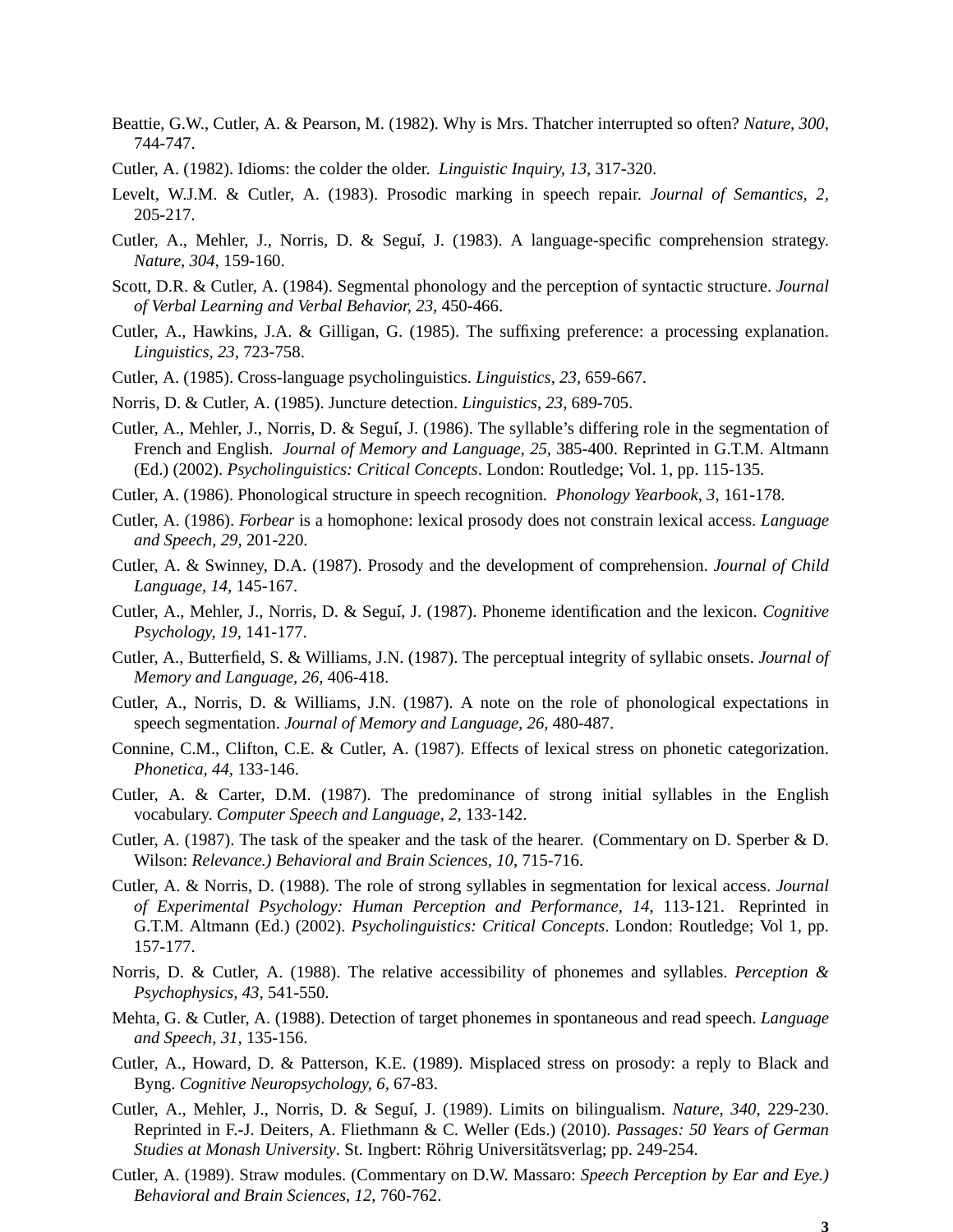- Smith, M.R., Cutler, A., Butterfield, S. & Nimmo-Smith, I. (1989). The perception of rhythm and word boundaries in noise-masked speech. *Journal of Speech and Hearing Research, 32,* 912-920.
- Cutler, A. & Butterfield, S. (1990). Durational cues to word boundaries in clear speech. *Speech Communication, 9,* 485-495.
- Cutler, A. & Scott, D.R. (1990). Speaker sex and perceived apportionment of talk. *Applied Psycholinguistics, 11,* 253-272.
- Cutler, A., McQueen, J.M. & Robinson, K. (1990). Elizabeth and John: Sound patterns of men's and women's names. *Journal of Linguistics, 26,* 471-482.
- Cutler, A. & Butterfield, S. (1991). Word boundary cues in clear speech: A supplementary report. *Speech Communication, 10*, 335-353.
- Cutler, A., Mehler, J., Norris, D. & Segui´, J. (1992). The monolingual nature of speech segmentation by bilinguals. *Cognitive Psychology, 24*, 381-410.
- Cutler, A. & Butterfield, S. (1992). Rhythmic cues to speech segmentation: Evidence from juncture misperception. *Journal of Memory and Language, 31*, 218-236. Reprinted in abridged form in Field, J. (2003). *Psycholinguistics: A Resource Book for Students*. London: Routledge.
- Ooijen, B. van, Cutler, A. & Norris, D. (1992). Detection of vowels and consonants with minimal acoustic variation. *Speech Communication, 11*, 101-108.
- Cutler, A. & Mehler, J. (1993). The periodicity bias. *Journal of Phonetics, 21*, 103-108.
- Otake, T., Hatano, G., Cutler, A. & Mehler, J. (1993). Mora or syllable? Speech segmentation in Japanese. *Journal of Memory and Language, 32*, 358-378.
- Cutler, A. (1993). Phonological cues to open- and closed-class words in the processing of spoken sentences. *Journal of Psycholinguistic Research, 22*, 109-131.
- Jusczyk, P., Cutler, A. & Redanz, N. (1993). Infants' preference for the predominant stress patterns of English words. *Child Development, 64*, 675-687.
- Nix, A.J., Mehta, G., Dye, J. & Cutler, A. (1993). Phoneme detection as a tool for comparing perception of natural and synthetic speech. *Computer Speech and Language, 7*, 211-228.
- Cutler, A., Kearns, R., Norris, D. & Scott, D.R. (1993). Problems with click detection: Insights from cross-linguistic comparisons. *Speech Communication, 13*, 401-410.
- Cutler, A. (1994). Segmentation problems, rhythmic solutions. *Lingua, 92*, 81-104. (Also in L. Gleitman & B. Landau [Eds.] *The Acquisition of the Lexicon*. Cambridge, MA: MIT Press, 1994.)
- McQueen, J.M., Norris, D. & Cutler, A. (1994). Competition in spoken word recognition: Spotting words in other words. *Journal of Experimental Psychology: Learning, Memory and Cognition, 20*, 621-638.
- Cutler, A. (1994). The perception of rhythm in language. *Cognition, 50*, 79-81.
- Cutler, A. & Otake, T. (1994). Mora or phoneme? Further evidence for language-specific listening. *Journal of Memory and Language, 33*, 824-844.
- Fear, B.D., Cutler, A. & Butterfield, S. (1995). The strong/weak syllable distinction in English. *Journal of the Acoustical Society of America, 97*, 1893-1904.
- McQueen, J.M., Cutler, A., Briscoe, T. & Norris, D. (1995). Models of continuous speech recognition and the contents of the vocabulary. *Language and Cognitive Processes, 10*, 309-331.
- Norris, D., McQueen, J.M. & Cutler, A. (1995). Competition and segmentation in spoken word recognition. *Journal of Experimental Psychology: Learning, Memory and Cognition, 21*, 1209-1228.
- Boland, J. & Cutler, A. (1996). Interaction with autonomy: Multiple Output models and the inadequacy of the Great Divide. *Cognition, 58*, 309-320.
- Cutler, A., Ooijen, B. van, Norris, D. & Sánchez-Casas, R. (1996). Speeded detection of vowels: A cross-linguistic study. *Perception & Psychophysics, 58*, 807-822.
- Otake, T., Yoneyama, K., Cutler, A. & van der Lugt, A. (1996). The representation of Japanese moraic nasals. *Journal of the Acoustical Society of America, 100*, 3831-3842.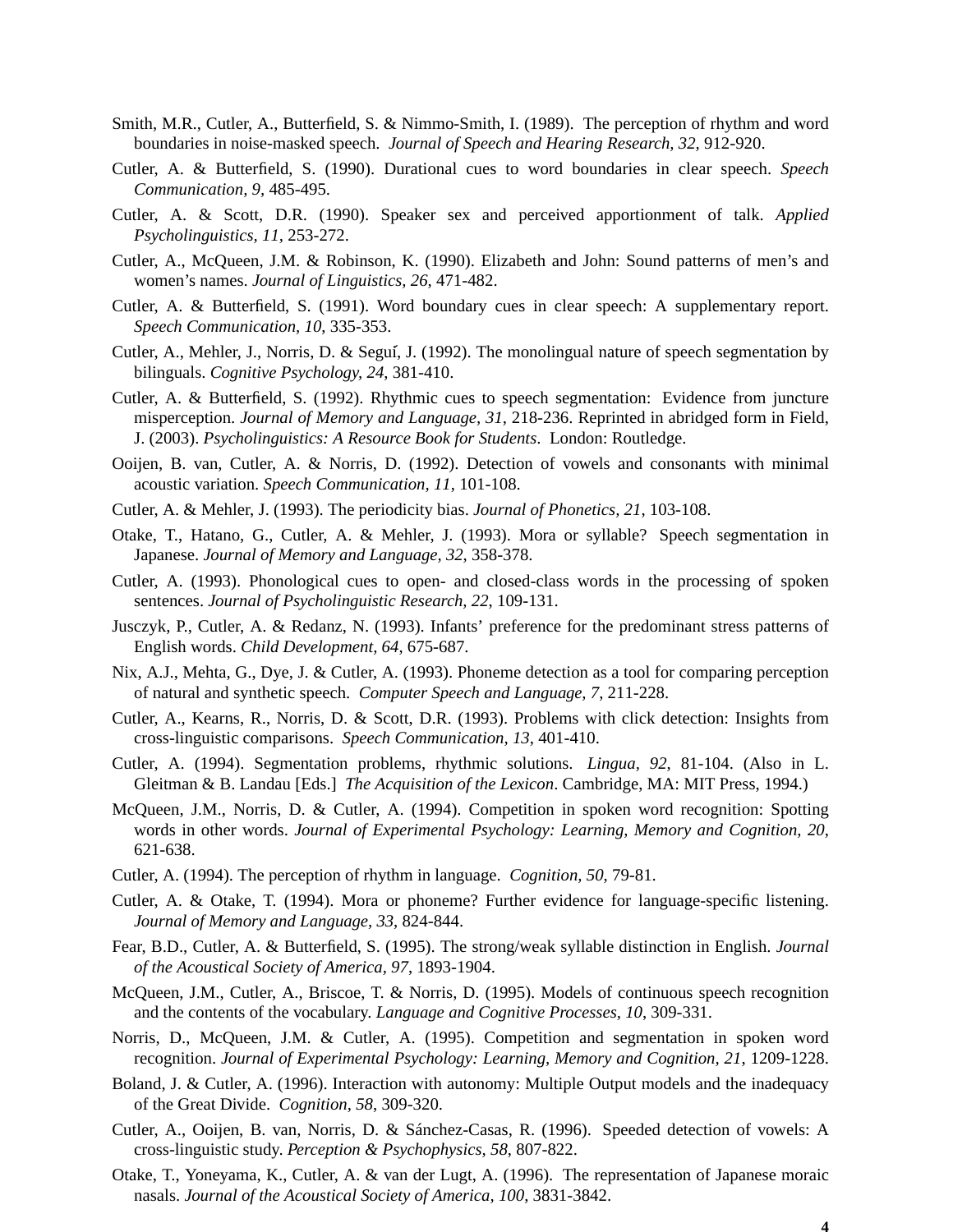- Cutler, A. & Chen, H.-C. (1997). Lexical tone in Cantonese spoken-word processing. *Perception & Psychophysics, 59*, 165-179.
- Cutler, A. (1997). The comparative perspective on spoken-language processing. *Speech Communication, 21*, 3-15.
- Suomi, K., McQueen, J.M. & Cutler, A. (1997). Vowel harmony and speech segmentation in Finnish. *Journal of Memory and Language, 36*, 422-444.
- Cutler, A., Dahan, D. & Donselaar, W. van (1997). Prosody in the comprehension of spoken language: A literature review. *Language and Speech, 40*, 141-201.
- Cutler, A. (1997). The syllable's role in the segmentation of stress languages. *Language and Cognitive Processes, 12*, 839-845. (Reprinted in G.T.M. Altmann [Ed.] *Cognitive Models of Speech Processing: Psycholinguistic and Computational Perspectives on the Lexicon*. Hove: Psychology Press, 1997.)
- Norris, D., McQueen, J.M., Cutler, A. & Butterfield, S. (1997). The possible-word constraint in the segmentation of continuous speech. *Cognitive Psychology, 34*, 191-243.
- Cutler, A. & Otake, T. (1997). Contrastive studies of spoken-language processing. *Journal of the Phonetic Society of Japan, 1*, 4-13.
- Costa, A., Cutler, A. & Sebastián-Gallés, N. (1998). Effects of phoneme repertoire on phoneme decision. *Perception & Psychophysics, 60*, 1022-1031.
- Cutler, A. & Otake, T. (1999). Pitch accent in spoken-word recognition in Japanese. *Journal of the Acoustical Society of America, 105*, 1877-1888.
- Donselaar, W. van, Kuijpers, C.T.L. & Cutler, A. (1999). Facilitatory effects of vowel epenthesis on word processing in Dutch. *Journal of Memory and Language, 41*, 59-77.
- Cutler, A. & Norris, D. (1999). Sharpening Ockham's razor. (Commentary on W.J.M. Levelt, A. Roelofs & A.S. Meyer: A theory of lexical access in speech production.) *Behavioral and Brain Sciences, 22*, 40-41.
- McQueen, J.M., Norris, D. & Cutler, A. (1999). Lexical influence in phonetic decision-making: Evidence from subcategorical mismatches. *Journal of Experimental Psychology: Human Perception and Performance, 25*, 1363-1389.
- Clifton, C.E., Cutler, A., McQueen, J.M. & Ooijen, B. van (1999). Processing of inflected forms. (Commentary on H. Clahsen: Lexical entries and rules of language.) *Behavioral and Brain Sciences, 22*, 1018-1019.
- Otake, T. & Cutler, A. (1999). Perception of suprasegmental structure in a nonnative dialect. *Journal of Phonetics, 27*, 229-253.
- Cutler, A., Sebastián-Gallés, N., Soler Vilageliu, O. & Ooijen, B. van (2000). Constraints of vowels and consonants on lexical selection: Cross-linguistic comparisons. *Memory & Cognition, 28*, 746-755.
- Norris, D., McQueen, J.M. & Cutler, A. (2000). Merging information in speech recognition: Feedback is never necessary. *Behavioral and Brain Sciences, 23,* 299-325.
- Norris, D., McQueen, J.M. & Cutler, A. (2000). Feedback on feedback on feedback: It's feedforward. (Response to commentators.) *Behavioral and Brain Sciences, 23,* 352-370.
- Houston, D.M., Jusczyk, P.W., Kuijpers, C., Coolen, R. & Cutler, A. (2000). Cross-language word segmentation by 9-month-olds. *Psychonomic Bulletin and Review, 7*, 504-509.
- Cutler, A. & Weijer, J. van de (2000). De ontdekking van de eerste woorden. *Stem- Spraak- en Taalpathologie*, 9, 245-259.
- McQueen, J.M., Otake, T. & Cutler, A. (2001). Rhythmic cues and possible-word constraints in Japanese speech segmentation. *Journal of Memory and Language, 45*, 103-132.
- Cutler, A. & Donselaar, W. van (2001). *Voornaam* is not a homophone: Lexical prosody and lexical access in Dutch. *Language and Speech, 44*, 171-195.
- Soto-Faraco, S., Sebastián-Gallés, N. & Cutler, A. (2001). Segmental and suprasegmental mismatch in lexical access. *Journal of Memory and Language, 45*, 412-432.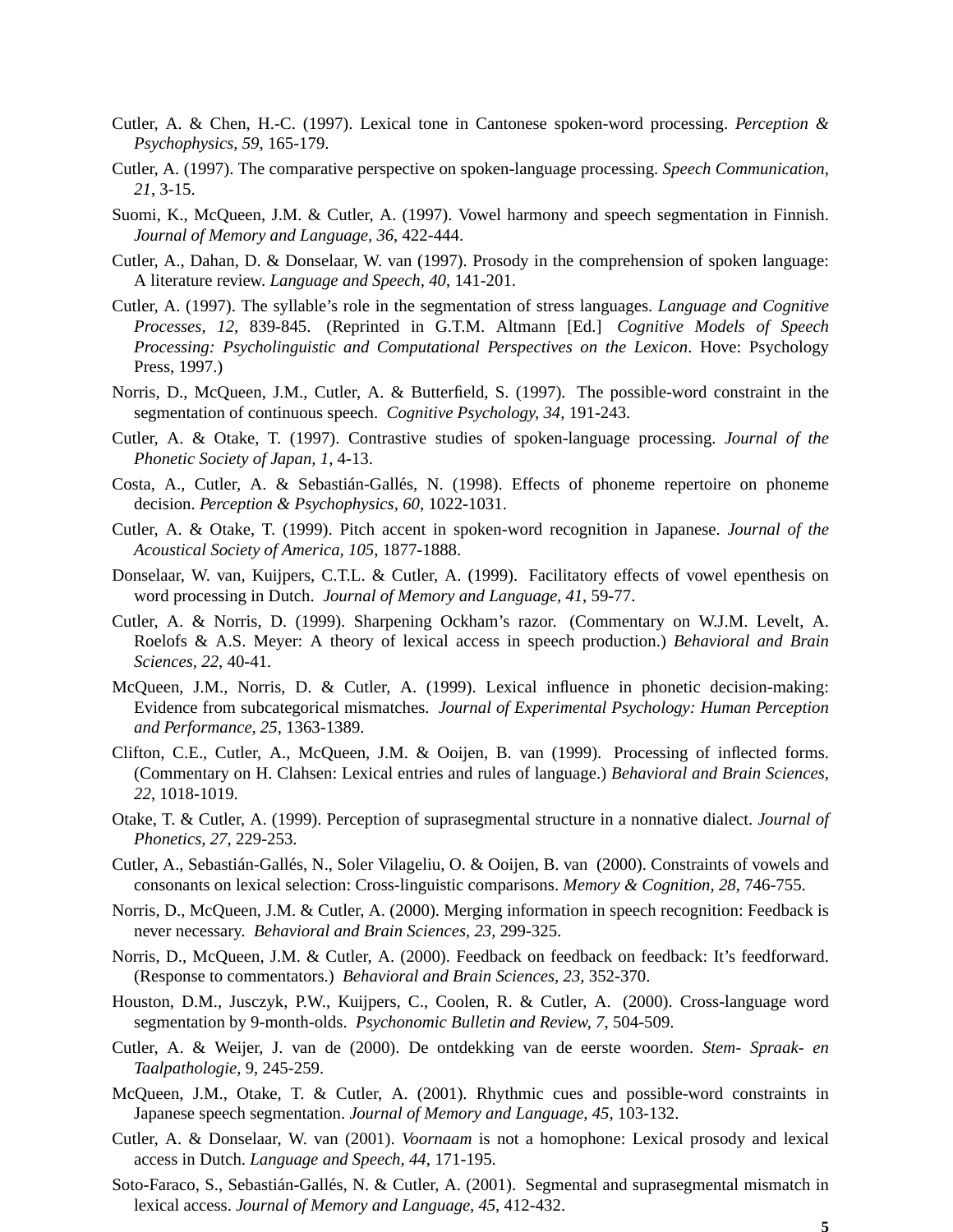- McQueen, J.M. & Cutler, A. (2001). Spoken word access processes: An introduction. *Language and Cognitive Processes, 16*, 469-490.
- Cutler, A. (2001). Listening to a second language through the ears of a first. *Interpreting, 5*, 1-23.
- Norris, D., McQueen, J.M., Cutler, A., Butterfield, S. & Kearns, R. (2001). Language-universal constraints on speech segmentation. *Language and Cognitive Processes, 16*, 637-660.
- Warner, N.L., Jongman, A., Cutler, A. & Mücke, D. (2001). The phonological status of Dutch epenthetic schwa. *Phonology, 18*, 387-420.
- Cutler, A. & Otake, T. (2002). Rhythmic categories in spoken-word recognition. *Journal of Memory and Language, 46*, 296-322.
- Cutler, A., Demuth, K. & McQueen, J.M. (2002). Universality versus language-specificity in listening to running speech. *Psychological Science, 13,* 258-262.
- Cutler, A. (2002). Native listeners. *European Review, 10,* 27-41.
- Norris, D., McQueen, J.M. & Cutler, A. (2002). Bias effects in facilitatory phonological priming. *Memory & Cognition, 30*, 399-411.
- Spinelli, E., Cutler, A. & McQueen, J.M. (2002). Resolution of liaison for lexical access in French. *Revue Française de Linguistique Appliquée, 7, 83-96.*
- Cooper, N., Cutler, A. & Wales, R. (2002). Constraints of lexical stress on lexical access in English: Evidence from native and nonnative listeners. *Language and Speech, 45*, 207-228.
- Smits, R., Warner, N., McQueen, J.M. & Cutler, A. (2003). Unfolding of phonetic information over time: A database of Dutch diphone perception. *Journal of the Acoustical Society of America, 113*, 563-574.
- Johnson, E.K., Jusczyk, P.W., Cutler, A. & Norris, D. (2003). Lexical viability constraints on speech segmentation by infants. *Cognitive Psychology, 46*, 65-97.
- Spinelli, E., McQueen, J.M. & Cutler, A. (2003). Processing resyllabified words in French. *Journal of Memory and Language, 48*, 233-254.
- McQueen, J.M., Cutler, A. & Norris, D. (2003). Flow of information in the spoken word recognition system. *Speech Communication, 41*, 257-270.
- Norris, D., McQueen, J.M. & Cutler, A. (2003). Perceptual learning in speech. *Cognitive Psychology, 47*, 204-238.
- Akker, E. & Cutler, A. (2003). Prosodic cues to semantic structure in native and nonnative listening. *Bilingualism: Language and Cognition, 6*, 81-96.
- Weber, A. & Cutler, A. (2004). Lexical competition in non-native spoken-word recognition. *Journal of Memory and Language, 50*, 1-25.
- Cutler, A., Weber, A., Smits, R. & Cooper, N. (2004). Patterns of English phoneme confusions by native and non-native listeners. *Journal of the Acoustical Society of America, 116*, 3668-3678.
- Donselaar, W. van, Koster, M. & Cutler, A. (2005). Exploring the role of lexical stress in lexical recognition. *Quarterly Journal of Experimental Psychology, 58A,* 251-273.
- Sharp, D.J., Scott, S.K., Cutler, A. & Wise, R.J.S. (2005). Lexical retrieval constrained by sound structure: The role of the left inferior frontal gyrus. *Brain and Language, 92*, 309-319.
- Warner, N., Smits, R., McQueen, J.M. & Cutler, A. (2005). Phonological and statistical effects on timing of speech perception: Insights from a database of Dutch diphone perception. *Speech Communication, 46*, 53-72.
- Kooijman, V., Hagoort, P. & Cutler, A. (2005). Electrophysiological evidence for prelinguistic infants' word recognition in continuous speech. *Cognitive Brain Research, 24*, 109-116.
- Warner, N., Kim, J., Davis, C. & Cutler, A. (2005). Use of complex phonological patterns in processing: Evidence from Korean. *Journal of Linguistics, 41*, 353-387.
- Cutler, A., Smits, R. & Cooper, N. (2005). Vowel perception: Effects of non-native language versus nonnative dialect. *Speech Communication, 47*, 32-42.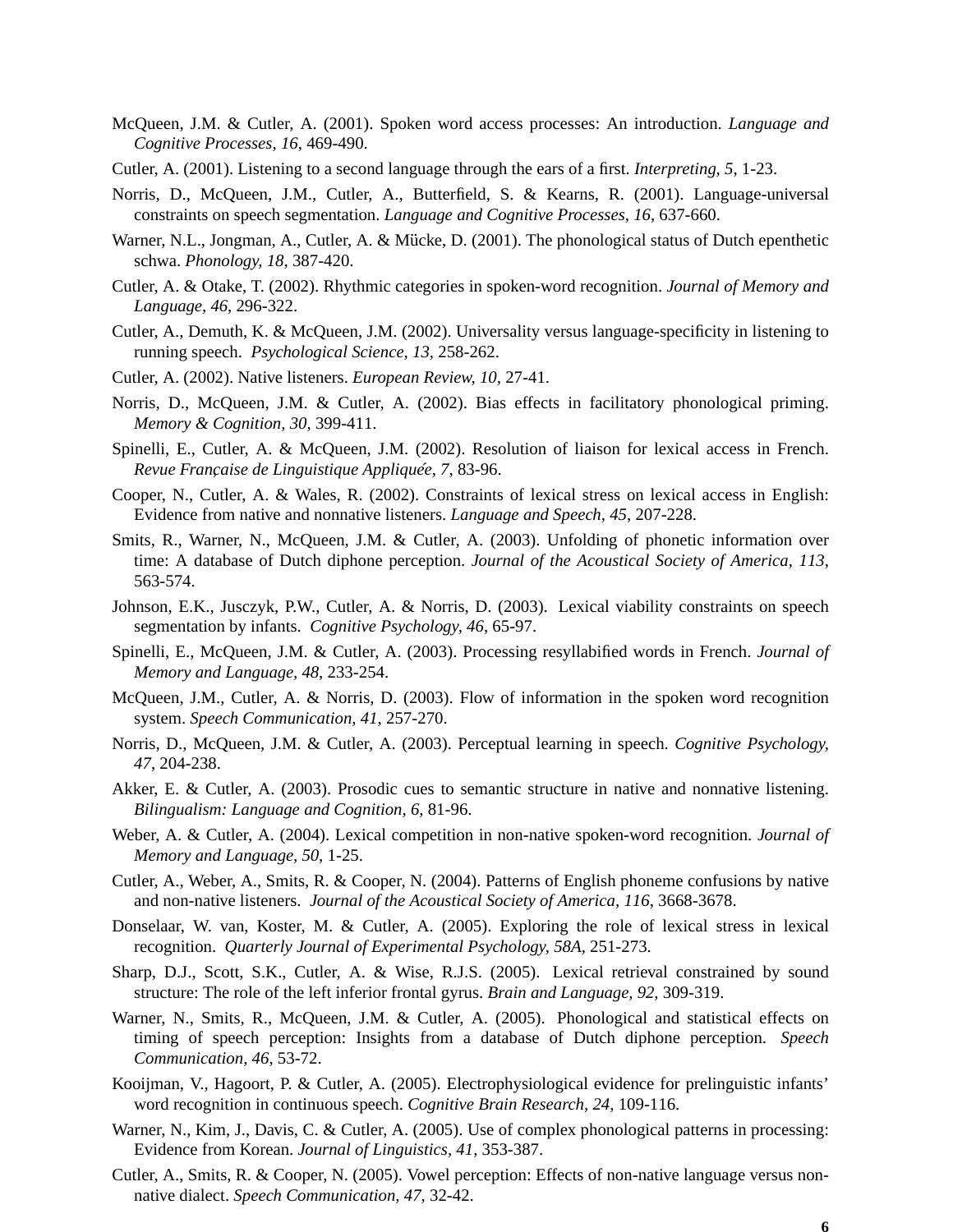- Weber, A. & Cutler, A. (2006). First-language phonotactics in second-language listening. *Journal of the Acoustical Society of America, 119*, 597-607.
- Norris, D., Butterfield, S., McQueen, J.M. & Cutler, A. (2006). Lexically-guided retuning of letter perception. *Quarterly Journal of Experimental Psychology, 59*, 1505-1515.
- Bock, K., Butterfield, S., Cutler, A., Cutting, J.C., Eberhard, K.M. & Humphreys, K.R. (2006). Number agreement in British and American English: Disagreeing to agree collectively. *Language, 82*, 64-113.
- Cutler, A., Weber, A. & Otake, T. (2006). Asymmetric mapping from phonetic to lexical representations in second-language listening. *Journal of Phonetics, 34*, 269-284.
- Shi, R., Cutler, A., Werker, J.F. & Cruickshank, M. (2006). Frequency and form as determinants of functor sensitivity in English-acquiring infants. *Journal of the Acoustical Society of America, 119*, EL61-67.
- McQueen, J.M., Norris, D. & Cutler, A. (2006). The dynamic nature of speech perception. *Language and Speech, 49*, 101-112.
- Norris, D., Cutler, A., McQueen, J.M. & Butterfield, S. (2006). Phonological and conceptual activation in speech comprehension. *Cognitive Psychology, 53*, 146-193.
- Shi, R., Werker, J.F. & Cutler, A. (2006). Recognition and representation of function words in Englishlearning infants. *Infancy, 10*, 187-198.
- Wagner, A., Ernestus, M. & Cutler, A. (2006). Formant transitions in fricative identification: The role of native fricative inv entory. *Journal of the Acoustical Society of America, 120*, 2267-2277.
- McQueen, J.M., Norris, D. & Cutler, A. (2006). Are there really interactive processes in speech perception? *Trends in Cognitive Sciences, 10, 533.*
- McQueen, J.M., Cutler, A. & Norris, D. (2006). Phonological abstraction in the mental lexicon. *Cognitive Science, 30*, 1113-1126.
- Snijders, T., Kooijman, V., Cutler, A. & Hagoort, P. (2007). Neurophysiological evidence of delayed segmentation in a foreign language. *Brain Research, 1178*, 106-113.
- Murty, L., Otake, T. & Cutler, A. (2007). Perceptual tests of rhythmic similarity: I. Mora rhythm. *Language and Speech, 50*, 77-99.
- Kim, J., Davis, C. & Cutler, A. (2008). Perceptual tests of rhythmic similarity: II. Syllable rhythm. *Language and Speech, 51*, 343-359.
- Goudbeek, M., Cutler, A. & Smits, R. (2008). Supervised and unsupervised learning of multidimensionally varying nonnative speech categories. *Speech Communication, 50*, 109-125.
- Broersma, M. & Cutler, A. (2008). Phantom word recognition in L2. *System: An International Journal of Educational Technology and Applied Linguistics, 36*, 22-34.
- Cutler, A., Garcia Lecumberri, M.L. & Cooke, M. (2008). Consonant identification in noise by native and non-native listeners: Effects of local context. *Journal of the Acoustical Society of America, 124*, 1264-1268.
- Cutler, A. (2008). The abstract representations in speech processing (34th Bartlett Lecture). *Quarterly Journal of Experimental Psychology, 61*, 1601-1619.
- Cutler, A., Otake, T. & McQueen, J.M. (2009). Vowel devoicing and the perception of spoken Japanese words. *Journal of the Acoustical Society of America, 125*, 1693-1703.
- Cutler, A. (2009). Greater sensitivity to prosodic goodness in non-native than in native listeners. *Journal of the Acoustical Society of America, 125*, 3522-3525.
- Tyler, M.D. & Cutler, A. (2009). Cross-language differences in cue use for speech segmentation. *Journal of the Acoustical Society of America, 126*, 367-376.
- Kooijman, V., Hagoort, P. & Cutler, A. (2009). Prosodic structure in early word segmentation: ERP evidence from Dutch ten-month-olds. *Infancy, 14*, 591-612.
- Cutler, A., Treiman, R. & Ooijen, B. van (2010). Strategic deployment of orthographic knowledge in phoneme detection. *Language and Speech, 53*, 307-320.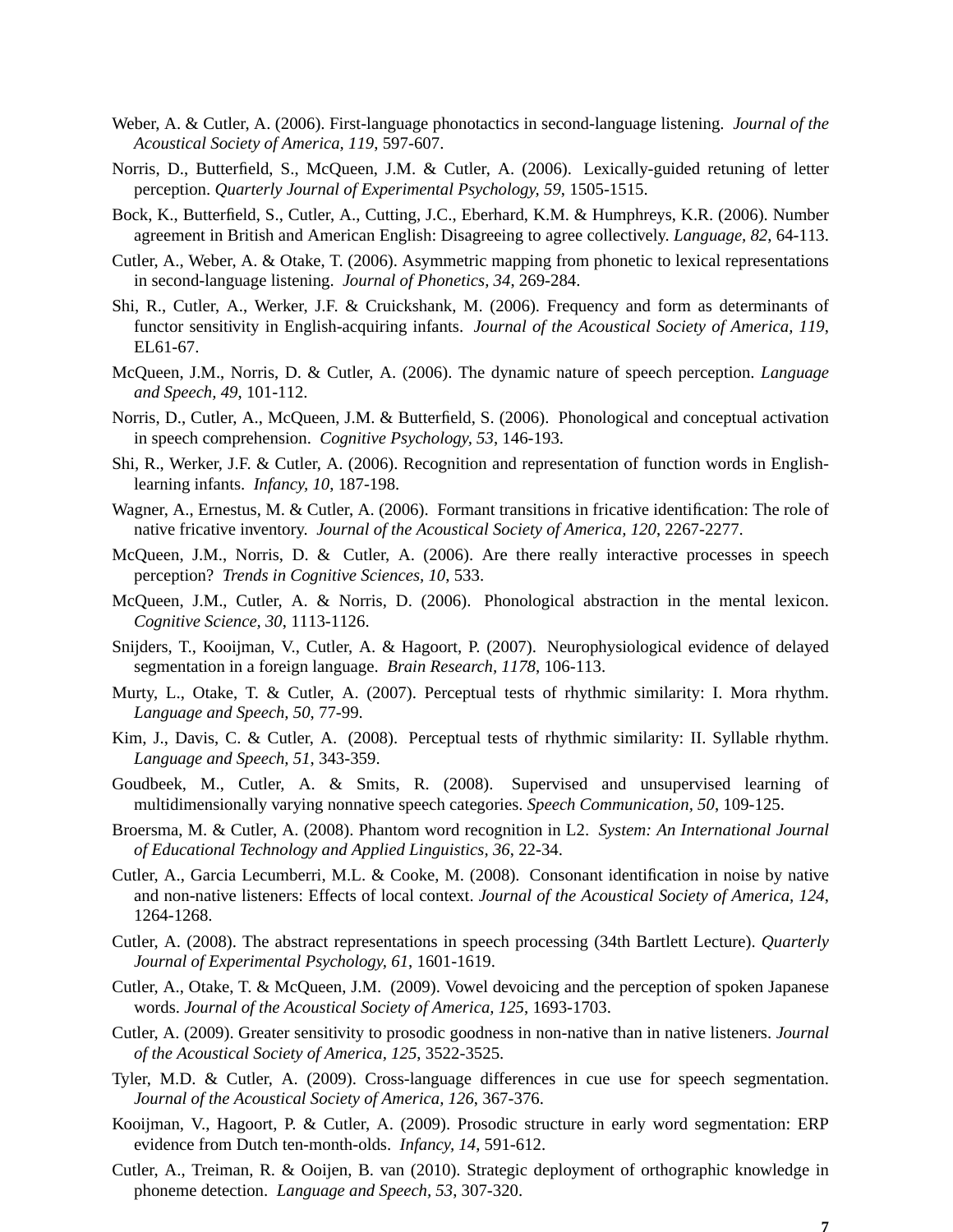Cutler, A. (2010). Abstraction-based efficiency in the lexicon. *Laboratory Phonology, 1*, 301-318.

- Garcia Lecumberri, M.L., Cooke, M. & Cutler, A. (2010). Non-native speech perception in adverse conditions: A review. *Speech Communication, 52*, 864-886.
- Broersma, M. & Cutler, A. (2011). Competition dynamics of second-language listening. *Quarterly Journal of Experimental Psychology, 64*, 74-95.
- Johnson, E.K., Westrek, E., Nazzi, T. & Cutler, A. (2011). Infant ability to tell voices apart rests on language experience. *Developmental Science, 14*, 1002-1011.
- Tuinman, A., Mitterer, H. & Cutler, A. (2011). Perception of intrusive  $/r/$  in English by native, crosslanguage and cross-dialect listeners. *Journal of the Acoustical Society of America, 130*, 1643-1652.
- Cutler, A. & Davis, C. (2012). An orthographic effect in phoneme processing, and its limitations. *Fr ontiers in Psychology, 3*, 18 (doi:10.3389/fpsyg.2012.00018).
- El Aissati, A., McQueen, J.M. & Cutler, A. (2012). Finding words in a language that allows words without vowels. *Cognition, 124*, 79-84.
- Tuinman, A., Mitterer, H. & Cutler, A. (2012). Resolving ambiguity in familiar and unfamiliar casual speech. *Journal of Memory and Language, 66*, 530-544.
- Junge, C., Kooijman, V., Hagoort, P. & Cutler, A. (2012). Rapid recognition at 10 months as a predictor of language development. *Developmental Science, 15*, 463-473.
- Cutler, A., Otake, T. & Bruggeman, L. (2012). Phonologically determined asymmetries in vocabulary structure across languages. *Journal of the Acoustical Society of America, 132*, EL155-EL160.
- McQueen, J.M., Tyler, M.D. & Cutler, A. (2012). Lexical retuning of children's speech perception: Evidence for knowledge about words' component sounds. *Language Learning and Development, 8*, 317-339.
- Junge, C., Cutler, A. & Hagoort, P. (2012). Electrophysiological evidence of early word learning. *Neuropsychologia, 50*, 3702-3712.
- Cutler, A. (2012). Native listening: The flexibility dimension. *Dutch Journal of Applied Linguistics, 1*, 169-187.
- Kooijman, V., Junge, C., Johnson, E.K., Hagoort, P. & Cutler, A. (2013). Predictive brain signals of linguistic development. *Frontiers in Psychology, 4*, 25 (doi:10.3389/fpsyg.2013.00025). Also: in Mueller, J.L. & Männel, C. (Eds.) (2015). *The naive language expert: How children discover units and regularities in speech*. Lausanne: Frontiers Media SA; pp. 59-71.
- Zande, P. van der, Jesse, A. & Cutler, A. (2013). Lexically guided retuning of visual phonetic categories. *Journal of the Acoustical Society of America, 134*, 562-571.
- Otake, T. & Cutler, A. (2013). Lexical selection in action: Evidence from spontaneous punning. *Language and Speech, 56*, 554-572.
- Johnson, E.K., Lahey, M., Ernestus, M. & Cutler, A. (2013). A multimodal corpus of speech to infant and adult listeners. *Journal of the Acoustical Society of America, 134*, EL534-540.
- Zande, P. van der, Jesse, A. & Cutler, A. (2014). Hearing words helps seeing words: A cross-modal word repetition effect. *Speech Communication, 59*, 31-43.
- Tuinman, A., Mitterer, H. & Cutler, A. (2014). Use of syntax in perceptual compensation for phonological reduction. *Language and Speech, 57*, 68-85.
- Junge, C., Cutler, A. & Hagoort, P. (2014). Successful word recognition by 10-month-olds given continuous speech both at initial exposure and test. *Infancy, 19*, 179-193.
- Zande, P. van der, Jesse, A. & Cutler, A. (2014). Cross-speaker generalisation in two phoneme-level perceptual adaptation processes. *Journal of Phonetics, 43*, 38-46.
- Cutler, A. (2014). In thrall to the vocabulary. *Acoustics Australia, 42*, 84-89.
- Warner, N.L., McQueen, J.M. & Cutler, A. (2014). Tracking perception of the sounds of English. *Journal of the Acoustical Society of America, 135*, 2995-3006.
- Junge, C. & Cutler, A. (2014). Early word recognition and later language skills. *Brain Sciences, 4*,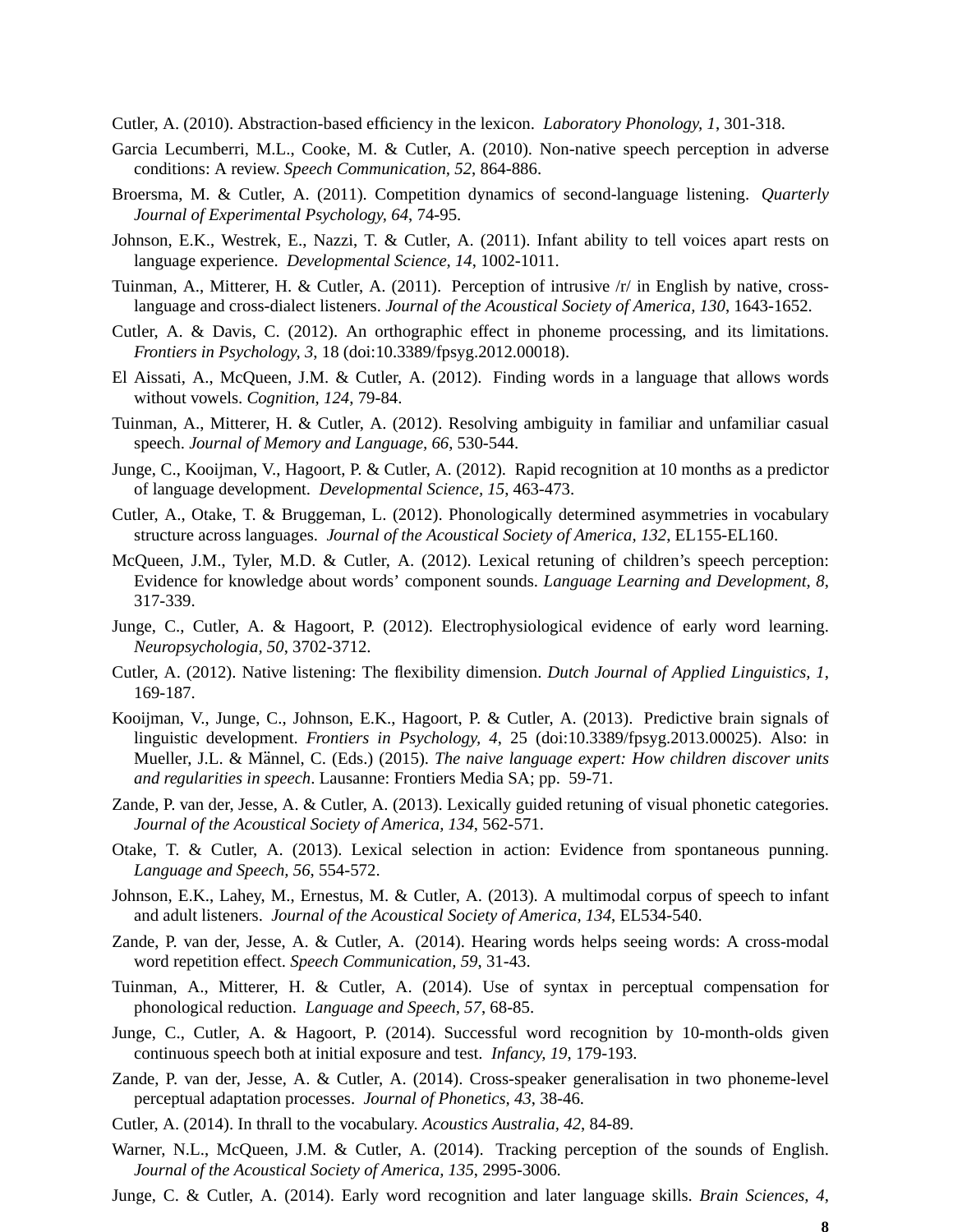532-559.

- Cutler, A. (2015). Representation of second language phonology. *Applied Psycholinguistics, 36*, 115-128.
- Ernestus, M. & Cutler, A. (2015). BALDEY: A database of auditory lexical decisions. *Quarterly Journal of Experimental Psychology, 68*, 1469-1488.
- Norris, D., McQueen, J.M. & Cutler, A. (2016). Prediction, Bayesian inference and feedback in speech recognition. *Language, Cognition and Neuroscience, 31*, 4-18. doi: 10.1080/23273798.2015.1081703
- Cutler, A. & Norris, D. (2016). Bottoms up! How top-down pitfalls ensnare speech perception researchers too. Commentary on C. Firestone & B. Scholl: Cognition does not affect perception: Evaluating the evidence for 'top-down' effects. *Behavioral and Brain Sciences, 39*, e236 doi: 10.1017/S0140525X15002745
- Choi, J., Cutler, A. & Broersma, M. (2017). Early development of abstract language knowledge: Evidence from perception-production transfer of birth-language memory. *Royal Society Open Science, 4*, 160660.
- Warner, N.L. & Cutler, A. (2017). Stress effects in vowel perception as a function of language-specific vocabulary patterns. *Phonetica, 74*, 81-106.
- Choi, J., Broersma, M. & Cutler, A. (2017). Early phonology revealed by international adoptees' birth language retention. *Proceedings of the National Academy of Sciences (PNAS), 114*, 7307-7312.
- Johnson, E.K., Bruggeman, L. & Cutler, A. (2018). Abstraction and the (misnamed) Language Familiarity Effect. *Cognitive Science, 42*, 633-645.
- Kidd, E., Junge, C., Spokes, T., Morrison, L. & Cutler, A. (2018). Individual differences in infant speech segmentation: Achieving the lexical shift. *Infancy, 23*, 770-794. doi: 10.1111/infa.12256.
- Norris, D., McQueen, J.M. & Cutler, A. (2018). Commentary on "Interaction in spoken word recognition models". *Frontiers in Psychology: Cognitive Science*. doi: 10.3389/fpsyg.2018.01568.
- Choi, J., Broersma, M. & Cutler, A. (2018). Phonetic learning is not enhanced by sequential exposure to more than one language. *Linguistic Research, 35*, 567-581. doi: 10.17250/khisli.35.3.201812.006.
- Nazzi, T. & Cutler, A. (2019). How consonants and vowels shape spoken-language recognition. *Annual Review of Linguistics, 5*, 25-47. doi: 10.1146/annurev-linguistics-011718-011919.
- Kember, H., Choi, J., Yu, J. & Cutler, A. (2019). The processing of linguistic prominence. *Language and Speech*. doi:10.1177/0023830919880217
- Bruggeman, L. & Cutler, A. (2020). No L1 privilege in talker adaptation. *Bilingualism, Language and Cognition, 23*, 681-693. doi: 10.1017/S1366728919000646
- Ullas, S., Formisano, E., Eisner, F. & Cutler, A. (2020). Interleaved lexical and audiovisual information can retune phoneme boundaries. *Attention, Perception & Psychophysics, 82*, 2018-2026. doi: 10.3758/s13414-019-01961-8
- Ip, M.H.K. & Cutler, A. (2020). Universals of listening: Equivalent prosodic entrainment in tone and non-tone languages. *Cognition*. doi: 10.1016/j.cognition.2020.104311
- Ullas, S., Formisano, E., Eisner, F. & Cutler, A. (2020). Audiovisual and lexical cues do not additively enhance perceptual adaptation. *Psychonomic Bulletin and Review*. doi: 10.3758/s13423-020-01728-5
- Mandal, S., Best, C.T., Shaw, J.A. & Cutler, A. (2020). Bilingual phonology in dichotic perception: A case study of Malayalam voicing. *Glossa*, 5:73, 1-17. doi: 10.5334/gjgl.853
- Ullas, S., Hausfeld, L., Cutler, A., Eisner, F. & Formisano, E. (in press). Neural correlates of phonetic adaptation as induced by lexical and audiovisual context. *Journal of Cognitive Neuroscience*.
- Ip, M.H.K. & Cutler, A. Juncture prosody across languages: Similar production but dissimilar perception. Under revision, *Laboratory Phonology*.
- Ip, M.H.K. & Cutler, A. In search of salience: Focus detection in the speech of different speakers. Under revision, *Language and Speech*.
- Zhou, W., Broersma, M., & Cutler, A. Birth language traces in the early years of adoption. Submitted.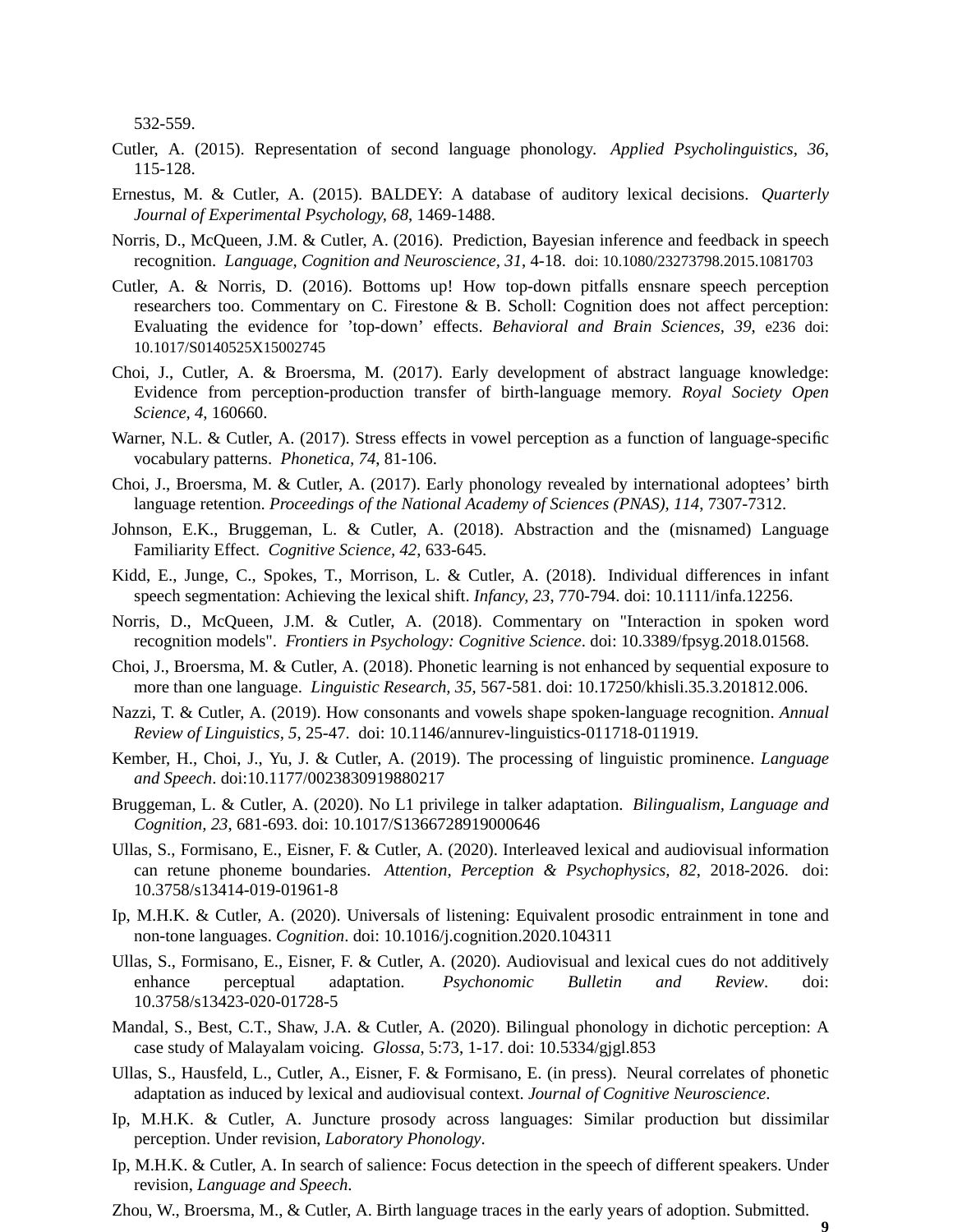- Ip, M.H.K., Shaw, J.A. & Cutler, A. Prosodic strategies of focus expression across languages. Submitted.
- Bruggeman, L. & Cutler, A. Who has the luxury of rhyme competition? Submitted.
- Cutler, A., Burchfield, L.A. & Antoniou, M. The language-specificity of phonetic adaptation to talkers. Submitted.
- Burchfield, L.A., Antoniou, M. & Cutler, A. The dependence of accommodation processes on conversational experience. Submitted.
- **C.** *Conference Proceedings*
- Cutler, A. (1974). On saying what you mean without meaning what you say. *Papers from the Tenth Regional Meeting, Chicago Linguistic Society,* 117-127.
- Cutler, A. (1977). The context-dependence of "intonational meanings". *Papers from the Thirteenth Regional Meeting, Chicago Linguistic Society*, 104-115.
- Cutler, A. (1979). The psychological reality of word formation and lexical stress rules. *Proceedings of the Ninth International Congress of Phonetic Sciences*, Copenhagen; Vol. 2, 79-85.
- Cutler, A. (1980). Productivity in word formation. *Papers from the Sixteenth Regional Meeting, Chicago Linguistic Society,* 45-51.
- Scott, D.R. & Cutler, A. (1982). Segmental cues to syntactic structure. *Proceedings of the Institute of Acoustics, 4*, E3.1-E3.4.
- Cutler, A. (1983). Semantics, syntax and sentence accent. *Proceedings of the Tenth International Congress of Phonetic Sciences*, Utrecht; Vol. 2A, 85-91.
- Cutler, A. & Butterfield, S. (1986). The perceptual integrity of initial consonant clusters. *Proceedings of the Institute of Acoustics, 8,* 31-36.
- Cutler, A. & Carter, D. (1987). The prosodic structure of initial syllables in English. *Proceedings of the European Conference on Speech Technology,* Edinburgh; Vol. 1, 207-210.
- Cutler, A. (1987). Components of prosodic effects in speech recognition. *Proceedings of the Eleventh International Congress of Phonetic Sciences*, Tallinn, Estonia; Vol. 1, 84-87.
- Butterfield, S. & Cutler, A. (1988). Segmentation errors by human listeners: Evidence for a prosodic segmentation strategy. *Proceedings of SPEECH '88*, Seventh Symposium of the Federation of Acoustic Societies of Europe, Edinburgh; Vol. 3, 827-833.
- Cutler, A. & Butterfield, S. (1989). Natural speech cues to word segmentation under difficult listening conditions. *Proceedings of EUROSPEECH 89*, Paris; Vol. 2, 372-375.
- Butterfield, S. & Cutler, A. (1990). Intonational cues to word boundaries in clear speech? *Proceedings of the Institute of Acoustics, 12,* Part 10, 87-94.
- Cutler, A., Norris, D. & Ooijen, B. van (1990). Vowels as phoneme detection targets. *Proceedings of the International Conference on Spoken Language Processing*, Kobe, Japan; Vol. 1, 581-584.
- Cutler, A. & Butterfield, S. (1990). Syllabic lengthening as a word boundary cue. *Proceedings of the 3rd Australian International Conference on Speech Science and Technology*, Melbourne, 324-328.
- Cutler, A. (1991). Prosody in situations of communication: Salience and segmentation. *Proceedings of the Twelfth International Congress of Phonetic Sciences*, Aix-en-Provence; Vol. 1, 264-270 (Invited symposium).
- Cutler, A. & Fear, B. (1991). Categoricality in acceptability judgements for strong versus weak vowels. *Proceedings of the ESCA Workshop on Phonetics and Phonology of Speaking Styles*, Barcelona; 18.1-18.5.
- Ooijen, B. van, Cutler, A. & Norris, D. (1991). Detection times for vowels versus consonants. *Proceedings of EUROSPEECH 91*, Genoa; Vol. 3, 1451-1454.
- Cutler, A. & Robinson, T. (1992). Response time as a metric for comparison of speech recognition by humans and machines. *Proceedings of the Second International Conference on Spoken Language Processing*, Banff, Canada; Vol. 1, 189-192.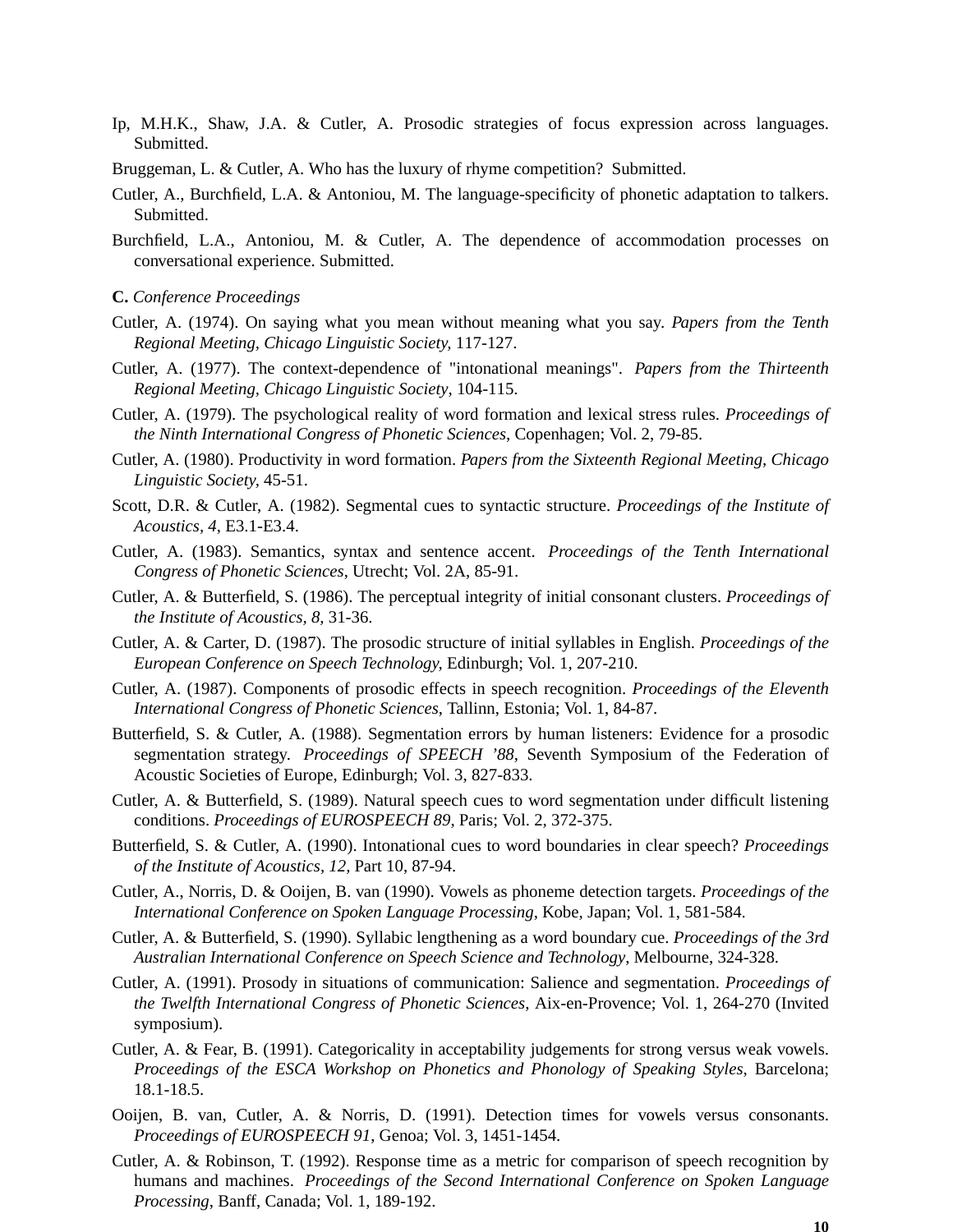- McQueen, J.M. & Cutler, A. (1992). Words within words: Lexical statistics and lexical access. *Proceedings of the Second International Conference on Spoken Language Processing*, Banff, Canada; Vol. 1, 221-224.
- Norris, D., Ooijen, B. van & Cutler, A. (1992). Speeded detection of vowels and steady-state consonants. *Proceedings of the Second International Conference on Spoken Language Processing*, Banff, Canada; Vol. 2, 1055-1058.
- Allerhand, M., Butterfield, S., Cutler, A. & Patterson, R. (1992). Assessing syllable strength via an auditory model. *Proceedings of the Institute of Acoustics, 14*, Part 6, 297-304.
- Cutler, A., Kearns, R., Norris, D. & Scott, D. (1992). Listeners' responses to extraneous signals coincident with English and French speech. *Proceedings of the 4th Australian International Conference on Speech Science and Technology*, Brisbane; 666-671.
- Ooijen, B. van, Cutler, A. & Bertinetto, P.-M. (1993). Click detection in Italian and English. *Proceedings of EUROSPEECH 93*, Berlin, Vol. 1, 681-684.
- Young, D., Altmann, G.T.M., Cutler, A. & Norris, D. (1993). Metrical structure and the perception of time-compressed speech. *Proceedings of EUROSPEECH 93*, Berlin, Vol. 2, 771-774.
- Norris, D., McQueen J.M. & Cutler, A. (1994). Competition and segmentation in spoken word recognition. *Proceedings of the Third International Conference on Spoken Language Processing*, Yokohama, Vol. 1, 401-404.
- Cutler, A. & Young, D. (1994). Rhythmic structure of word blends in English. *Proceedings of the Third International Conference on Spoken Language Processing*, Yokohama, Vol. 3, 1407-1410.
- Cutler, A., Norris, D. & McQueen, J.M. (1994). Modelling lexical access from continuous speech input. *Dokkyo International Review, 7*, 193-215 (Invited presentation).
- Cutler, A. (1994). How human speech recognition is affected by phonological diversity among languages. *Proceedings of the 5th Australian International Conference on Speech Science and Technology*, Perth; vol. 1, pp. 285-288 (Keynote lecture).
- Cutler, A., McQueen, J., Baayen, H. & Drexler, H. (1994). Words within words in a real-speech corpus. *Proceedings of the 5th Australian International Conference on Speech Science and Technology*, Perth; vol. 1, pp. 362-367.
- Cutler, A. & Chen, H.-C. (1995). Phonological similarity effects in Cantonese word recognition. *Proceedings of the Thirteenth International Congress of Phonetic Sciences*, Stockholm; Vol. 1, pp. 106-109.
- Otake, T., Davis, S. & Cutler, A. (1995). Listeners' representations of within-word structure: A crosslinguistic and cross-dialectal investigation. *Proceedings of EUROSPEECH 95*, Madrid; Vol. 3, pp. 1703-1706.
- Kuijpers, C., Donselaar, W. van & Cutler, A. (1996). Phonological variation: Epenthesis and deletion of schwa in Dutch. *Proceedings of the Fourth International Conference on Spoken Language Processing*, Philadelphia, vol. 1, pp. 94-97.
- Donselaar, W. van, Kuijpers, C. & Cutler, A. (1996). How do Dutch listeners process words with epenthetic schwa? *Proceedings of the Fourth International Conference on Spoken Language Processing*, Philadelphia; vol. 1, pp. 149-152.
- Cutler, A. (1996). The comparative study of spoken-language processing. *Proceedings of the Fourth International Conference on Spoken Language Processing*, Philadelphia; vol. 1, p. 1 (Keynote lecture).
- Cutler, A. & Otake, T. (1996). The processing of word prosody in Japanese. *Proceedings of the 6th Australian International Conference on Speech Science and Technology*, Adelaide; pp. 599-604.
- Pallier, C., Cutler, A. & Sebastián-Gallés, N. (1997). Prosodic structure and phonetic processing: A cross-linguistic study. *Proceedings of EUROSPEECH 97*, Rhodes; pp. 2131-2134.
- Koster, M. & Cutler, A. (1997). Segmental and suprasegmental contributions to spoken-word recognition in Dutch. *Proceedings of EUROSPEECH 97*, Rhodes; pp. 2167-2170.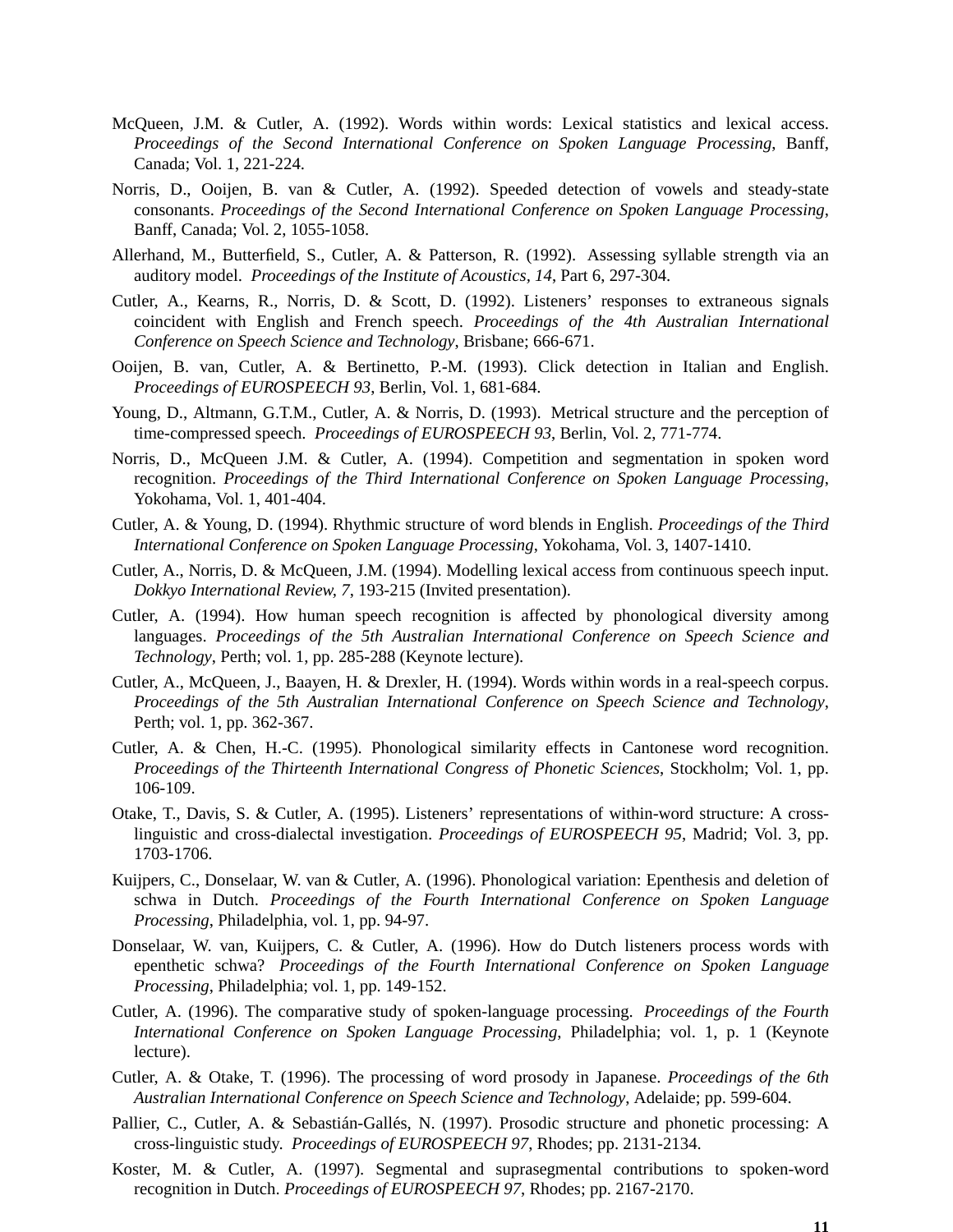- Cutler, A. (1998). How listeners find the right words. *Proceedings of the Sixteenth International Congress on Acoustics*, Seattle; vol. 2, pp. 1377-1380 (Keynote lecture).
- Cutler, A. (1998). The recognition of spoken words with variable representation. *Proceedings of the ESCA Workshop on Sound Patterns of Spontaneous Speech*, Aix-en-Provence; pp. 83-92 (Invited presentation).
- Cutler, A. & Otake, T. (1998). Assimilation of place in Japanese and Dutch. *Proceedings of the Fifth International Conference on Spoken Language Processing*, Sydney, December; vol. 5, pp. 1751-1754.
- Cutler, A., Treiman, R. & Ooijen, B. van (1998). Orthografik inkoncistensy ephekts in foneme detektion? *Proceedings of the Fifth International Conference on Spoken Language Processing*, Sydney, December; vol. 6, pp. 2783-2786.
- McQueen, J.M. & Cutler, A. (1998). Spotting (different kinds of) words in (different kinds of) context. *Proceedings of the Fifth International Conference on Spoken Language Processing*, Sydney, December; vol. 6, pp. 2791-2794.
- Shattuck-Hufnagel, S. & Cutler, A. (1999). The prosody of speech error corrections revisited. *Proceedings of the Fourteenth International Congress of Phonetic Sciences*, San Francisco, August; Vol. 2, pp. 1483-1486.
- Cutler, A., Ooijen, B. van & Norris, D. (1999). Vowels, consonants, and lexical activation. *Proceedings of the Fourteenth International Congress of Phonetic Sciences*, San Francisco, August; Vol. 3, pp. 2053-2056.
- Norris, D., Cutler, A., McQueen, J.M., Butterfield, S. & Kearns, R. (2000). Language-universal constraints on the segmentation of English. *Proceedings of SWAP (Workshop on Spoken Word Access Processes)*, Nijmegen, May; pp. 43-46.
- McQueen, J.M., Cutler, A. & Norris, D. (2000). Why Merge really is autonomous and parsimonious. *Proceedings of SWAP (Workshop on Spoken Word Access Processes)*, Nijmegen, May; pp. 47-50.
- Cutler, A., Norris, D. & McQueen, J.M. (2000). Tracking TRACE's troubles. *Proceedings of SWAP (Workshop on Spoken Word Access Processes)*, Nijmegen, May; pp. 63-66.
- Norris, D., Cutler, A. & McQueen, J.M. (2000). The optimal architecture for simulating spoken-word recognition. In C. Davis, T. van Gelder & R. Wales (Eds.) *Cognitive Science in Australia, 2000: Proceedings of the Fifth Biennial Conference of the Australasian Cognitive Science Society*. Adelaide: Causal Productions (CD-ROM).
- Johnson, E.K., Jusczyk, P.W., Cutler, A. & Norris, D. (2000). The development of word recognition: The use of the possible-word constraint by 12-month-olds. *Proceedings of the 22nd Annual Meeting of the Cognitive Science Society*, Philadelphia, Aug.; p. 1034.
- Cutler, A. & Koster, M. (2000). Stress and lexical activation in Dutch. *Proceedings of the Sixth International Conference on Spoken Language Processing*, Beijing, October; Vol. 1, pp. 593-596.
- Otake, T. & Cutler, A. (2000). A set of Japanese word cohorts rated for relative familiarity. *Proceedings of the Sixth International Conference on Spoken Language Processing*, Beijing, October; Vol. 3, pp. 766-769.
- McQueen, J.M., Cutler, A. & Norris, D. (2000). Positive and negative influences of the lexicon on phonemic decision-making. *Proceedings of the Sixth International Conference on Spoken Language Processing*, Beijing, October; Vol. 3, pp. 778-781.
- Warner, N.L., Jongman, A., Cutler, A. & Mücke, D. (2001). The phonological status of schwa insertion in Dutch: An EMA study. *Proceedings of the 4th International Speech Motor Conference, Nijmegen*, June; pp. 86-89.
- McQueen, J.M., Norris, D. & Cutler, A. (2001). Can lexical knowledge modulate prelexical representations over time? *Proceedings of SPRAAC (Workshop on Speech Recognition as Pattern Classification)*, Nijmegen, July; pp. 9-14.
- Moore, R.K. & Cutler, A. (2001). Constraints on theories of human vs. machine recognition of speech. *Proceedings of SPRAAC (Workshop on Speech Recognition as Pattern Classification)*, Nijmegen,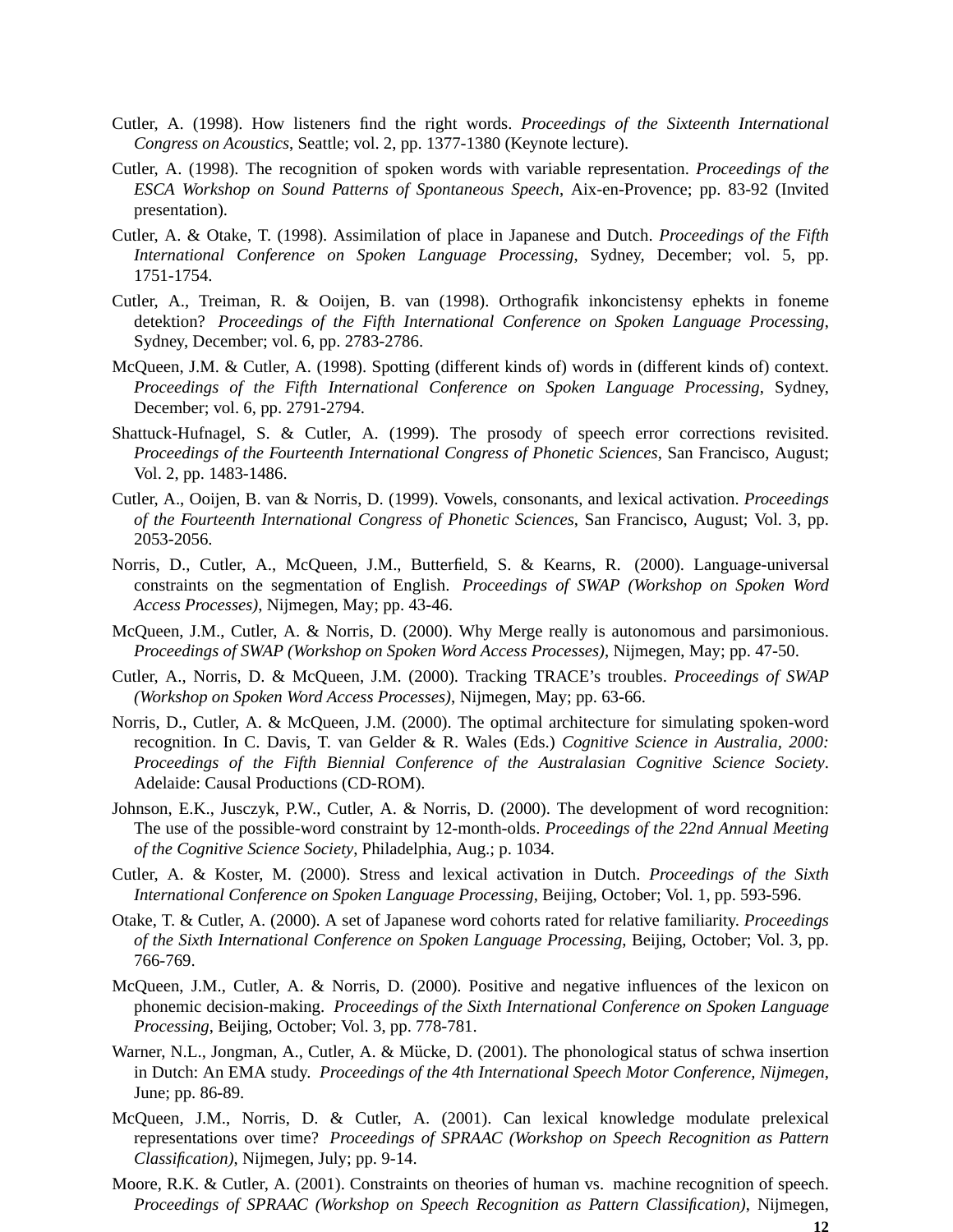July; pp. 145-150.

- Otake, T. & Cutler, A. (2001). Recognition of (almost) spoken words: Evidence from word play in Japanese. *Proceedings of EUROSPEECH 2001*, Aalborg, September; pp. 465-468.
- Kearns, R.K., Norris, D. & Cutler, A. (2002). Syllable processing in English. *Proceedings of the Seventh International Conference on Spoken Language Processing*, Denver, September; pp. 1657-1660.
- Kuijpers, C., Donselaar, W. van & Cutler, A. (2002). Perceptual effects of assimilation-induced violation of final devoicing in Dutch. *Proceedings of the Seventh International Conference on Spoken Language Processing*, Denver, September; pp. 1661-1664.
- Cutler, A., McQueen, J.M., Jansonius, M. & Bayerl, S. (2002). The lexical statistics of competitor activation in spoken-word recognition. *Proceedings of the 9th Australian International Conference on Speech Science and Technology*, Melbourne, December; pp. 40-45.
- Cutler, A., Murty, L. & Otake, T. (2003). Rhythmic similarity effects in non-native listening? *Proceedings of the Fifteenth International Congress of Phonetic Sciences*, Barcelona, August; vol. 1, pp. 329-332.
- Shi, R., Werker, J. & Cutler, A. (2003). Function words in early speech perception. *Proceedings of the Fifteenth International Congress of Phonetic Sciences*, Barcelona, August; vol. 3, pp. 3009-3012.
- Cutler, A., Norris, D. & Sebastián-Gallés, N. (2004). Phonemic repertoire and similarity within the vocabulary. *Proceedings of the Eighth International Conference on Spoken Language Processing*, Jeju, Korea; vol. 1, pp. 65-68.
- Cooper, N. & Cutler, A. (2004). Perception of non-native phonemes in noise. *Proceedings of the Eighth International Conference on Spoken Language Processing*, Jeju, Korea; vol. 1, pp. 469-472.
- Cutler, A., McQueen, J.M. & Norris, D. (2005). The lexical utility of phoneme-category plasticity. *Proceedings of the ISCA Workshop on Plasticity in Speech Perception*, London, June; pp. 103-107.
- Cutler, A. (2005). The lexical statistics of word recognition problems caused by L2 phonetic confusion. *Proceedings of INTERSPEECH 2005*, Lisbon, September; pp. 413-416.
- Cutler, A. & Pasveer, D. (2006). Explaining cross-linguistic differences in effects of lexical stress on spoken-word recognition. *Proceedings of Speech Prosody 2006*, Dresden, May; pp. 237-400.
- Cutler, A., Eisner, F., McQueen, J.M. & Norris, D. (2006). Coping with speaker-related variation via abstract phonemic categories. *Abstracts of Laboratory Phonology 10*, Paris; pp. 31-32.
- Cutler, A., Kim, J. & Otake, T. (2006). On the limits of L1 influence on non-L1 listening: Evidence from Japanese perception of Korean. *Proceedings of the 11th Australasian International Conference on Speech Science and Technology*, Auckland, December; pp. 106-111.
- Kuzla, C., Mitterer, H., Ernestus, M. & Cutler, A. (2006). Perceptual compensation for voice assimilation of German fricatives. *Proceedings of the 11th Australasian International Conference on Speech Science and Technology*, Auckland, December; pp. 394-399.
- Cutler, A. & Weber, A. (2007). Listening experience and phonetic-to-lexical mapping in L2. *Proceedings of the Sixteenth International Congress of Phonetic Sciences*, Saarbrücken, August; pp. 43-48 (Invited presentation).
- Tuinman, A., Mitterer, H. & Cutler, A. (2007). Speakers differentiate English intrusive and onset /r/, but L2 listeners do not. *Proceedings of the Sixteenth International Congress of Phonetic Sciences*, Saarbrucken, August; pp. 1905-1908.
- Cutler, A., Wales, R., Cooper, N. & Janssen, J. (2007). Dutch listeners' use of suprasegmental cues to English stress. *Proceedings of the Sixteenth International Congress of Phonetic Sciences*, Saarbrücken, August; pp. 1913-1916.
- Cutler, A., Cooke, M., Garcia Lecumberri, M.L. & Pasveer, D. (2007). L2 consonant identification in noise: Cross-language comparisons. *Proceedings of INTERSPEECH 2007*, Antwerp, August; pp. 1585-1588.
- Braun, B., Tagliapietra, L. & Cutler, A. (2008). Contrastive utterances make alternatives salient crossmodal priming evidence. *Proceedings of INTERSPEECH 2008*, Brisbane, September; p. 69.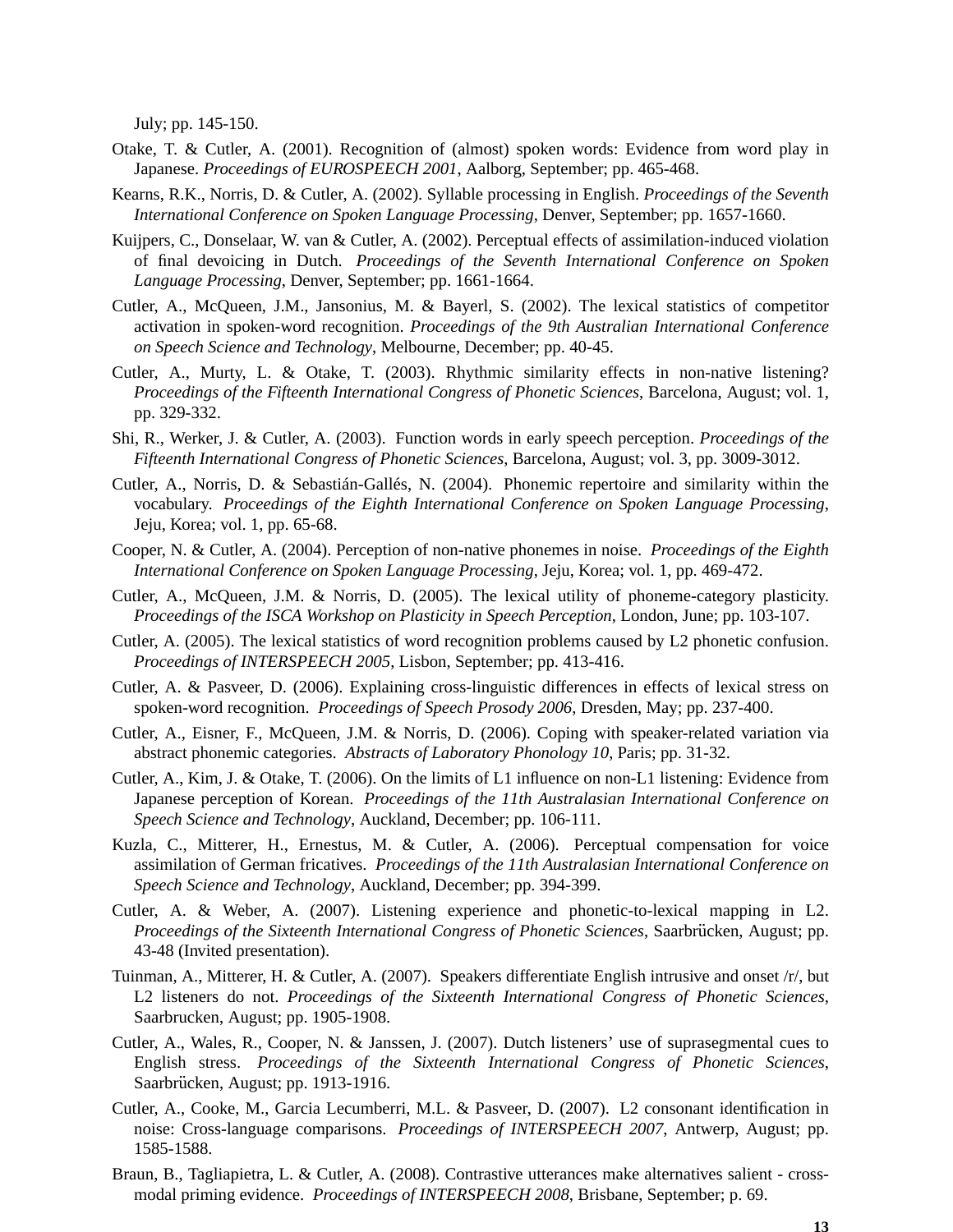- Braun, B., Lemhöfer, K. & Cutler, A. (2008). English word stress as produced by English and Dutch speakers: The role of segmental and suprasegmental differences. *Proceedings of INTERSPEECH 2008*, Brisbane, September; p. 1953.
- Cutler, A., McQueen, J.M., Butterfield, S. & Norris, D. (2008). Prelexically-driven perceptual retuning of phoneme boundaries. *Proceedings of INTERSPEECH 2008*, Brisbane, September; p. 2056.
- Cutler, A., Davis, C. & Kim, J. (2009). Non-automaticity of use of orthographic knowledge in phoneme evaluation. *Proceedings of INTERSPEECH 2009*, Brighton, UK, September; pp. 380-383.
- Burnham, D. & 29 co-authors (2009). A blueprint for a comprehensive Australian English auditoryvisual speech corpus. *Selected Proceedings of the 2008 HCSNet Workshop on Designing the Australian National Corpus: Mustering Languages*. Somerville, MA: Cascadilla Proceedings Project; pp. 96-107.
- Tuinman, A. & Cutler, A. (2010). Casual speech processes: L1 knowledge and L2 speech perception. *Proceedings of the Sixth International Symposium on the Acquisition of Second Language Speech: New Sounds 2010*, Poznan, Poland, May.
- Junge, C., Hagoort, P., Kooijman, V. & Cutler, A. (2010). Brain potentials for word segmentation at seven months predict later language development. In K.M. Franich, K. Iserman, & L.L. Keil (Eds.) *BUCLD 29: Proceedings of the 34th Annual Boston University Conference on Language Development*. Somerville, MA: Cascadilla Press; pp. 209-220.
- Cutler, A. El Aissati, A., Hanulikova, A. & McQueen, J.M. (2010). Effects on speech parsing of vowelless words in the phonology. *Abstracts of Laboratory Phonology 12*, Albuquerque, New Mexico, July; pp. 115-116.
- Junge, C., Cutler, A. & Hagoort, P. (2010). Ability to segment words from speech as a precursor of later language development: Insights from electrophysiological responses in the infant brain. *Proceedings of the 20th International Congress on Acoustics*, Sydney, August (CD-ROM).
- Cutler, A., Mitterer, H., Brouwer, S. & Tuinman, A. (2010). Phonological competition in casual speech. *Proceedings of the 5th Workshop on Disfluency in Spontaneous Speech and 2nd International Symposium on Linguistic Patterns in Spontaneous Speech*, Tokyo, Japan, September; pp. 43-46.
- Otake, T., McQueen, J.M. & Cutler, A. (2010). Competition in the perception of spoken Japanese words. *Proceedings of INTERSPEECH 2010*, Makuhari, Japan, September; pp. 114-117.
- Cutler, A. & Shanley, J. (2010). Validation of a training method for L2 continuous-speech segmentation. *Proceedings of INTERSPEECH 2010*, Makuhari, Japan, September; pp. 1844-1847.
- Wagner, M. & 30 co-authors. (2010). The Big Australian Speech Corpus (The Big ASC). *Proceedings of the 13th Australasian International Conference on Speech Science and Technology*, Melbourne, December; pp. 166-170.
- Cutler, A., Andics, A. & Fang, Z. (2011). Inter-dependent categorization of voices and segments. *Proceedings of the Seventeenth International Congress of Phonetic Sciences*, Hong Kong, August; pp. 552-555.
- Tuinman, A., Mitterer, H. & Cutler, A. (2011). The efficiency of cross-dialectal word recognition. *Proceedings of INTERSPEECH 2011*, Florence, August; pp. 153-156.
- Cutler, A. & Bruggeman, L. (2013). Vocabulary structure and spoken-word recognition: Evidence from French reveals the source of embedding asymmetry. *Proceedings of INTERSPEECH 2013*, Lyon, August; pp. 2812-2816.
- Choi, J., Broersma, M. & Cutler, A. (2015). Enhanced processing of a lost language: Linguistic knowledge or linguistic skill? *Proceedings of INTERSPEECH 2015*, Dresden, September.
- Kember, H., Choi, J. & Cutler, A. (2016). Processing advantages for focused words in Korean. *Proceedings of Speech Prosody 2016*, Boston, May.
- Ip, M.H.K. & Cutler, A. (2016). Cross-language data on five types of prosodic focus. *Proceedings of Speech Prosody 2016*, Boston, May.
- Ip, M.H.K. & Cutler, A. (2016). Language-specificity in speakers' strategies of focus expression. *Abstracts of Laboratory Phonology 15*, Ithaca, N.Y., July.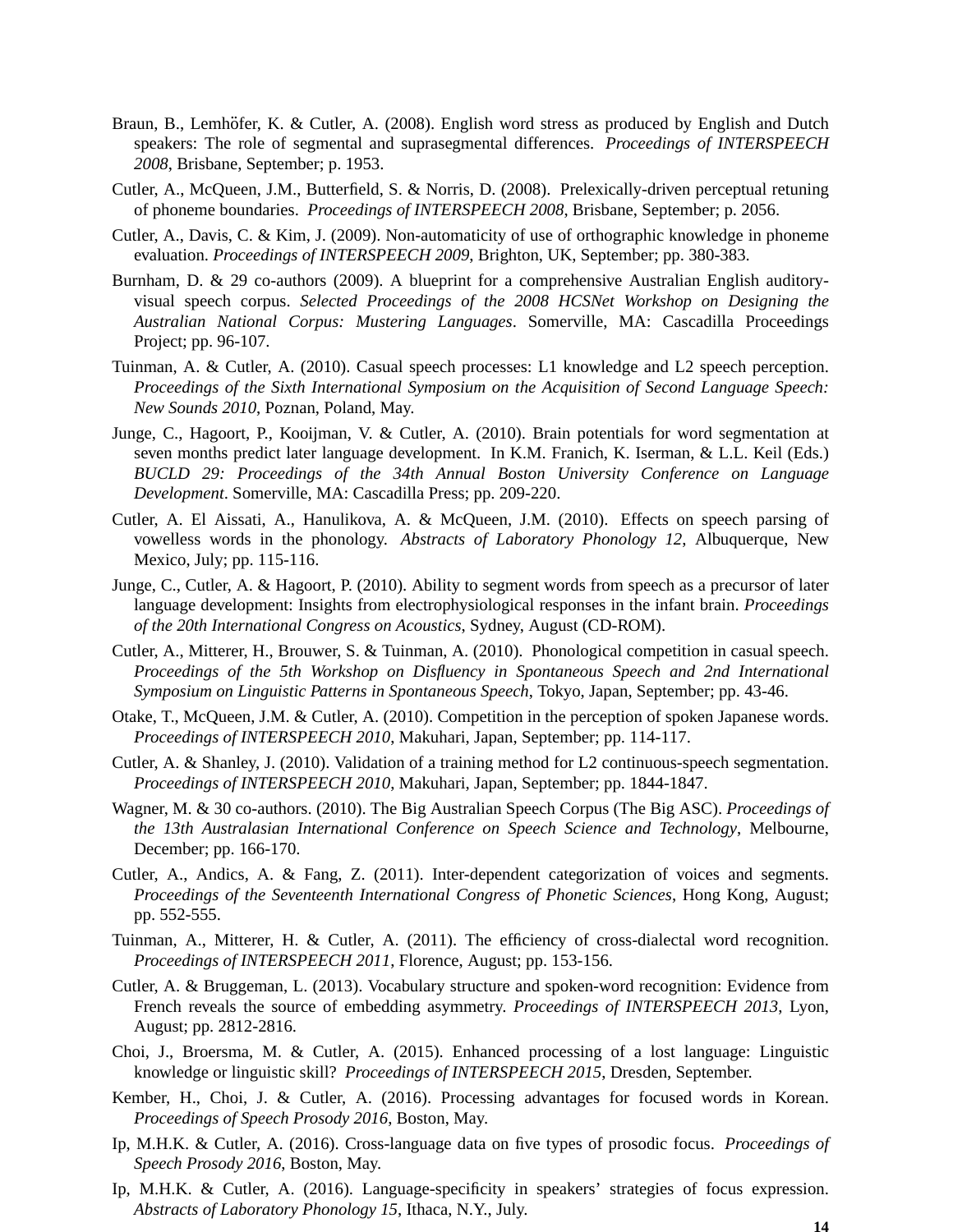- Bruggeman, L. & Cutler, A. (2016). Lexical manipulation as a discovery tool for psycholinguistic research. *Proceedings of the 16th Australasian International Conference on Speech Science and Technology*, Sydney, Dec., pp. 313-316.
- Cutler, A. (2017). Converging evidence for abstract phonological knowledge in speech processing. In G. Gunzelmann, A. Howes, T. Tenbrink, & E. Davelaar (Eds.), *Proceedings of the 39th Conference of the Cognitive Science Society*, pp. 1447-1448. Austin, TX: Cognitive Science Society.
- Burchfield, L.A., Luk, S.-H.K., Antoniou, M. & Cutler, A. (2017). Lexically guided perceptual learning in Mandarin Chinese. *Proceedings of INTERSPEECH 2017*, Stockholm, August; pp.576-580.
- Ip, M.H.K. & Cutler, A. (2017). Intonation facilitates prediction of focus even in the presence of lexical tones. *Proceedings of INTERSPEECH 2017*, Stockholm, August; pp.1218-1222.
- Kember, H., Grohe, A.-K., Zahner, K, Braun, B., Weber, A. & Cutler, A. (2017). Similar prosodic structure perceived differently in German and English. *Proceedings of INTERSPEECH 2017*, Stockholm, August; pp. 1388-1392.
- Ip, M.H.K. & Cutler, A. (2018). Asymmetric efficiency of juncture perception in L1 and L2. *Proceedings of Speech Prosody 2018*, Poznan, June; pp. 289-293.
- Cutler, A., Junge, C., Spokes, T. & Kidd, E. (2018). Phonological acquisition: Stress-based segmentation in English. *Abstracts of Laboratory Phonology 16*, Lisbon, June; pp. 22-23.
- Cutler, A., Burchfield, L.A. & Antoniou, M. (2018). Factors affecting talker adaptation in a second language. *Proceedings of 17th Australasian International Conference on Speech Science and Technology*, Sydney, Dec.; pp. 33-36.
- Ip, M.H.K. & Cutler, A. (2018). Cue equivalence in prosodic entrainment for focus detection. *Proceedings of 17th Australasian International Conference on Speech Science and Technology*, Sydney, Dec.; pp. 153-156.
- Bruggeman, L. & Cutler, A.(2019). The dynamics of lexical activation and competition in bilinguals' first versus second language. *Proceedings of the Nineteenth International Congress of Phonetic Sciences*, Melbourne, August; paper 35.
- Cutler, A., Burchfield, L.A. & Antoniou, M. (2019). A criterial tally for successful talker adaptation? *Proceedings of the Nineteenth International Congress of Phonetic Sciences*, Melbourne, August; paper 107.
- Joo, H., Jang, J., Hong, Y, Kim, S., Cho, T. & Cutler, A. (2019). Prosodic structural effects on coarticulatory vowel nasalization in Australian English in comparison to American English. *Proceedings of the Nineteenth International Congress of Phonetic Sciences*, Melbourne, August; paper 983.
- Yu, J., Mailhammer, R. & Cutler, A. (2020). Vocabulary structure affects word recognition: Evidence from German listeners. *Proceedings of Speech Prosody 2020*, May, Tokyo; pp. 474-478.
- Asano, Y., Yuan, C., Grohe, A.-K., Weber, A., Antoniou, M. & Cutler, A. (2020). Uptalk interpretation as a function of listening experience. *Proceedings of Speech Prosody 2020*, May, Tokyo; pp. 735-739.

#### **D.** *Book Chapters*

- Cutler, A. (1976). Beyond parsing and lexical look-up. In R.J. Wales & E.C.T. Walker (Eds.) *New Approaches to Language Mechanisms.* Amsterdam: North-Holland; 133-149.
- Cutler, A. & Fay, D.A. (1978). Introduction. In A. Cutler & D.A. Fay (Eds.) Annotated re-issue of R. Meringer and C. Mayer: *Versprechen und Verlesen*. Amsterdam: John Benjamins; ix-xl.
- Cutler, A. & Norris, D. (1979). Monitoring sentence comprehension. In W.E. Cooper & E.C.T. Walker (Eds.) *Sentence Processing: Psycholinguistic Studies presented to Merrill Garrett*. Hillsdale, N.J.: Erlbaum; 113-134.
- Cutler, A. & Isard, S.D. (1980). The production of prosody. In B. Butterworth (Ed.) *Language Production*. London: Academic Press; 245-269.
- Cutler, A. (1980). Syllable omission errors and isochrony. In H.W. Dechert & M. Raupach (Eds.)

**15**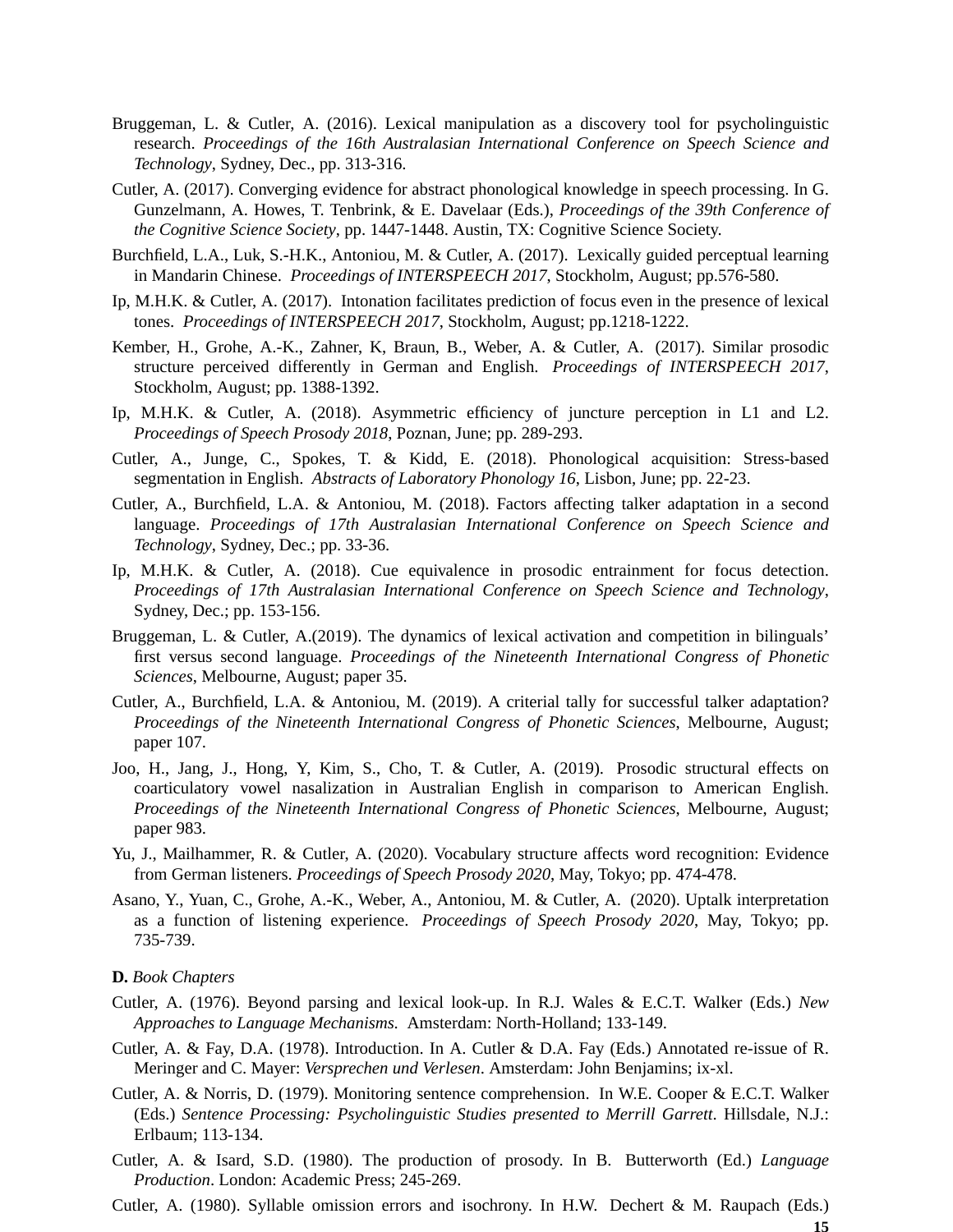*Temporal Variables in Speech.* The Hague: Mouton; 183-190.

- Cutler, A. (1980). Errors of stress and intonation. In V.A. Fromkin (Ed.) *Errors in Linguistic Performance: Slips of the Tongue, Ear, Pen and Hand*. N.Y.: Academic Press; 67-80.
- Cutler, A. (1981). The cognitive reality of suprasegmental phonology. In T. Myers, J. Laver & J. Anderson (Eds.) *The Cognitive Representation of Speech.* Amsterdam: North-Holland; 399.
- Cutler, A. (1982). Prosody and sentence perception in English. In J. Mehler, E.C.T. Walker & M.F. Garrett (Eds.) *Perspectives on Mental Representation: Experimental and Theoretical Studies of Cognitive Processes and Capacities.* Hillsdale, N.J.: Erlbaum; 201-216.
- Cutler, A. (1983). Speakers' conceptions of the functions of prosody. In A. Cutler & D.R. Ladd (Eds.) *Prosody: Models and Measurements.* Heidelberg: Springer; 79-91.
- Ladd, D.R. & Cutler, A. (1983). Models and measurements in the study of prosody. In A. Cutler & D.R. Ladd (Eds.) *Prosody: Models and Measurements.* Heidelberg: Springer; 1-10.
- Cutler, A. (1983). Lexical complexity and sentence processing. In G.B. Flores d'Arcais & R.J. Jarvella (Eds.) *The Process of Language Understanding.* Chichester, Sussex: Wiley; 43-79.
- Cutler, A. & Clifton, C. (1984). The use of prosodic information in word recognition. In H. Bouma & D.G. Bouwhuis (Eds.) *Attention and Performance X: Control of Language Processes.* Hillsdale, N.J.: Erlbaum; 183-196.
- Cutler, A. (1984). Stress and accent in language production and understanding. In D. Gibbon & H. Richter (Eds.) *Intonation, Accent and Rhythm: Studies in Discourse Phonology.* Berlin: de Gruyter; 77-90.
- Cutler, A. & Pearson, M. (1985). On the analysis of prosodic turn-taking cues. In C. Johns-Lewis (Ed.) *Intonation in Discourse.* London: Croom Helm; 139-155.
- Cutler, A. (1985). Performance measures of lexical complexity. In G.A.J. Hoppenbrouwers, P.A.M. Seuren & A.J.M. Weijters (Eds.) *Meaning and the Lexicon.* Dordrecht: Foris; 75.
- Cutler, A. (1987). Speaking for listening. In A. Allport, D.G. MacKay, W. Prinz & E. Scheerer (Eds.) *Language Perception and Production: Relationships between Listening, Speaking, Reading and Writing.* London: Academic Press; 23-40.
- Hawkins, J.A. & Cutler, A. (1988). Psycholinguistic factors in morphological asymmetry. In J.A. Hawkins (Ed.) *Explaining Language Universals.* Oxford: Blackwell; 280-317.
- Cutler, A. (1988). The perfect speech error. In L.M. Hyman & C.S. Li (Eds.) *Language, Speech and Mind: Studies in Honor of Victoria A. Fr omkin.* London: Croom Helm; 209-223.
- Cutler A. (1989). Auditory lexical access: Where do we start? In W.D. Marslen-Wilson (Ed.) *Lexical Representation and Process.* Cambridge, MA: MIT Press; 342-356.
- Patterson, R.D. & Cutler, A. (1989). Auditory preprocessing and recognition of speech. In A.D. Baddeley & N.O. Bernsen (Eds.) *Research Directions in Cognitive Science: A European Perspective. Vol. I: Cognitive Psychology.* London: Erlbaum; 23-60.
- Cutler, A. (1990). From performance to phonology. In J. Kingston & M.E. Beckman (Eds.) *Papers in Laboratory Phonology I: Between the Grammar and Physics of Speech.* Cambridge: Cambridge Univ. Press; 208-214.
- Mehler, J. & Cutler, A. (1990). Psycholinguistic implications of phonological diversity among languages. In M. Piattelli-Palmerini (Ed.) *Cognitive Science in Europe. Golem, Monograph 1*, 119-134.
- Cutler, A. (1990). Exploiting prosodic probabilities in speech segmentation. In G. Altmann (Ed.) *Cognitive Models of Speech Processing: Psycholinguistic and Computational Perspectives.* Cambridge, MA: MIT Press; 105-121.
- Cutler, A. (1991). Linguistic rhythm and speech segmentation. In J. Sundberg, L. Nord & R. Carlson (Eds.) *Music, Language, Speech and Brain.* London: Macmillan; 157-166.
- Cutler, A. (1992). Why not abolish psycholinguistics? In W.U. Dressler, H.C. Luschützky, O.E. Pfeiffer & J.R. Rennison (Eds.) *Phonologica 1988.* Cambridge: Cambridge Univ. Press; 77-87.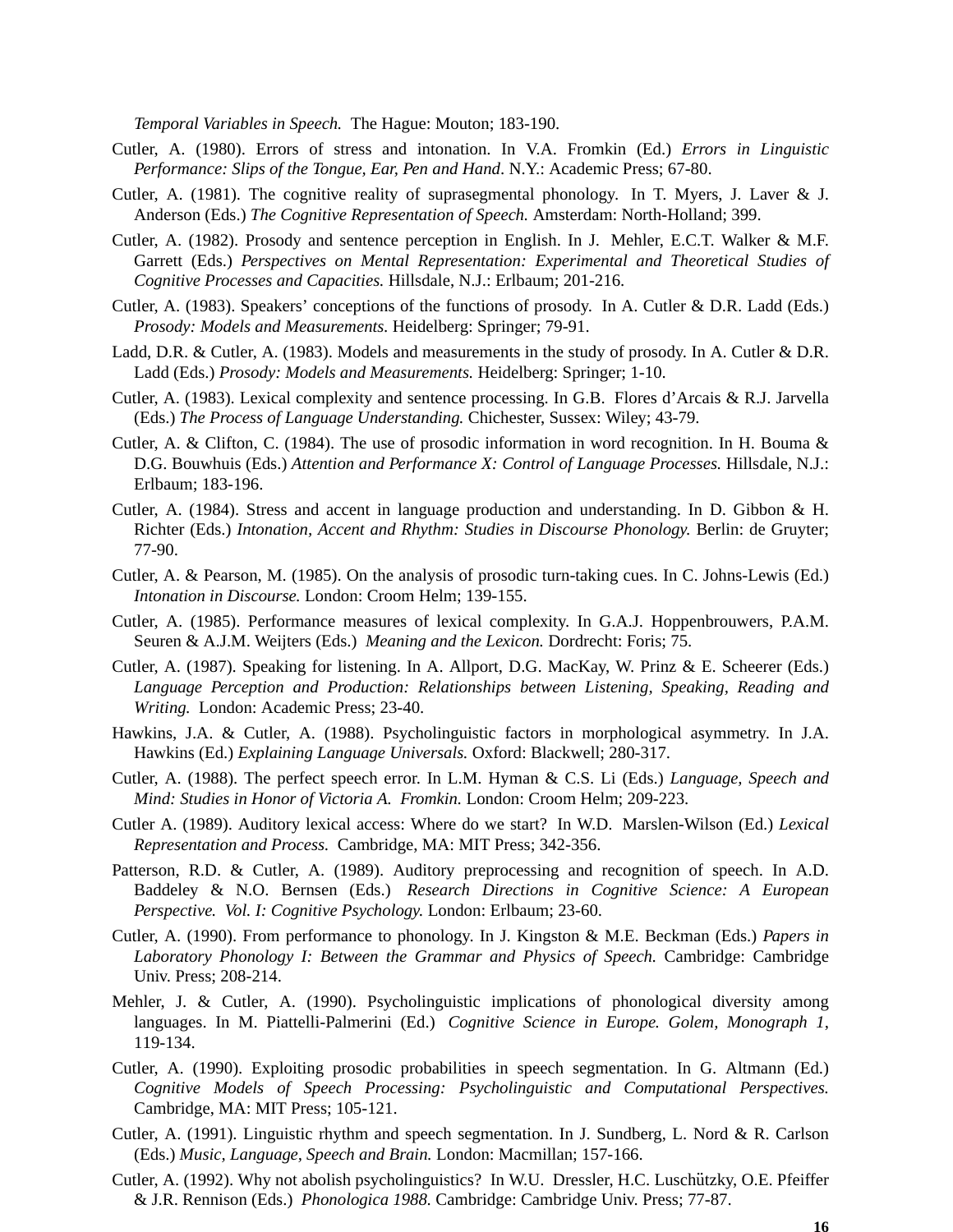- Cutler, A. (1992). Psychology and the segment. In G.J. Docherty & D.R. Ladd (Eds.) *Papers in Laboratory Phonology II: Gesture, Segment, Prosody.* Cambridge: Cambridge Univ. Press; 290-295.
- Cutler, A. (1992). The perception of speech: psycholinguistic aspects. In W. Bright (Ed.) *International Encyclopedia of Language.* New York: Oxford Univ. Press; Vol. 3, 181-183.
- Cutler, A. (1992). Production and perception of word boundaries. In Y. Tohkura, E. Vatikiotis-Bateson & Y. Sagisaka (Eds.) *Speech Perception, Production and Linguistic Structure*. Tokyo: Ohmsha; 419-425.
- Cutler, A. (1992). Processing constraints of the native phonological repertoire on the native language. In Y. Tohkura, E. Vatikiotis-Bateson & Y. Sagisaka (Eds.) *Speech Perception, Production and Linguistic Structure*. Tokyo: Ohmsha; 275-278.
- Botelho da Silva, T. & Cutler, A. (1993). Ill-formedness and transformability in Portuguese idioms. In C. Cacciari & P. Tabossi (Eds.) *Idioms: Processing, Structure and Interpretation.* Hillsdale, NJ: Erlbaum; 129-143.
- Cutler, A. (1993). Language-specific processing: Does the evidence converge? In G.T.M. Altmann & R.C. Shillcock (Eds.) *Cognitive Models of Speech Processing: The Sperlonga Meeting II*. Hillsdale, NJ: Erlbaum; 115-123.
- Cutler, A. (1995). Spoken word recognition and production. In J.L. Miller & P.D. Eimas (Eds.) *Speech, Language and Communication*, Volume 11 of E.C. Carterette & M.P. Friedman (Eds.) *Handbook of Perception and Cognition*; NY: Academic Press; 97-136.
- Cutler, A. (1995). Spoken-word recognition. In G. Bloothooft, V. Hazan, D. Huber & J. Llisterri (Eds.) *European Studies in Phonetics and Speech Communication*. Utrecht: OTS; 66-71.
- Cutler, A. (1995). The perception of rhythm in spoken and written language. In J. Mehler & S. Franck (Eds.) *Cognition on Cognition*. Cambridge, MA: MIT Press; 283-288.
- Cutler, A. & McQueen, J.M. (1995; reprinted 2017). The recognition of lexical units in speech. In B. de Gelder & J. Morais (Eds.) *Speech and Reading: A Comparative Approach*. Hove, UK: Erlbaum; 33-47.
- Cutler, A. & Otake, T. (1996). Phonological contrasts and their role in processing. In T. Otake & A. Cutler (Eds.) *Phonological Structure and Language Processing: Cross-Linguistic Studies.* Berlin: Mouton de Gruyter; 1-12.
- Cutler, A., Norris, D. & McQueen, J.M. (1996). Lexical access in continuous speech: Language-specific realisations of a universal model. In T. Otake & A. Cutler (Eds.) *Phonological Structure and Language Processing: Cross-Linguistic Studies.* Berlin: Mouton de Gruyter; 227-242.
- Cutler, A. (1996). Prosody and the word boundary problem. In J.L. Morgan & K. Demuth (Eds.) *Signal to Syntax: Bootstrapping from Speech to Grammar in Early Acquisition*. Hillsdale, NJ: Erlbaum; 87-99.
- McQueen, J.M. & Cutler, A. (1997). Cognitive processes in speech perception. In W.J. Hardcastle & J.D.M.H. Laver (Eds.) *The Handbook of Phonetic Sciences*. Oxford: Blackwell; 566-585.
- Cutler. A. (1997). Prosody and the structure of the message. In Y. Sagisaka, N. Campbell & N. Higuchi (Eds.) *Computing Prosody*. Heidelberg: Springer; 63-66.
- Chen, H.-C. & Cutler, A. (1997). Auditory priming in spoken and printed word recognition. In H.-C. Chen (Ed.) *The Cognitive Processing of Chinese and Related Asian Languages*. Hong Kong: Chinese Univ. Press; 77-81.
- McQueen, J.M. & Cutler, A. (1998). Morphology in word recognition. In A.M. Zwicky & A. Spencer (Eds.) *The Handbook of Morphology*. Oxford: Blackwell; 406-427.
- Cutler, A. (1998). Prosodic structure and word recognition. In A. Friederici (Ed.) *Language Comprehension: A Biological Perspective*. Heidelberg: Springer; 41-70. Also as: Prosodische Struktur und Worterkennung bei gesprochener Sprache. In A. Friederici (Ed.) (1999). *Enzyklopädie* der Psychologie: Sprachrezeption. Göttingen: Hogrefe; 49-83.
- Kuijpers, C.T.L., Coolen, R., Houston, D. & Cutler, A. (1998). Using the head-turning technique to explore cross-linguistic performance differences. In C. Rovee-Collier, L. Lipsitt & H. Hayne (Eds.)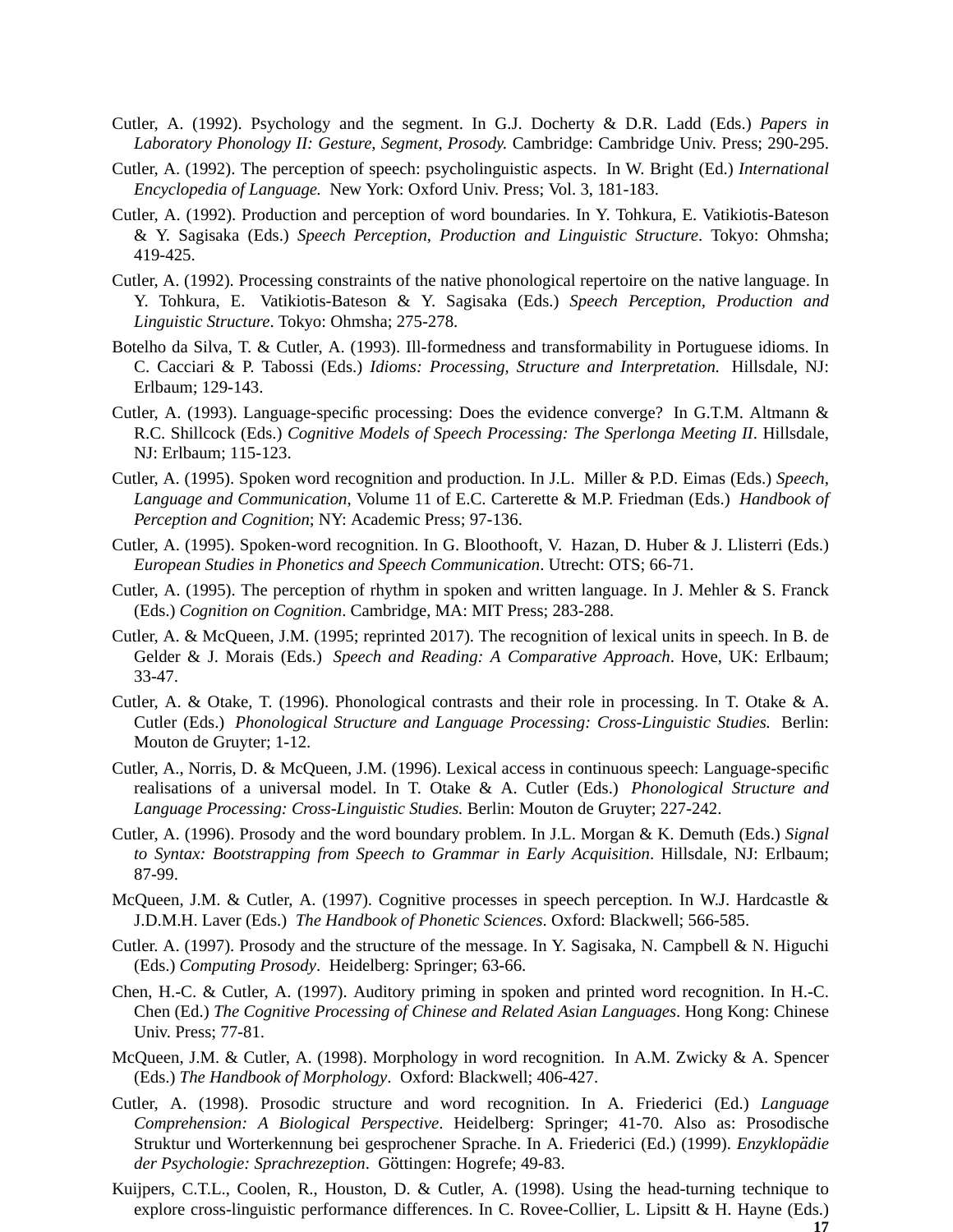*Advances in Infancy Research*, Vol. 12. Stamford: Ablex; 205-220.

- Cutler, A. (1999). Prosody and intonation, processing issues. In R.A. Wilson & F.C. Keil (Eds.) *MIT Encyclopedia of the Cognitive Sciences*. Cambridge, MA: MIT Press; 682-683.
- Cutler, A. (1999). Spoken-word recognition. In R.A. Wilson & F.C. Keil (Eds.) *MIT Encyclopedia of the Cognitive Sciences*. Cambridge, MA: MIT Press; 796-798.
- Cutler, A. & Clifton, C.E. (1999). Comprehending spoken language: A blueprint of the listener. In C. Brown & P. Hagoort (Eds.) *Neurocognition of Language*. Oxford: Oxford Univ. Press; 123-166.
- Cutler, A. (2000). Real words, phantom words and impossible words. In D. Burnham, S. Luksaneeyanawin, C. Davis & M. Lafourcade (Eds.) *Interdisciplinary Approaches to Language Processing: The International Conference on Human and Machine Processing of Language and Speech*. Bangkok: NECTEC; 32-42.
- Cutler, A. (2001). Entries on: acquisition of language by non-human primates; bilingualism; compound (linguistic); development of language-specific phonology; gender (linguistic); grammar; infant speech perception; language; lexicon; morphology; motor theory of speech perception; perception of second languages; phoneme; phonological store; phonology; prosody; sign language; slips of the tongue; speech perception; speech production; stress (linguistic); syntax; word recognition; words. In P. Winn (Ed.) *Dictionary of Biological Psychology*. London: Routledge.
- Cutler, A., McQueen, J.M., Norris, D. & Somejuan, A. (2001). The roll of the silly ball. In E. Dupoux (Ed.) *Language, Brain and Cognitive Development: Essays in honor of Jacques Mehler*. Cambridge, MA: MIT Press; 181-194. Also as: Le rôle de la syllabe. In E. Dupoux (Ed.) (2002). *Les langages du cerveau.* Paris: Odile Jacob; 185-197.
- Cutler, A. (2002). Phonological processing. In C. Gussenhoven & N.L. Warner (Eds.) *Papers in Laboratory Phonology VII*. Berlin: Mouton de Gruyter; 275-296.
- Cutler A. (2002). Lexical access. In L. Nadel (Ed.) *Encyclopedia of Cognitive Science*. Vol. 2. London: Nature Publishing Group; 858-864.
- McQueen, J.M., Dahan, D. & Cutler, A. (2003). Continuity and gradedness in speech processing. In N.O. Schiller & A.S. Meyer (Eds.) *Phonetics and Phonology in Language Comprehension and Production: Differences and Similarities*. Berlin: Mouton de Gruyter; 39-78.
- Blumstein, S. & Cutler, A. (2003). The perception of speech: phonetic aspects. In W. Frawley (Ed.) *International Encyclopedia of Language.* 2nd Ed. New York: Oxford Univ. Press; vol. 4, 151-154.
- Cutler, A. (2003). The perception of speech: psycholinguistic aspects. In W. Frawley (Ed.) *International Encyclopedia of Language.* 2nd Ed. New York: Oxford Univ. Press; vol. 4, 154-157.
- Otake, T. & Cutler, A. (2003). Evidence against "units of perception". In S.P. Shohov (Ed.) *Advances in Psychology Research, 24*. Hauppauge, NY: Nova Science; 59-84. Reprinted in A.M. Columbus (Ed.) (2006). *Leading Edge Research in Cognitive Psychology*. New York: Nova Science; 79-104.
- Cutler, A. (2004). Segmentation of spoken language by normal adult listeners. In R.D. Kent (Ed.) *MIT Encyclopedia of Communication Sciences and Disorders*. Cambridge, MA: MIT Press; 392-395.
- Cutler, A. & Henton, C.G. (2004). There's many a slip 'twixt the cup and the lip. In H. Quene $\&$  V. van Heuven (Eds.) *On Speech and Language: Studies for Sieb G. Nooteboom*. Utrecht: Landelijk Onderzoekschool Taalwetenschap; pp. 37-45.
- Cutler, A., Mister, E., Norris, D. & Sebastián-Gallés, N. (2004). La perception de la parole en espagnol: Un cas particulier? In L. Ferrand & J. Grainger (Eds.) *Psycholinguistique Cognitive: Essais en l'honneur de Juan Segui*. Brussels: De Boeck; 57-74.
- Indefrey, P. & Cutler, A. (2004). Prelexical and lexical processing in listening. In M.S. Gazzaniga (Ed.) *The Cognitive Neurosciences III*. Cambridge, MA: MIT Press; 759-774.
- Cutler, A. & Broersma, M. (2005). Phonetic precision in listening. In W. Hardcastle & J. Beck (Eds.) *A Figure of Speech*. Mahwah, NJ: Erlbaum; 63-91.
- Cutler, A. (2005). Lexical stress. In D.B. Pisoni & R.E. Remez (Eds.) *The Handbook of Speech Perception*. Oxford: Blackwell; 264-289.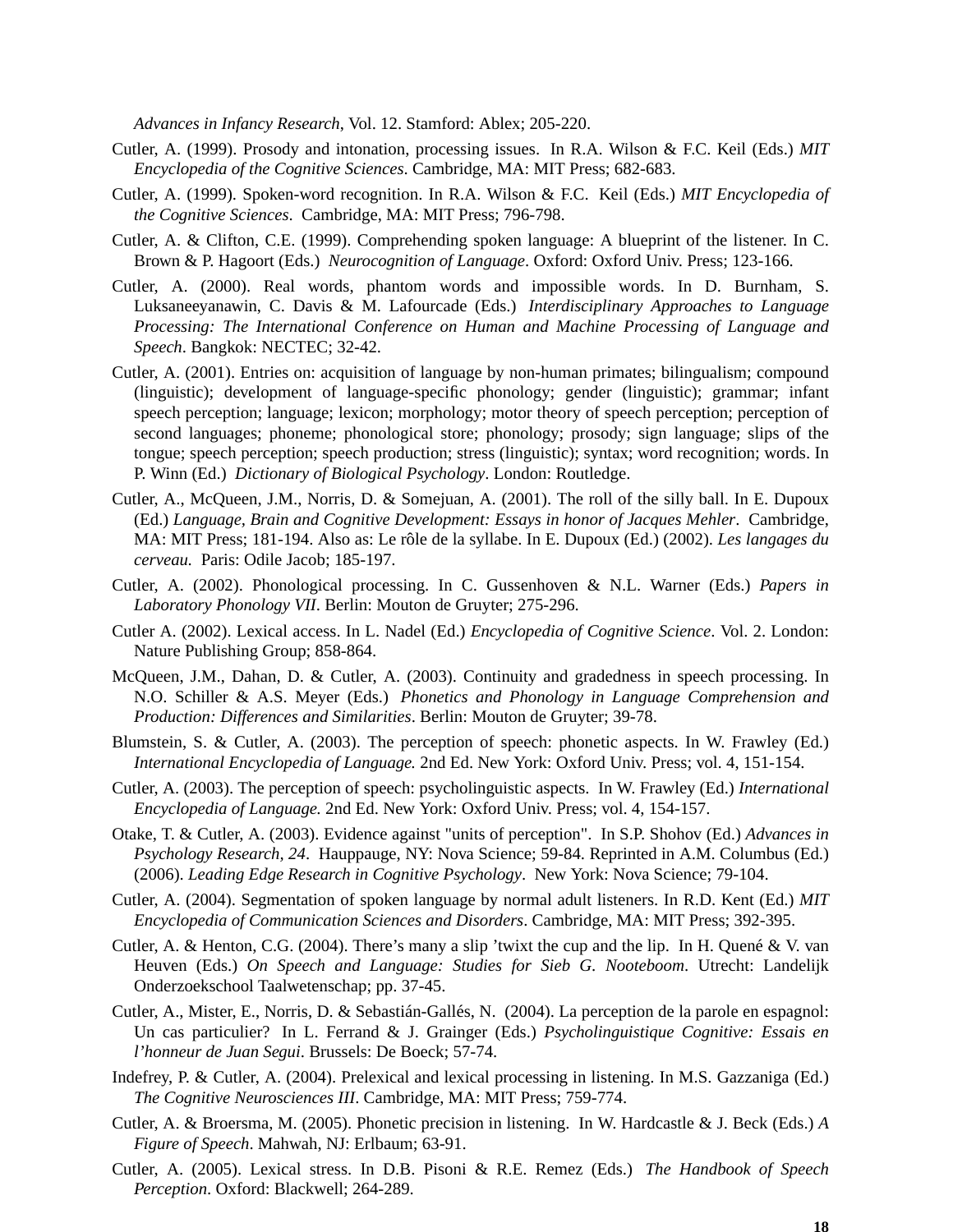- Cutler, A., Klein, W. & Levinson, S. (2005). Cornerstones of 21st century psycholinguistics. In A. Cutler (Ed.) *Twenty-First Century Psycholinguistics: Four Cornerstones*. Mahwah, NJ: Erlbaum; 1-20.
- Goudbeek, M., Smits, R., Cutler, A. & Swingley, D. (2005). Acquiring auditory and phonetic categories. In H. Cohen & C. Lefebvre (Eds.) *Handbook of Categorization in Cognitive Science*. Amsterdam: Elsevier; 497-513.
- Cutler, A. (2006). Rudolf Meringer. In E.K. Brown (Ed.) *Encyclopedia of Language and Linguistics*. 2nd Edition, Vol. 8. Oxford: Elsevier; 12-13.
- Mitterer, H. & Cutler, A. (2006). Speech perception. In E.K. Brown (Ed.) *Encyclopedia of Language and Linguistics*. 2nd Edition, Vol. 11. Oxford: Elsevier; 770-782.
- Cutler, A. (2006). Van spraak naar woorden in een tweede taal. In J. Morais & G. d'Ydewalle (Eds.) *Bilingualism and Second Language Acquisition*. Brussels: Koninklijke Vlaamse Academie van Belgie voor Wetenschappen en Kunsten; 41-58.
- Kooijman, V., Johnson, E.K. & Cutler, A. (2008). Reflections on reflections of infant word recognition. In A.D. Friederici & G. Thierry (Eds.) *Early Language Development: Bridging Brain and Behavior*. (*Trends in Language Acquisition Research* 5.) Amsterdam: John Benjamins; 91-114.
- Cutler, A. (2009). Psycholinguistics in our time. In P. Rabbitt (Ed.) *Inside Psychology A Science over 50 Years*. Oxford: Oxford Univ. Press; 91-101.
- McQueen, J.M. & Cutler, A. (2010). Cognitive processes in speech perception. In W.J. Hardcastle & J.D.M.H. Laver (Eds.) *The Handbook of Phonetic Sciences*, 2nd ed. Oxford: Blackwell; 489-520.
- Cutler, A., Eisner, F., McQueen, J.M. & Norris, D. (2010). How abstract phonemic categories are necessary for coping with speaker-related variation. In C. Fougeron, B. Kühnert, M.P. d'Imperio & N. Valle´e (Eds.) *Papers in Laboratory Phonology 10*. Berlin: Mouton de Gruyter; 91-111.
- Tuinman, A. & Cutler, A. (2011). L1 knowledge and the perception of casual speech processes in L2. In M. Wrembel, M. Kul & K. Dziubalska-Kolaczyk (Eds.) *Achievements and Perspectives in SLA of Speech: New Sounds 2010*. Bern: Peter Lang; 289-301.
- Cutler, A. & McQueen, J.M. (2014). How prosody is both mandatory and optional. In J. Caspers, Y. Chen, W. Heeren, J. Pacilly, N. Schiller & E van Zanten (eds). *Above and Beyond the Segments*. Amsterdam: John Benjamins; 71-82.
- Cutler, A. (2015). Lexical stress in English pronunciation. In M. Reed & J.M. Levis (Eds.) *The Handbook of English Pronunciation*. New York: Wiley-Blackwell; 106-124.
- Goudbeek, M., Smits, R., Cutler, A. & Swingley, D. (2017). Auditory and phonetic category formation. In H. Cohen & C. Lefebvre (Eds.) *Handbook of Categorization in Cognitive Science*; 2nd revised edition. Amsterdam: Elsevier; 687-708.
- Cutler, A. & Farrell, J. (2018). Listening in first and second language. In Liontas, J.I. (Ed.) *The TESOL Encyclopedia of Language Teaching*. New York: Wiley; doi:10.1002/9781118784235.eelt0583.
- Cutler, A. & Jesse, A. (in press). Word stress in speech perception. In Nygaard, L.C., Pardo, J.S., Pisoni, D.B. & Remez, R.E. *The Handbook of Speech Perception*, Second Edition. New York: Wiley-Blackwell.
- Cutler, A., Ernestus, M., Warner, N. & Weber, A. (in press). Managing speech perception datasets. In Berez-Kroeker, A., McDonnell, B., & Koller, E. (Eds.) *The Open Handbook of Linguistic Data Management*. Cambridge, MA: MIT Press.
- Cutler, A., Farrell, J. & Bruggeman, L. (in press). Passing the time of day: The cognition of chat. In Smith, A.D. (Ed.) *Everyday Cognition*. Oxford: Oxford University Press.
- **E.** *Miscellaneous Publications*
- Cutler, A. (1970). An experimental method for semantic field study. *Linguistic Communications* (Monash University), *2*, 87-94.
- Cutler, A. (1972). Describing a semantic field. *ITL Review of Applied Linguistics, 15,* 67-73.
- Cutler, A. (1972). A note on a reference by J.D. McCawley to adjectives denoting temperature. *Talanya,*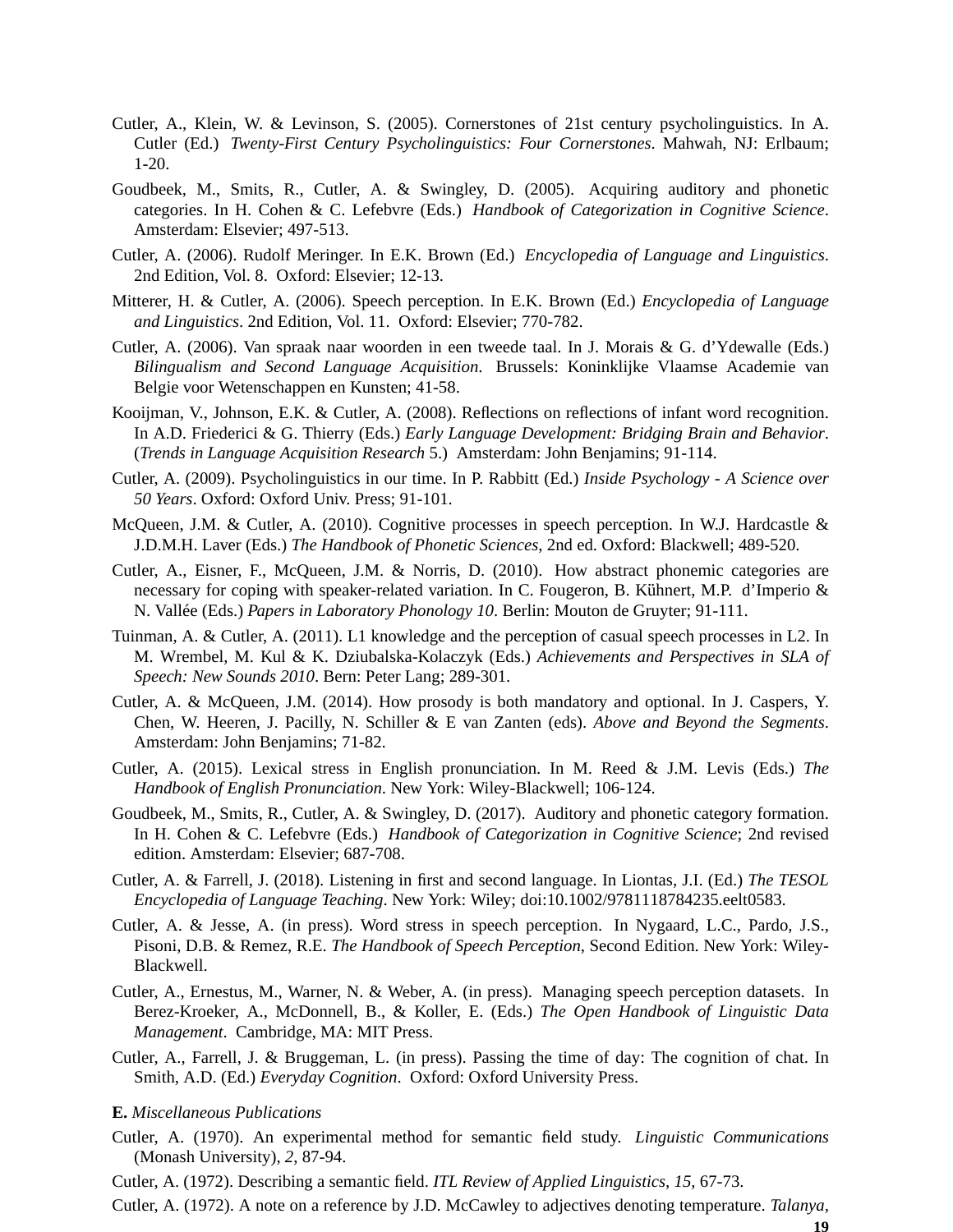*1;/Linguistics, 87*, 47-49.

- Fay, D. & Cutler, A. (1975). You have a dictionary in your head, not a thesaurus. *Te xas Linguistic Forum, 1,* 27-40.
- Cutler, A. (1976). High-stress words are easier to perceive than low-stress words, even when they are equally stressed. *Texas Linguistic Forum*, 2, 53-57.
- Cutler, A. (1980). Lexical complexity and sentence comprehension. Final report to the Science Research Council, grant number GR/A 2773 (1977-79).
- Cutler, A. (1980). La leçon des lapsus. *La Recherche*, 11, 686-692.
- Norris, D. & Cutler, A. (1982). Context effects in visual word recognition. Final report to the Social Science Research Council, grant number HR 7147 (1981-82).
- Frauenfelder, U.H. & Cutler, A. (1985) Preface. *Linguistics, 23,* 657-658.
- Cutler, A. (1986). Why readers of this newsletter should run cross-linguistic experiments. *European Psycholinguistics Association Newsletter, 13,* 4-8.
- Norris, D. & Cutler, A. (1988). Speech recognition in French and English. *MRC News, 39*, 30-31.
- Henderson, L., Coltheart, M., Cutler, A. & Vincent, N. (1988). Preface. *Linguistics, 26,* 519-520.
- Cutler, A. (1989). The new Victorians. *New Scientist, 1663*, 66.
- Cutler, A. & Butterfield, S. (1991). Speech segmentation under difficult listening conditions. Final report to IBM (1988-91).
- Cutler, A. (1991). Proceed with caution. *New Scientist, 1799*, 53-54.
- Cutler, A. (1992). Cross-linguistic differences in speech segmentation. *MRC News, 56*, 8-9.
- Cutler, A. (1992). Jeux d'ESPRIT. *Verbatim, 18/4*, 4-5.
- Cutler, A. (1992). Proceeding with confidence. *New Scientist, 1825*, 54.
- Cutler, A. (1993). Segmenting speech in different languages. *The Psychologist, 6*, 453-455.
- Boland, J. & Cutler, A. (1995). Interaction with autonomy: Defining multiple output models in psycholinguistic theory. *Papers from the Linguistics Laboratory (Working Papers in Linguistics, Ohio State University), 45*, 1-10.
- Cutler, A. (1995). Universal and language-specific in the development of speech. In F. Gros (Ed.) *Uniqueness and Universality in a Biological World.* (*Biology International*, No. 33); 50-53.
- Cutler, A. (1996). *Eentaalpsychologie is geen taalpsychologie.* Inaugural lecture, Katholieke Universiteit Nijmegen. Nijmegen: KUN.
- Cutler, A. (1997). Aktueller Forschungsschwerpunkt: Sprachverstehen. *Max-Planck-Gesellschaft* Jahrbuch 1997. Göttingen: Vandenhoeck & Ruprecht; 318-322.
- Cutler, A. (1998). Remarks on universality versus language-specificity in language processing. *ASSTA Newsletter, 16/2*, 7-10.
- Cutler, A. (1999). Foreword. In Z.S. Bond: *Slips of the Ear: Errors in the Perception of Casual Conversation*. New York: Academic Press; xiii-xv.
- Cutler, A. (2000). Hoe het woord het oor verovert. *Spinoza 99*. The Hague: NWO.
- Cutler, A. (2000). How the ear comes to hear. *New Trends in Modern Linguistics, 8* (Annual catalogue, Maruzen Publishers, Tokyo); 6-10.
- Otake, T. & Cutler, A. (2000). A database of relative familiarity ratings for Japanese words with initial overlap. *Dokkyo Studies in Data Processing and Computer Science, 18*, 7-16.
- Cutler, A. (2000). Boeken top 3. *Natuur en Techniek*, November; 74.
- Cutler, A. (2001). *De baby in je hoofd: Luisteren naar eigen en andermans taal.* 78th Dies-rede, Katholieke Universiteit Nijmegen. Nijmegen: Nijmegen University Press.
- McQueen, J.M. & Cutler, A. (2001). Preface. *Language and Cognitive Processes, 16*, 465-468.
- Cutler, A. (2004). On spoken-word recognition in a second language. *Newsletter, American Association of Teachers of Slavic and East European Languages, 47*, 15.
- Cutler, A. (2004). Twee regels voor academische vorming. In H. Procee, H. Meijer, P. Timmerman & R.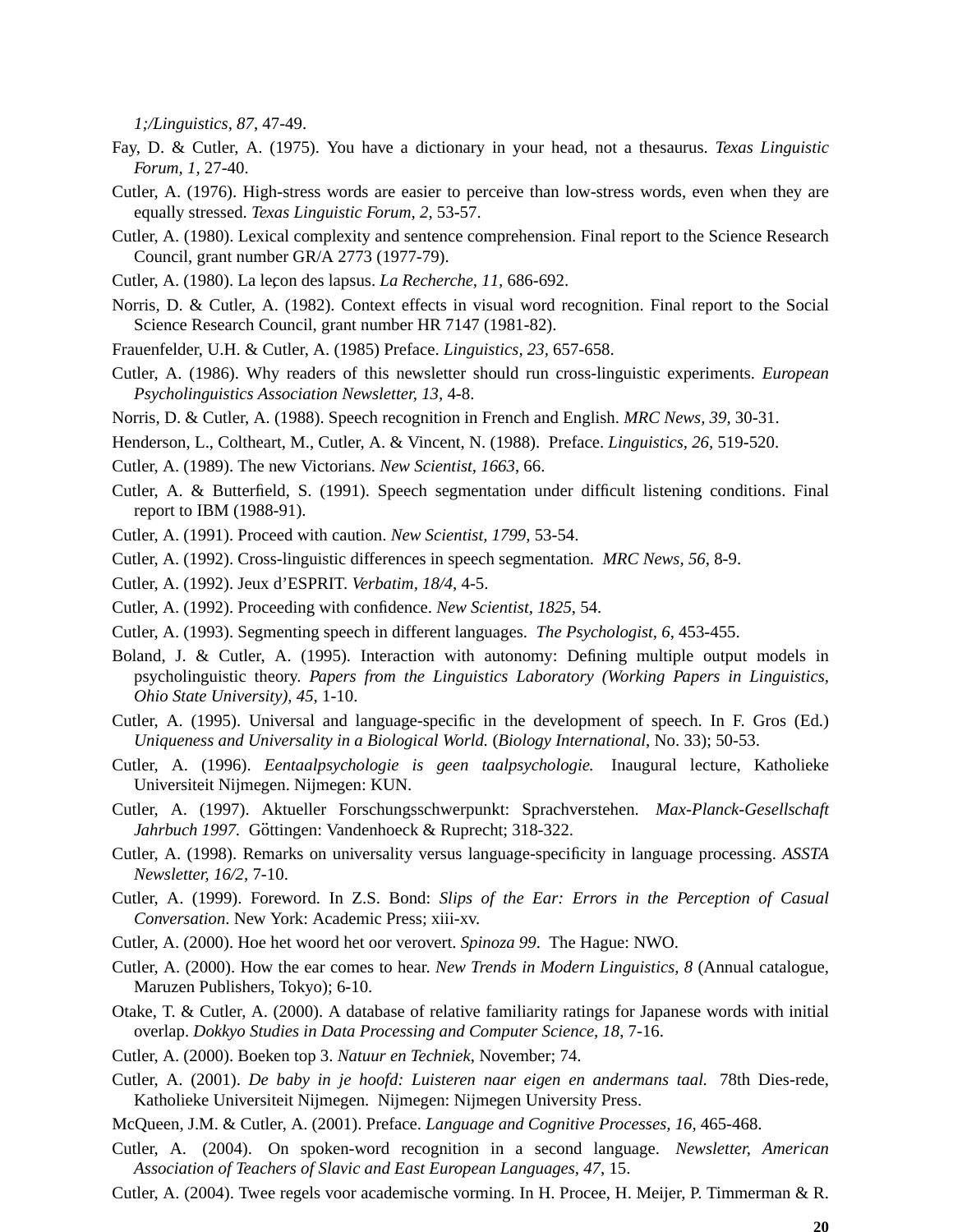Tuinsma (Eds.) *Bij die Wereld wil ik Horen! Zesendertig columns en drie essays over de vorming tot academicus*. Amsterdam: Boom; 42-45.

Cutler, A. (2005). Why is it so hard to understand a second language in noise? *Newsletter, American Association of Teachers of Slavic and East European Languages, 48*, 16.

Cutler, A. (2010). Editorial. *CNS Nijmegen, 5*, 3.

Cutler, A., Cooke, M. & Garcia Lecumberri, M.L. (2010). Preface. *Speech Communication, 52*, 863.

- Cutler, A. (2011). Listening to REAL second language. *Newsletter, American Association of Teachers of Slavic and East European Languages, 54*, 14.
- Cutler, A. (2012). *Eentaalpsychologie is geen taalpsychologie: Part II.* Valedictory lecture, Radboud Universiteit Nijmegen. Nijmegen: Radboud Universiteit.

#### **F.** *Book Reviews*

- K. Bung: *Probleme der Aufgabenanalyse bei der Erstellung von Sprachprogrammen. Babel, 7,* 1971, 29-31.
- J. Morton & J.C. Marshall (Eds.): *Psycholinguistics Series I: Developmental and Pathological. Quarterly Journal of Experimental Psychology, 30,* 1978, 180-181.
- D.L. Rumbaugh (Ed.): *Language Learning by a Chimpanzee. Quarterly Journal of Experimental Psychology, 31,* 1979, 168.
- H.H. Clark & E.V. Clark: *Psychology and Language;* D.J. Foss & D.T. Hakes: *Psycholinguistics;* D.S. Palermo: *Psychology of Language. Linguistics, 17,* 1979, 528-537.
- J.P. Sutcliffe (Ed.): *Conceptual Analysis and Method in Psychology: Essays in Honour of W.M. O'Neil. Contemporary Psychology, 24,* 1979, 998-999.
- J. Morton & J.C. Marshall (Eds.): *Psycholinguistics Series II: Structures and Processes. Journal of Pragmatics, 4,* 1980, 294-299.
- N.V. Smith & D. Wilson: *Modern Linguistics. Quarterly Journal of Experimental Psychology, 32,* 1980, 502-503.
- J. Kavanagh & W. Strange (Eds.): *Speech and Language in the Laboratory, School and Clinic. Quarterly Journal of Experimental Psychology, 32,* 1980, 513-514.
- M. Bierwisch (Ed.): *Psychologische Effekte sprachlicher Strukturkomponenten. Linguistics, 18,* 1980, 568-571.
- L. Waugh & C.H. van Schooneveld (Eds.): *The Melody of Language. Journal of Pragmatics, 5,* 1981, 298-302.
- U. Frith (Ed.): *Cognitive Processes in Spelling. Quarterly Journal of Experimental Psychology, 33A,* 1981, 312-314.
- W.J.M. Levelt & G.B. Flores d'Arcais (Eds.): *Studies in the Perception of Language. Journal of Pragmatics, 6,* 1982, 185-189.
- D. Cherubim (Ed.): *Fehlerlinguistik. Linguistics, 20*, 1982, 143-145.
- J. Svartvik & R. Quirk: *A Corpus of English Conversation. Linguistics, 20*, 1982, 146-147.
- M. Scuffil: *Experiments on Comparative Intonation. Linguistics, 20,* 1982, 655-657.
- B. Butterworth (Ed.): *Language Production, Vol. 2: Development, Writing and other Language Processes. Linguistics, 22,* 1984, 418-421.
- J. Deese: *Thought into Speech. Times Higher Education Supplement,* June 8, 1984, and *Journal of Literary Semantics, 14,* 1985, 72-74.
- L. Menn & L.K. Obler (Eds.): *Exceptional Language and Linguistics. Journal of Linguistics, 21,* 1985, 255-256.
- G.D. Prideaux: *Psycholinguistics: The Experimental Study of Language. Times Higher Education Supplement,* April 1985.
- E. Kaisse: *Connected Speech. Journal of Linguistics, 23,* 1987, 203-206.
- M. Harris & M. Coltheart: *Language Processing in Children and Adults. Journal of Child Language, 14,* 1987, 406-409.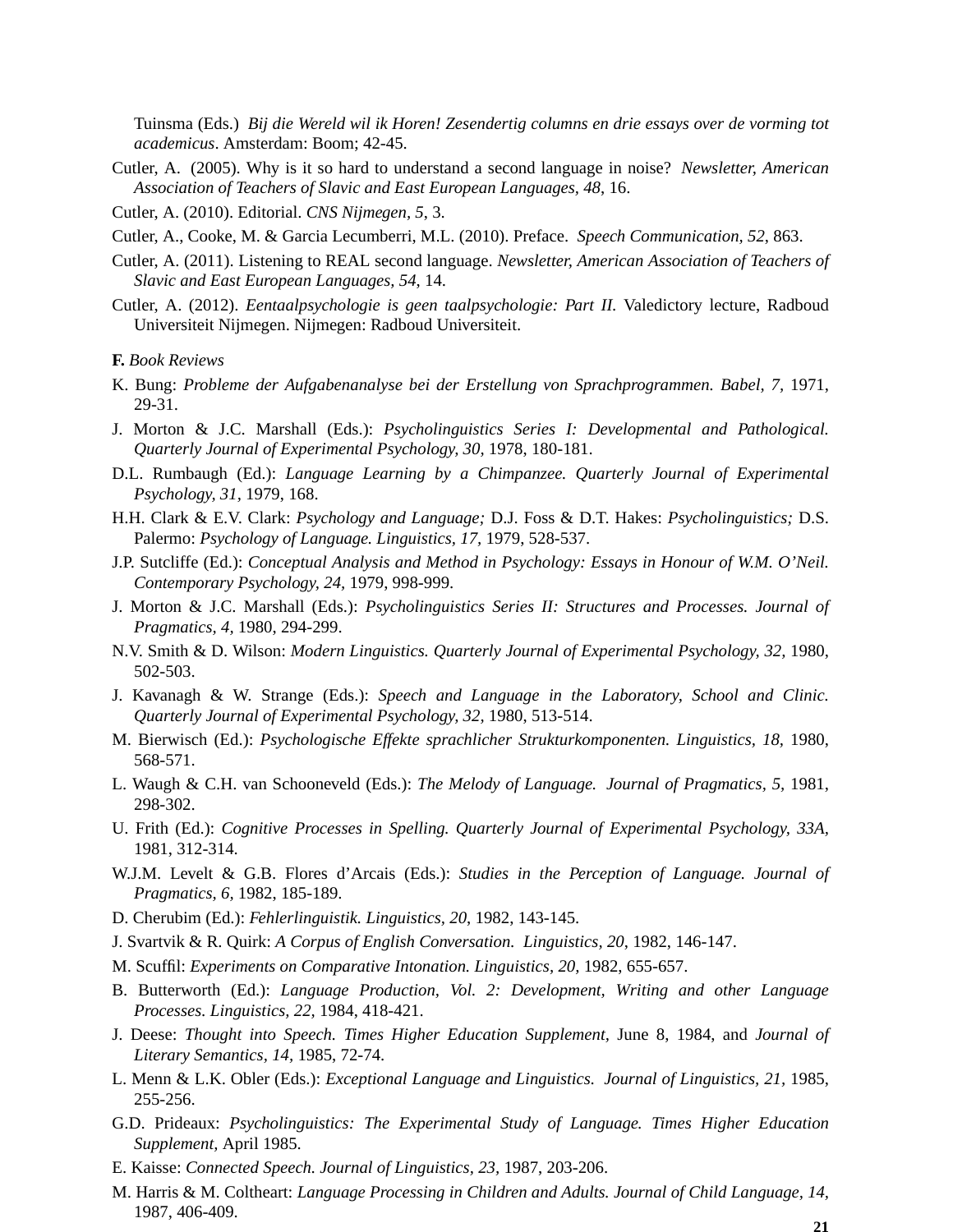#### **Conference Papers presented**

- Cutler, A. An experimental method for semantic field study. Australasian Universities' Languages and Literature Association, Melbourne, Aug. 1970.
- Cutler, A. & Foss, D.J. The importance of lexical item stress for lexical access. Midwestern Psychological Association, Chicago, May 1973.
- Cutler, A. & Foss, D.J. Comprehension of ambiguous sentences: the locus of context effects. Midwestern Psychological Association, Chicago, May 1974.
- Cutler, A. Rhythmic factors in the determination of perceived stress. Acoustical Society of America, Austin, April 1975 (Abstract: *Journal of the Acoustical Society of America, 57*, S24-S25).
- Cutler, A. Prediction of stress location from preceding intonation contour. Midwestern Psychological Association, Chicago, May 1976.
- Cutler, A. The nature of a reaction time task: phoneme-monitoring for example. International Congress of Psychology, Paris, July 1976.
- Swinney, D.A. & Cutler, A. The access and processing of idioms. Midwestern Psychological Association, Chicago, May 1977.
- Cutler, A. Errors of prosody. Speech Group, Institute of Acoustics, Brighton, July 1977.
- Cutler, A. & Norris, D. The phoneme-monitoring task. 4th International Salzburg Linguistics Meeting, Salzburg, Aug. 1977.
- Cutler, A. The production of prosody. British Psychological Society, London, Dec. 1977 (Invited presentation).
- Cutler, A. Misplaced emphasis. Conference on Pausological Implications of Speech Production *(sic),* Kassel, June 1978 (Invited presentation).
- Cutler, A. Rhythmic effects in speech production. Experimental Psychology Society, London, Jan. 1979.
- Cutler, A. Intonation, timing and sentence comprehension. Sloan Foundation Workshop on Mental Representation of Phonology, Amherst, April 1979 (Invited presentation).
- Swinney, D.A. & Cutler, A. Effects of sentential stress and word type upon children's comprehension. Midwestern Psychological Association, Chicago, May 1979.
- Swinney, D.A., Zurif, E.B. & Cutler, A. Interactive effects of word class and sentential stress in the comprehension of sentences by Broca's aphasics. Academy of Aphasia, San Diego, Oct. 1979.
- Cutler, A. Nonce word formation. Workshop on Syntax, Morphology and Parsing, Brighton, July 1980 (Invited presentation).
- Swinney, D.A. & Cutler, A. The on-line processing of idiomatic expressions. American Psychological Association, Montreal, Sept. 1980.
- Cutler, A. & Swinney, D.A. Development of the comprehension of semantic focus in young children. Fifth Boston Univ. Conference on Language Development, Boston, Oct. 1980.
- Scott, D.R. & Cutler, A. Some perceptual cues to syntax: Palatalisation and alveolar flapping. Acoustical Society of America, Chicago, April 1982 (Abstract: *Journal of the Acoustical Society of America, 71*, S96).
- Cutler, A., Pearson, M. & Beattie, G. Prosodic cues to turn-taking in conversation. British Association for Applied Linguistics, Birmingham, April 1982.
- Cutler, A. Errors, correction and prosody. European Psycholinguistics Association Workshop on Prosody, Paris, April 1982.
- Cutler, A. Auditory comprehension: the role of prosody. Colloquium on Psycholinguistics and Language Pathology, Newcastle, Nov. 1982 (Invited presentation).
- Cutler, A. & Clifton, C.E. Prosody in word perception. European Psycholinguistics Association symposium: "Prosody - Normal and Abnormal", Zürich, April 1983 (Invited presentation).
- Cutler, A. Marked and unmarked error correction. Tenth International Congress of Phonetic Sciences, Utrecht, Aug. 1983.
- Cutler, A. & Clifton, C.E. Lexical stress effects on phonetic categorization in auditory word perception.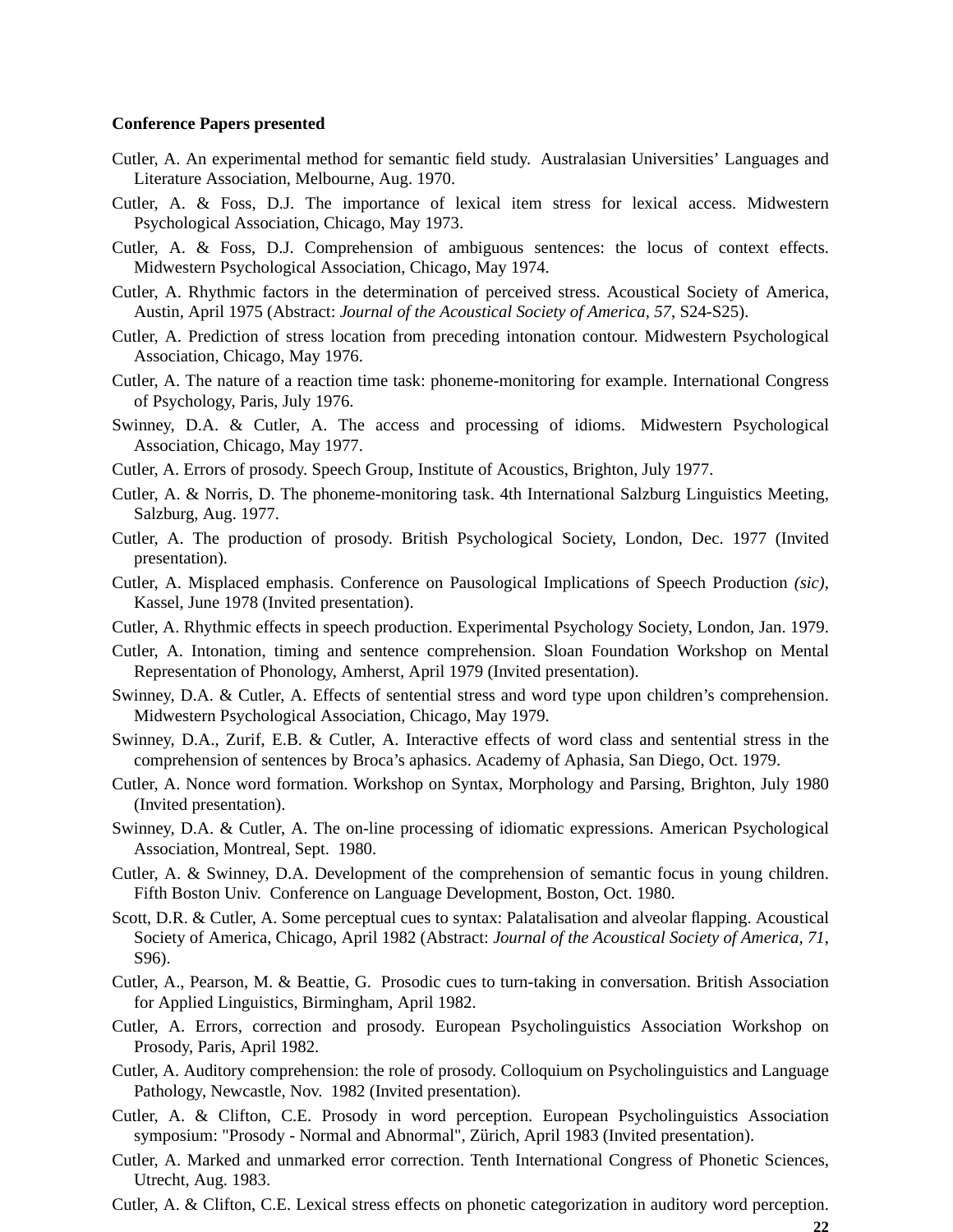Tenth International Congress of Phonetic Sciences, Utrecht, Aug. 1983.

- Cutler, A. Performance measures of lexical complexity. Second International Colloquium on the Interdisciplinary Study of the Semantics of Natural Language, Kleve, Sept. 1983 (Invited presentation).
- Cutler, A. Levels of prosodic processing. Conference on Descriptive Language, Nijmegen, Dec. 1983 (Invited presentation).
- Cutler, A. On the processing of stress. European Psycholinguistics Association Workshop on Crosslinguistic Studies of Morphophonological Processing, Paris, June 1984.
- Cutler, A. Word stress and lexical access. Experimental Psychology Society/Netherlands Psychonomic Society, Amsterdam, July 1984.
- Cutler, A. Informativeness of word stress. Fourth Experimental Phonetics Symposium, Leeds, Sept. 1984.
- Cutler, A. Understanding language from speech. GALF-Audition Group symposium, "Psychologie de l'Audition: aspects sensoriels et cognitifs", Paris, Nov. 1984 (Invited keynote address).
- Cutler, A. & Norris, D. Syllable boundaries and stress in speech segmentation. Acoustical Society of America, Austin, April 1985 (Abstract: *Journal of the Acoustical Society of America, 77*, S39).
- Cutler, A. Perceptually determined production constraints? Symposium on Common Processes in Speaking, Listening, Reading and Writing, Univ. of Bielefeld, July 1985 (Invited presentation).
- Cutler, A. Stress rhythm and segmentation. Fifth Experimental Phonetics Symposium, Leeds, Sept. 1985.
- Cutler, A. Rhythmic factors in speech perception. Experimental Psychology Society/Societa Italiana di Psicologia, Padua, April 1986.
- Cutler, A. Metrical structure and lexical segmentation in speech recognition. Workshop on Speech Parsing, Bielefeld, Oct. 1986 (Invited presentation).
- Cutler, A. & Carter, D. Metrical structure of initial syllables in English. Acoustical Society of America, Indianapolis, May 1987 (Abstract: *Journal of the Acoustical Society of America, 81*, S67).
- Norris, D. & Cutler, A. Resolution of a paradox: Syllables are NOT recognised faster than phonemes. Experimental Psychology Society, Oxford, July 1987.
- Cutler, A. & Hawkins, J.A. Computational order as a motivation for word order. Fourteenth International Congress of Linguists, Berlin, GDR, Aug. 1987.
- Cutler, A. Phonological issues in psycholinguistic research. Sixth International Phonology Meeting, Krems, Austria, July 1988 (Invited keynote address).
- Cutler, A. Speech segmentation. Third Australian Language and Speech Conference, Sydney, Australia, Aug. 1988.
- Cutler, A. & Butterfield, S. Prosodic effects in word boundary misperceptions. Twenty-fourth International Congress of Psychology, Sydney, Australia, Sept. 1988.
- Cutler, A. A model of lexical segmentation using prosody. Twenty-fourth International Congress of Psychology, Sydney, Australia, Sept. 1988 (Invited presentation).
- Cutler, A. & Butterfield, S. Word boundary placement in faintly perceived speech. 116th Meeting, Acoustical Society of America, Honolulu, Nov. 1988 (Abstract: *Journal of the Acoustical Society of America, 84*, S218).
- Cutler, A. Marked and unmarked segmentation strategies? Workshop on Recognizing Spoken Language, Chicago, June 1989 (Invited presentation).
- Cutler, A. Does the *strong-weak* syllable distinction play a role in recognition of continuous speech? Second Conference on Laboratory Phonology, Edinburgh, July 1989.
- Cutler, A. Speech production for easier speech perception. Language comprehension workshop, Aix-en-Provence, Sept. 1989 (Invited presentation).
- Cutler, A. Recent trends in the empirical study of speech recognition. Colloque, "Sciences de la Cognition", Paris, Jan. 1991 (Invited presentation).
- Mehler, J. & Cutler, A. Workshop, "Processing consequences of contrasting language phonologies". **23**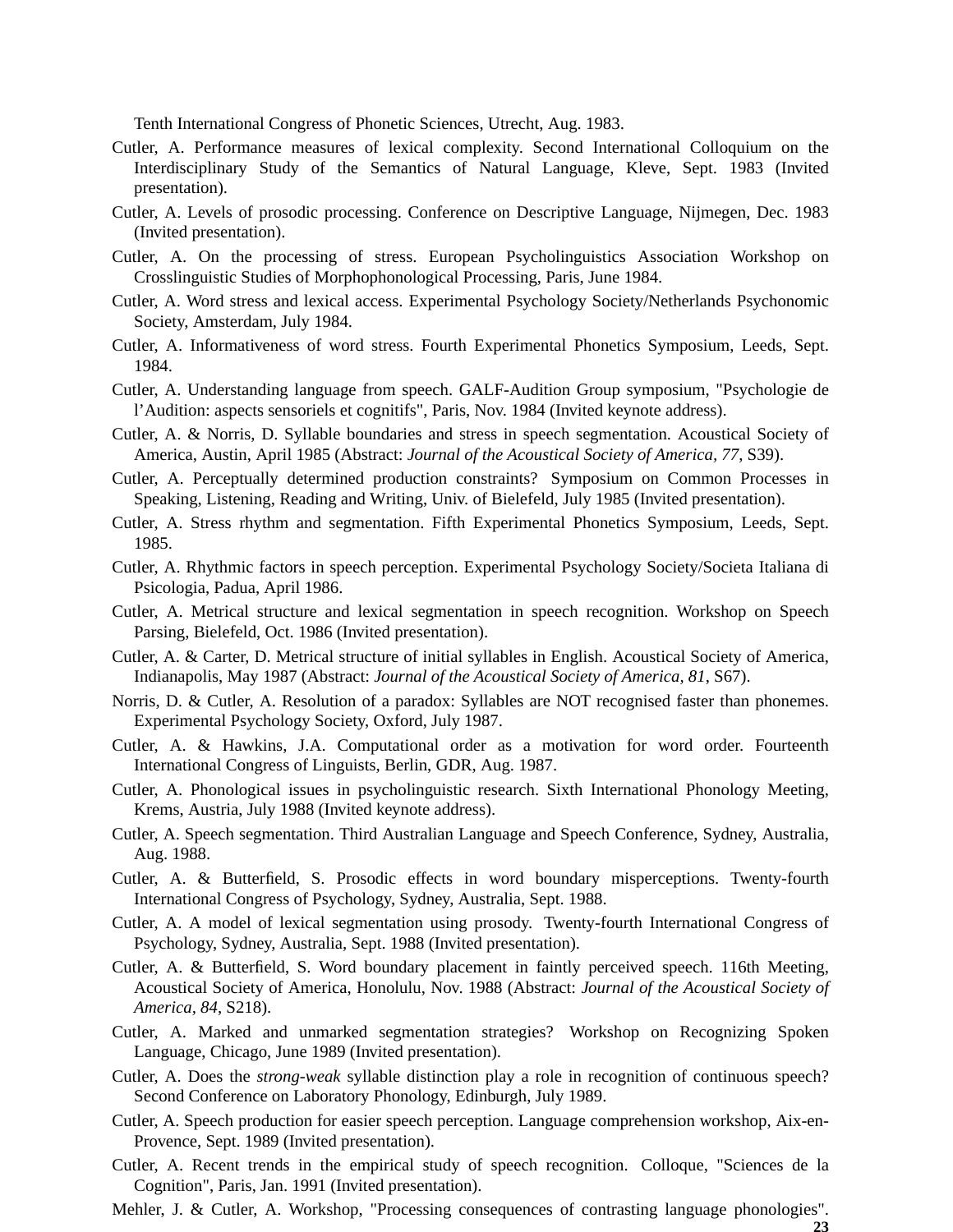Scuola Internationale Superiore di Studi Avanzati, Trieste, June 1991 (Invited presentation).

- Cutler, A. Exploiting phonological structure in word class decisions. CUNY Sentence Processing Conference, New York, March 1992 (Invited presentation).
- McQueen, J., Ooijen, B. van & Cutler, A. Are regular and irregular inflections represented in the same way in the lexicon? Experimental Psychology Society, Oxford, April 1992.
- Ooijen, B. van, McQueen, J. & Cutler, A. Lexical representation of regular versus irregular inflected forms: Evidence from spoken word recognition. Linguistics Association of Great Britain, Brighton, April 1992.
- Cutler, A. Why shouldn't language phonology constrain speech processing? Twenty-fifth International Congress of Psychology, Brussels, July 1992 (Invited presentation. Abstract: *International Journal of Psychology, 27*, 57).
- McQueen, J., Norris, D. & Cutler, A. Competition in continuous speech recognition: Spotting words in other words. Experimental Psychology Society, Cambridge, April 1993.
- Cutler, A. Universality and language-specificity: Psycholinguistic studies of speech recognition across languages. Linguistic Society of America, 1993 Linguistic Institute, Columbus, Ohio, June 1993 (Invited Forum Lecture).
- Norris. D., Cutler, A. & McQueen, J.M. Competition in spoken word recognition. International Conference on the Psychology of Language and Communication, Glasgow, Aug. 1993.
- Cutler, A. Language-specific listening? Tenth World Congress of Applied Linguistics, Amsterdam, Aug. 1993 (Invited keynote address).
- Cutler, A. Modelling lexical access from continuous speech input. Dokkyo International Forum, Tokyo, Dec. 1993 (Invited presentation).
- Cutler, A., McQueen, J., Briscoe, E.J. & Norris, D. Constraints of vocabulary structure on models of spoken word recognition. Annual meeting, Joint Councils Initiative in Cognitive Science and Human-Computer Interaction, Brighton, April 1994 (Invited presentation).
- Cutler, A. Language-specific listening. XII Congreso Anual de la Asociacion Espanola de Linguistique Applicada, Barcelona, April 1994 (Invited keynote address).
- Cutler, A., McQueen, J., Baayen, H., Roach, P. & Drexler, H. Testing models of spoken word recognition against real speech. Fourth Workshop on Language Comprehension, Hyères, France, May 1994 (Invited presentation).
- Cutler, A. Future trends for research in human spoken-language processing. Third International Conference on Spoken Language Processing, Yokohama, Sept. 1994 (Invited panel presentation).
- Cutler, A. What defines the English stress unit? 12th National Conference, English Linguistic Society of Japan, Tokyo, Nov. 1994 (Invited symposium participation).
- Cutler, A. Psycholinguistic approaches to spoken-word recognition. 5th Australian International Conference on Speech Science and Technology, Perth, Dec. 1994. (Invited tutorial).
- Cutler, A. Universal and language-specific in the development of speech. Symposium "Uniqueness and Universality in a Biological World", UNESCO, Paris, Jan. 1995 (Invited presentation).
- Cutler, A. Prosody in human speech recognition. Workshop, "Methods and Models of Spoken Word Recognition", Nijmegen, Jan. 1995 (Invited presentation).
- Cutler, A. Problems with the processing of lexical prosody. Deutsche Gesellschaft für Sprachwissenschaft, Göttingen, March 1995 (Invited presentation).
- Mehler, J. & Cutler, A. Workshop, "Processing consequences of contrasting language phonologies II". Scuola Internationale Superiore di Studi Avanzati, Trieste, April 1995 (Invited presentation).
- Cutler, A. Recognising words in continuous speech: Is there a significant false alarm rate? II. Simposium de Psicolinguística, Tarragona, April 1995 (Invited keynote address).
- Cutler, A. Processing evidence, variability and linguistic explanation. International Workshop on Language Variation and Linguistic Theory, Nijmegen, Sept. 1995 (Invited presentation).
- Cutler, A. Invited Symposium: Development of language. Annual Meeting, European Neuroscience Association, Amsterdam, Sept. 1995.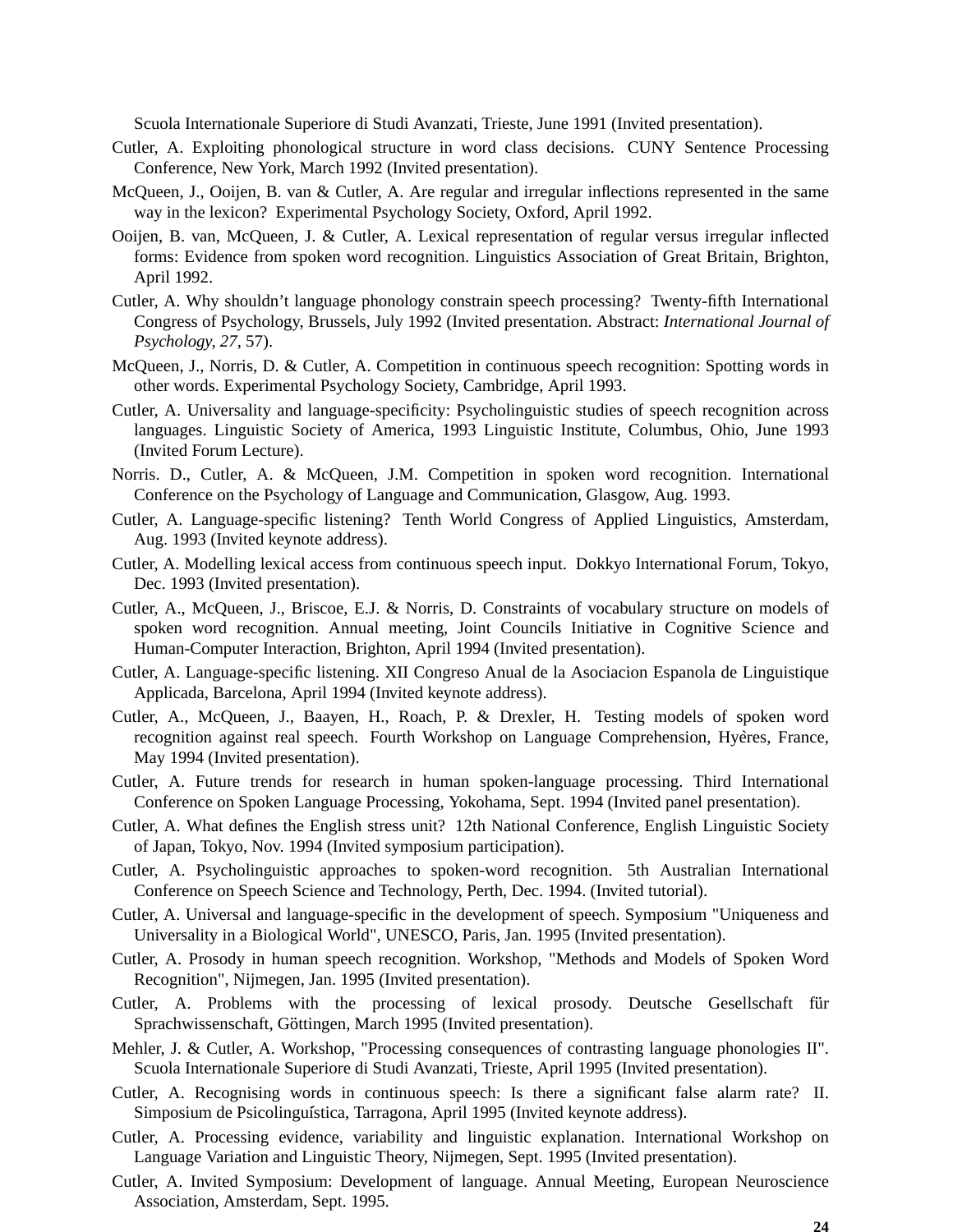- Cutler, A. The syllable's role in the segmentation of stress languages. Conference on Cognitive Models of Speech Processing, Sperlonga, Italy, Sept. 1995 (Invited presentation).
- Cutler, A. & de Gelder, B. Bilingual data in a universal model. Workshop on Bilingualism, Groesbeek, The Netherlands, Oct. 1995 (Invited presentation).
- Chen, H.-C. & Cutler, A. Auditory priming in lexical decision: Modality effects. 7th International Conference on Cognitive Processing of Chinese and other Asian Languages, Hong Kong, Dec. 1995.
- Cutler, A. Listening to native and foreign speech. European Second Language Association, Nijmegen, May 1996 (Invited keynote address).
- Cutler, A. Lexical stress and the English listener. Workshop, "The Use of Lexical and Metrical Stress in Automatic and Human Speech Recognition", Nijmegen, June 1996 (Invited presentation).
- Kuijpers, C., Coolen, R., Houston, D. & Cutler, A. The segmentation of fluent speech by Dutchacquiring infants. Workshop on Infant Studies, Melbourne, Dec. 1996.
- Cutler, A. Recognising words in fluent speech. Workshop, "Approches cognitives du traitement automatique du langage", Geneva, Jan. 1997 (Invited presentation).
- Cutler, A. How can listeners find the right words? International Association of Teachers of English as a Foreign Language, Listening Skills Conference, Cambridge, March 1997 (Invited presentation).
- Cutler, A. Language and speech perception. Workshop, "Language acquisition and use in multilingual societies", Girona, May 1997 (Invited presentation).
- Cutler, A. Word prosody in word recognition. Workshop, "Language and music processing", Marseille, Sept. 1997 (Invited presentation).
- Chen, H.-C. & Cutler, A. Short-term and long-term phonological priming in Cantonese word recognition. Psychonomic Society Meeting, Philadelphia, Nov. 1997 (Abstract: *Abstracts of the Psychonomic Society, 2*).
- Cutler, A. A viability filter for lexical access in spoken-word recognition. 11th Australian Language and Speech Conference, Melbourne, Nov. 1997 (Invited keynote address).
- Otake, T. & Cutler, A. Early use of pitch accent in Japanese spoken-word recognition. 134th Meeting, Acoustical Society of America, San Diego, Dec. 1997 (Abstract: *Journal of the Acoustical Society of America, 102*, 3202).
- Donselaar, W. van & Cutler, A. Exploitation of stress information in spoken-word recognition in Dutch. 134th Meeting, Acoustical Society of America, San Diego, Dec. 1997 (Abstract: *Journal of the Acoustical Society of America, 102*, 3136).
- Cutler, A. Real words, phantom words and impossible words word recognition in continuous speech. Workshop, "Human and machine processing of language and speech", Chulalongkorn Univ., Bangkok, Dec. 1997 (Invited keynote address).
- Cutler, A. Suprasegmental information in lexical access. Workshop, "Human and machine processing of language and speech", Chulalongkorn Univ., Bangkok, Dec. 1997.
- Cutler, A. A viability filter for lexical access in spoken-word recognition. Winter Conference, Dutch Psychonomic Society, Egmond-aan-Zee, Dec. 1997 (Invited keynote address).
- Chen, H.-C. & Cutler, A. Phonological priming in Cantonese word recognition. 8th International Conference on the Cognitive Processing of Asian Languages, Nagoya, Dec. 1997.
- Cutler, A. Possible and impossible words. Workshop, "From speech perception to word learning". Univ. of British Columbia, Vancouver, June 1998 (Invited presentation).
- Cutler, A. Is there HAM in your HANDBAG? What speakers say and what listeners hear. Australian Speech Science and Technology Association, Sydney, Nov. 1998 (Invited presentation).
- Cutler, A. Phonemic repertoire effects in lexical activation. 137th Meeting, Acoustical Society of America/2nd European Acoustics Association Convention, Berlin, March 1999 (Abstract: *Journal of the Acoustical Society of America, 105*, 1033).
- McQueen, J.M., Norris, D. & Cutler, A. The time-course of lexical involvement in phonetic categorisation. 137th Meeting, Acoustical Society of America/2nd European Acoustics Association Convention, Berlin, March 1999 (Abstract: *Journal of the Acoustical Society of America, 105*, 1398).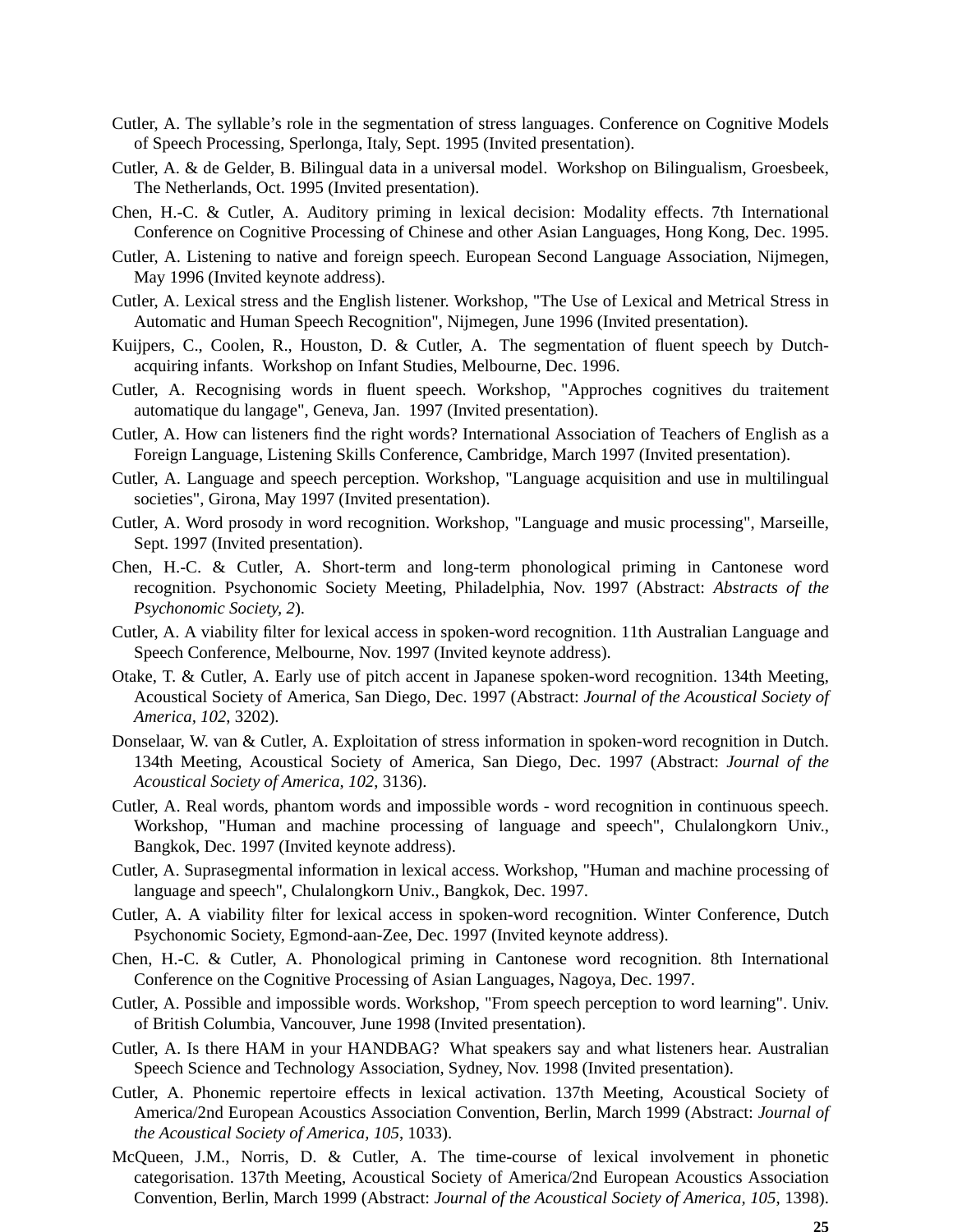- Cutler, A. Possible and impossible words, universally and language-specifically. Workshop on Crosslinguistic Speech Perception, Aarhus, Denmark, March 1999 (Invited presentation).
- Bock, J.K., Humphreys, K.R., Butterfield, S. & Cutler, A. Collective agreement in British and American English. 5th Conference on Architectures and Mechanisms for Language Processing (AMLaP-99), Edinburgh, Sept. 1999.
- Cutler, A. De ontdekking van woorden in gesproken taal. Nederlandse Vereniging voor Stem-, Spraaken Taalpathogie (Studiedag), Amsterdam, Oct. 1999 (Invited presentation).
- Cutler, A. & Otake, T. Phonemic effects in spoken-word recognition in Japanese. 138th Meeting, Acoustical Society of America, Columbus, Nov. 1999 (Abstract: *Journal of the Acoustical Society of America, 106*, 2276).
- McQueen, J.M., Cutler, A. & Norris, D. Lexical activation produces impotent phonemic percepts. 138th Meeting, Acoustical Society of America, Columbus, Nov. 1999 (Abstract: *Journal of the Acoustical Society of America, 106*, 2296).
- Cooper, N., Cutler, A. & Wales, R.J. Can non-native processing outstrip native processing? 12th Australian Language and Speech Conference, Melbourne, Nov. 1999.
- Cutler, A., Norris, D. & McQueen, J.M. Tracking TRACE's troubles. Fifth Australasian Cognitive Science Conference, Melbourne, Feb. 2000.
- Cutler, A., Norris, D., McQueen, J.M. & Butterfield, S. Cross-modal associative priming which disappears in sentence context. 13th Annual CUNY Conference on Sentence Processing, San Diego, March 2000.
- Cutler, A. Recognizing words in continuous speech. NWO/NSC Joint Workshop on Cognitive Science, Arnhem, April 2000 (Invited presentation).
- Cutler, A. Introduction: Phonological processing. 7th Conference on Laboratory Phonology, Nijmegen, June-July 2000 (Invited presentation).
- Warner, N.L., Jongman, A., Cutler, A. & Mücke, D. The phonological status of Dutch epenthetic schwa: A challenge to Articulatory Phonology. 7th Conference on Laboratory Phonology, Nijmegen, June-July 2000.
- Cutler, A. Activation of lexical candidates. Workshop, "The nature of speech perception", Utrecht, July 2000 (Invited presentation).
- Sharp, D.J., Scott, S.K., Cutler, A. & Wise, R.J.S. A functional imaging study of vowels and consonants. 17th Annual Conference, British Psychological Society Cognitive Psychology Section, Bristol, Sept. 2000 (Abstract: *Proceedings of the British Psychological Society, 9*, 124).
- Cutler, A. & McQueen, J.M. Cross-modal associative priming in isolation, in word context and in sentence context. Workshop, "The meaning and syntax of words", Nijmegen, Sept. 2000 (Invited presentation).
- Cutler, A. Prosody in sentence comprehension. AMLaP-00: 6th Conference on Architectures and Mechanisms for Language Processing, Leiden, Sept. 2000 (Invited plenary address).
- McQueen, J.M., Otake, T. & Cutler, A. The mora in Japanese: More a segmentation unit than a lexical access unit. AMLaP-00: 6th Conference on Architectures and Mechanisms for Language Processing, Leiden, Sept. 2000.
- Spinelli, E., McQueen, J.M. & Cutler, A. Lexical and acoustical factors in the resolution of liaison in French. Psychonomic Society Meeting, Nov. 2000 (Abstract: *Abstracts of the Psychonomic Society, 5*, 66).
- Johnson, E.K., Jusczyk, P.W., Cutler, A. & Norris, D. 12-month-olds show evidence of a possible-word constraint. 140th Meeting, Acoustical Society of America, Newport Beach, Nov. 2000 (Abstract: *Journal of the Acoustical Society of America, 108*, 2481).
- Cutler, A. Fonologisch bewustzijn en de rol van fonologische categorieën bij de verwerking van spraak. Nederlandse Vereniging voor Fonetische Wetenschappen, Antwerp, March 2001 (Invited plenary address).
- Cutler, A., McQueen, J.M., Norris, D. & Somejuan, A. Silly ball more a foot. Colloque, "Langage, Cerveau et Développement Cognitif", Paris, May 2001 (Invited presentation).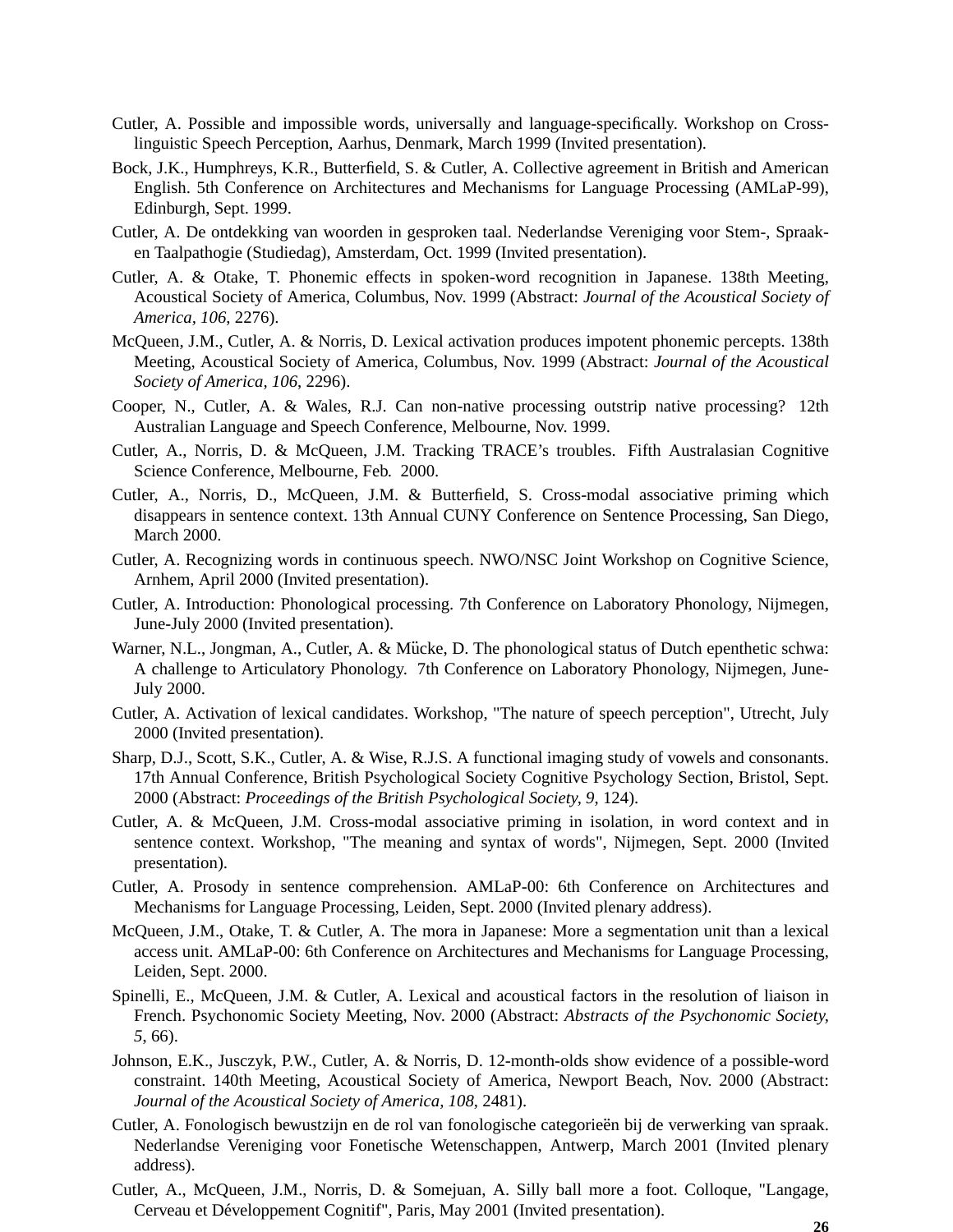Cutler, A. Native listeners. Academia Europaea, Rotterdam, June 2001 (Invited keynote address).

- Sharp, D.J., Scott, S.K., Cutler, A. & Wise, R.J.S. Distinct cortical processing of vowels and consonants during lexical access? 7th Annual Meeting, Organization for Human Brain Mapping, Brighton, UK, June 2001 (Abstract: *NeuroImage, 13*, S599).
- Cutler, A. Rhythmic categories and their role in listening. Workshop, "Prosody in processing", Utrecht, July 2001 (Invited presentation).
- Cutler, A. From speech to lexicon. Workshop, "Multiple Perspectives on the Mental Lexicon" (Tutorials in Behavioral and Brain Sciences 2001), Nijmegen, Aug. 2001 (Invited presentation).
- Broersma, M. & Cutler, A. Comprehension of non-native speech: Inaccurate phoneme processing and activation of lexical competitors. Workshop, "Multiple Perspectives on the Mental Lexicon" (Tutorials in Behavioral and Brain Sciences 2001), Nijmegen, Aug. 2001.
- Spinelli, E., McQueen, J.M. & Cutler, A. Processing resyllabified words in French. 12th Annual Meeting, European Society for Cognitive Psychology/18th Annual Conference, British Psychological Society Cognitive Psychology Section, Edinburgh, Sept. 2001.
- McQueen, J.M., Norris, D. & Cutler, A. Lexical re-tuning of phonological categories. Psychonomic Society Meeting, Nov. 2001 (Abstract: *Abstracts of the Psychonomic Society, 6*, 37).
- Norris, D., McQueen, J.M. & Cutler, A. Bias and automatic components in rhyme priming. Psychonomic Society Meeting, Nov. 2001 (Abstract: *Abstracts of the Psychonomic Society, 6*, 37).
- Norris, D., Cutler, A. & McQueen, J.M. Lexical re-tuning of phonetic categories during speech perception. Experimental Psychology Society/Belgian Psychological Society, Leuven, April 2002.
- Weber, A. & Cutler, A. Phonetic discrimination and nonnative spoken-word recognition. 143rd Meeting, Acoustical Society of America, Pittsburgh, June 2002 (Abstract: *Journal of the Acoustical Society of America, 111*, 2361).
- Warner, N., Kim, J., Davis, C. & Cutler, A. Phonological constraints and segmentation of spoken Korean. 8th Conference on Laboratory Phonology, New Haven, July 2002.
- Cutler, A. Universal processes and language-conditioned processes in the recognition of continuous speech. ESF Exploratory Workshop "The Neurobiology of Communication: Comparative and Evolutionary Perspectives on Receptive Language", Cambridge, Sept. 2002 (Invited presentation).
- McQueen, J.M., Spinelli, E. & Cutler, A. Spoken word recognition in lexically ambiguous French utterances with liaison. Psychonomic Society Meeting, Nov. 2002 (Abstract: *Abstracts of the Psychonomic Society, 7*, 59).
- McQueen, J.M., Smits, R., Cutler, A. & Warner, N. The perception of gated Dutch diphones. 144th Meeting, Acoustical Society of America, Cancun, Mexico, Dec. 2002 (Abstract: *Journal of the Acoustical Society of America, 112*, 2359-2360).
- Cutler, A. Universal and language-conditioned processes in the initial stages of word recognition. Workshop, "Windows on Language Genesis", Wassenaar, Nov. 2003 (Invited presentation).
- Weber, A. & Cutler, A. Perceptual similarity co-existing with lexical dissimilarity. 146th Meeting, Acoustical Society of America, Austin, Nov. 2003 (Abstract: *Journal of the Acoustical Society of America, 114*, 2422).
- McQueen, J.M., Cutler, A. & Norris, D. Perceptual learning in speech generalises over words. Nederlandse Vereniging voor Psychonomie, Egmond-aan-Zee, Dec. 2003.
- Kooijman, V., Hagoort, P. & Cutler, A. Woord-segmentatie uit continue spraak door baby's: Een ERPonderzoek. Nederlandse Vereniging voor Psychonomie, Egmond-aan-Zee, Dec. 2003.
- Snijders, T.M., Kooijman, V., Hagoort, P. & Cutler, A. ERP repetition effects during cross-language word segmentation. Nederlandse Vereniging voor Psychonomie, Egmond-aan-Zee, Dec. 2003.
- Cutler, A. Aanpassing in de spraakwaarneming (en de rol daarvan in taalverandering). Koninklijke Nederlandse Akademie van Wetenschappen, Amsterdam, Jan. 2004 (Invited presentation).
- Cutler, A. Perceptual learning in speech. Workshop, "Basic mechanisms of speech perception", Konstanz, Jan. 2004 (Invited presentation).
- Cutler, A. De flexibiliteit van de luisteraar. Vereniging Deense Docenten Nederland, Rotterdam, Feb.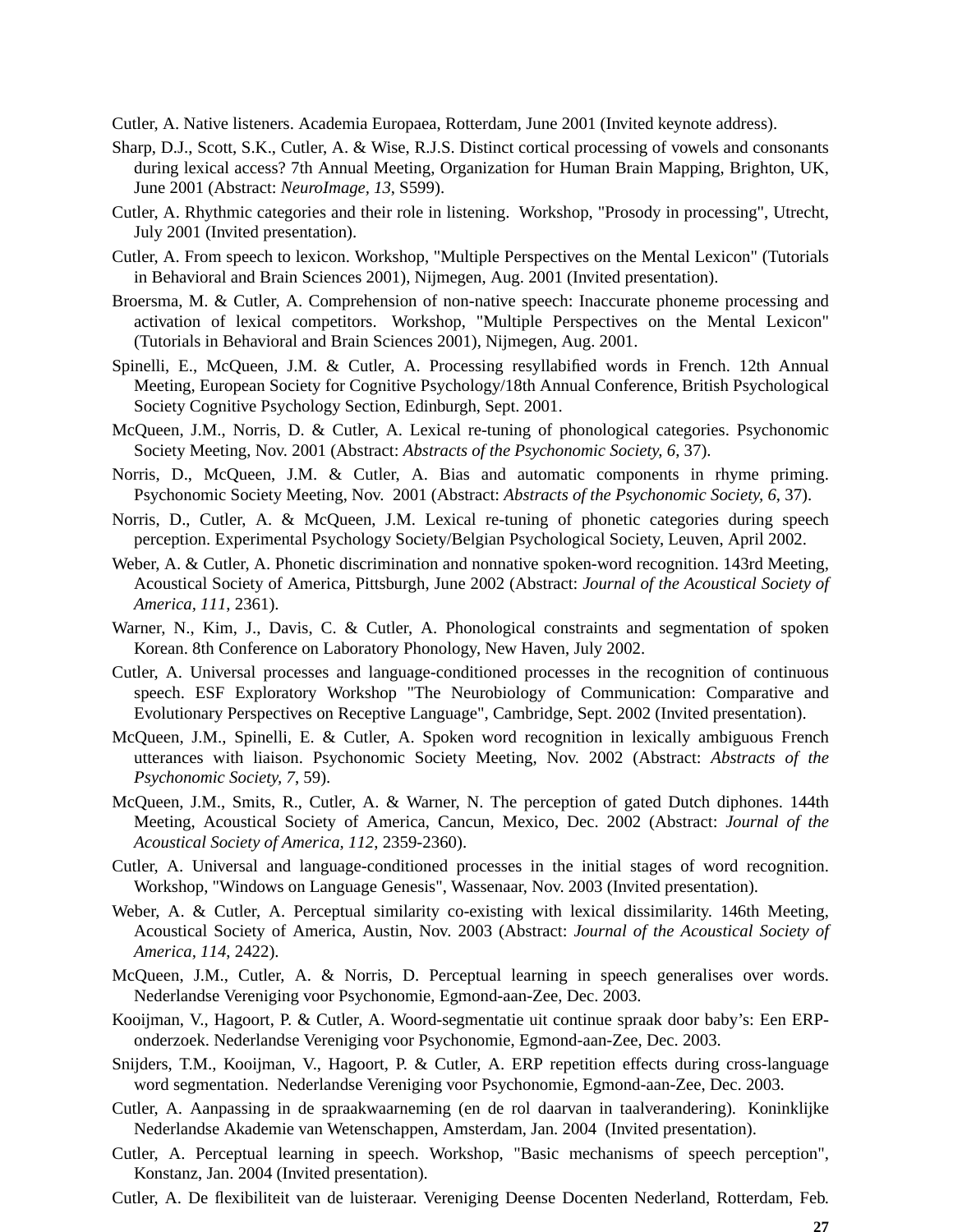2004 (Invited presentation).

- Cutler, A. The flexibility and inflexibility of speech perception. Fourth Dutch Astrophysics Days, Nijmegen, April 2004 (Invited presentation).
- Kooijman, V., Hagoort, P. & Cutler, A. Word segmentation from continuous speech: An ERP study with 10-month-old infants. Cognitive Neuroscience Society, San Francisco, April 2004 (Abstract: *Journal of Cognitive Neuroscience, 16*; Supplement, 57).
- Shi, R., Werker, J., Cutler, A. & Cruickshank, M. Facilitation effects of function words for word segmentation in infants. International Conference on Infant Studies, Chicago, May 2004.
- Cutler, A. & Otake, T. Pseudo-homophony in non-native listening. 147th Meeting, Acoustical Society of America, New York, May 2004 (Abstract: *Journal of the Acoustical Society of America, 115*, 2392).
- Shi, R., Werker, J. & Cutler, A. Phonetic representation of frequent function words in 8-month-old infants. 147th Meeting, Acoustical Society of America, New York, May 2004 (Abstract: *Journal of the Acoustical Society of America, 115*, 2504).
- Kooijman, V., Hagoort, P. & Cutler, A. Word segmentation from continuous speech: An ERP study with 10-month-old infants. 3rd Dutch Endo-Neuro-Psycho Meeting, Doorwerth, June 2004 (Winner, poster award).
- Indefrey, P. & Cutler, A. A meta-analysis on passive auditory language processing. Human Brain Mapping, Budapest, June 2004.
- Cutler, A., Weber, A. & Otake, T. From phoneme to lexicon in non-native listening. Workshop "Eersteen tweede-taalverwerving", Nederlandse Vereniging voor Fonetische Wetenschappen, Nijmegen, June 2004.
- Kooijman, V., Hagoort, P. & Cutler, A. Word segmentation from continuous speech: An ERP study with 10-month-old infants. Workshop "Eerste- en tweede-taalverwerving", Nederlandse Vereniging voor Fonetische Wetenschappen, Nijmegen, June 2004.
- Cutler, A. The flexibility of human speech recognition and the seeds of language change. Association for Computational Linguistics, Barcelona, July 2004 (Invited keynote address).
- Cutler, A. How eye-tracking experiments produce sparkling results. Symposium "De zin van tekst", Nijmegen, Oct. 2004.
- Cutler, A. From speech to words in a second language. Workshop "Bilingualism and Second Language Acquisition", Brussels, Oct. 2004 (Invited presentation).
- Cutler, A., Norris, D. & Sebastián-Gallés, N. Is Spanish speech special? Symposium in honour of Juan Segui, Paris, Nov. 2004 (Invited presentation).
- Cutler, A. From phonological to lexical processing in non-native listening. ESF Exploratory Workshop "Language Processing in First and Second Language", Colchester, Dec. 2004 (Invited presentation).
- Cutler, A. De ontdekking van gesproken taal. Conference, "Early detection of hearing, speech and language disorders: the next steps", Nijmegen, Feb. 2005 (Invited presentation).
- Davis, C., Kim, J. & Cutler, A. Masked priming of spoken word judgements. 32nd Australasian Experimental Psychology Conference, Melbourne, April 2005 (Abstract: *Australian Journal of Psychology, 57*, 50).
- Cutler, A. Listening in a second language. Schloessmann seminar "The cognitive neuroscience of human ontogeny", Dölln, June 2005 (Invited presentation).
- Johnson, E.K. & Cutler, A. The human infant as a speech-perceiving animal. Workshop "Animal models in cognitive neuroscience", Leiden, Oct. 2005 (Invited presentation).
- Cutler, A. Bridging the ASR-HSR gap. INTERSPEECH 2005, Lisbon, Sept. 2005 (Invited panel presentation).
- Cutler, A. Lexical statistics of competition in L2 versus L1 listening. 150th Meeting, Acoustical Society of America, Minneapolis, Oct. 2005 (Abstract: *Journal of the Acoustical Society of America, 118*, 1901).
- Kuzla, C., Mitterer, H. & Cutler, A. Lexical status effects on compensation for fricative assimilation.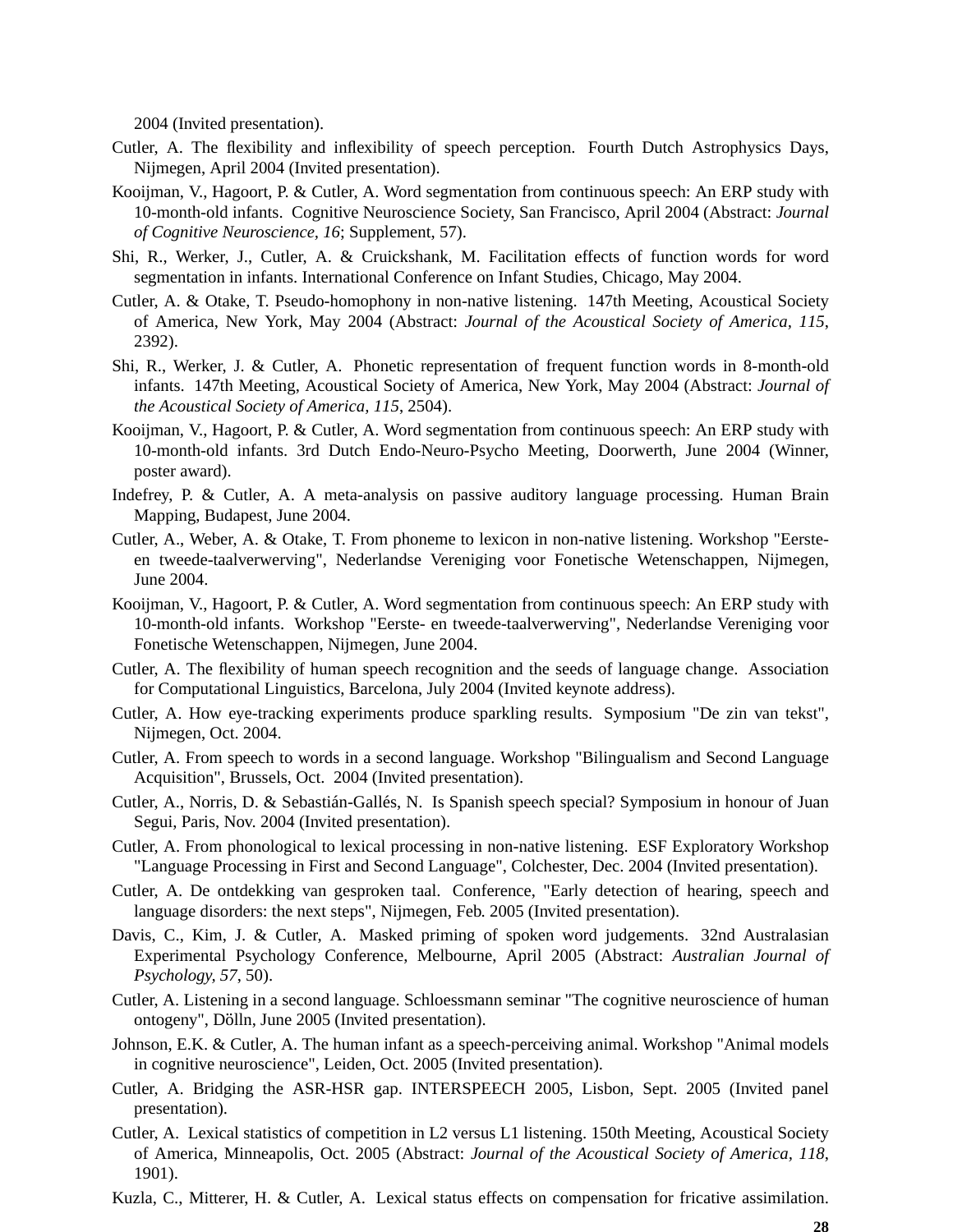150th Meeting, Acoustical Society of America, Minneapolis, Oct. 2005 (Abstract: *Journal of the Acoustical Society of America, 118*, 1900-1901).

- Cutler, A. No speech recognition without abstract phonological knowledge. Workshop, "Models of L1 and L2 phonetics/phonology", Utrecht, Nov. 2005 (Invited presentation).
- Tuinman, A., Mitterer, H. & Cutler, A. Perceptie van gereduceerde woorden: Een uitdaging voor de tweetalige luisteraar? Nederlandse Vereniging voor Fonetische Wetenschappen, Utrecht, Dec. 2005.
- Kooijman, V., Hagoort, P. & Cutler, A. Word recognition in continuous speech by 7-month-old infants. Workshop, "Online methods in child language processing", New York, March 2006.
- Kooijman, V., Snijders, T., Hagoort, P. & Cutler, A. Word segmentation from continuous speech: The "Foreign Language Effect". CUNY Sentence Processing Conference, New York, March 2006.
- Cutler, A. Levels of processing speech. Experimental Psychology Society, Birmingham, April 2006 (Invited presentation: 34th Bartlett Lecture).
- Shi, R., Cutler, A. & Werker, J. Phonetic encoding of functors and how functors facilitate word segmentation. International Conference on Infant Studies, Kyoto, June 2006.
- Tuinman, A., Mitterer, H. & Cutler, A. Variable influence of grammatical context on identification of reduced /t/s. Architectures and Mechanisms for Language Processing, Nijmegen, Aug. 2006.
- Tyler, M., Perruchet, P., & Cutler, A. A cross-language comparison of the use of stress in word segmentation. 152nd Meeting, Acoustical Society of America, Honolulu, Nov. 2006. (Abstract: *Journal of the Acoustical Society of America, 120*, 3087).
- Cutler, A. The impact of vocabulary structure on spoken-word recognition. Human Communication Sciences Network workshop "Human and Machine Speech Processing", Sydney, Dec. 2006 (Invited presentation).
- Cutler, A. How languages shape the way listeners process speech. Workshop "Brain mechanisms for word processing", Hanse Wissenschaftskolleg, Delmenhorst, March 2007 (Invited presentation).
- Cutler, A. Autobiographic perspectives. Workshop "Brain mechanisms for word processing", Hanse Wissenschaftskolleg, Delmenhorst, March 2007 (Invited presentation).
- Cutler, A. How languages shape the way we listen to them. Workshop "Birdsong, Speech and Language: Converging Mechanisms", Utrecht, April 2007 (Invited presentation).
- Cutler, A. & Weber, A. Sources of information in L2 vocabulary construction. Experimental Psychology Society/Psychonomic Society, Edinburgh, July 2007.
- Weber, A. & Cutler, A. Knowing what you cannot hear: knowledge sources for lexical representations in asymmetric bilingualism. 3rd Annual Rovereto Workshop on Bilingualism, Sept. 2007 (Invited presentation).
- Weber, A., Escudero, P., Hayes-Harb, R. & Cutler, A. Exploring the phonological representations in the L2 lexicon. Workshop, "Language Processing in First and Second Language Learners", Nijmegen, Nov. 2007 (Invited presentation).
- Cutler, A. Some features of human speech recognition models. ESF Exploratory Workshop "Models of Language Evolution, Acquisition and Processing", Leuven, Nov. 2007 (Invited presentation).
- Cutler, A. Efficiency in the lexicon. 11th Conference on Laboratory Phonology, Auckland, NZ, July 2008 (Invited keynote address).
- Cutler, A. Native listening. Workshop on perception and cognition, Univ. of Trieste, Oct. 2008 (Invited presentation: 16th Kanizsa Lecture).
- Cutler, A. & Davis, C.W. Getting connected: Interpreting orthographic effects in spoken word recognition. Workshop on Orthography and Phonological Acquisition, Gent, Nov. 2008 (Invited presentation).
- Cutler, A. The plasticity of native speech perception. Symposium "From molecule to man", Nijmegen, Nov. 2008 (Invited presentation).
- Cutler, A. Variation induces native listening. Australian Linguistic Society, Melbourne, July 2009 (Invited keynote address).
- Cutler, A. Another thing the native language does for you. Workshop: MARCS 10th Anniversary,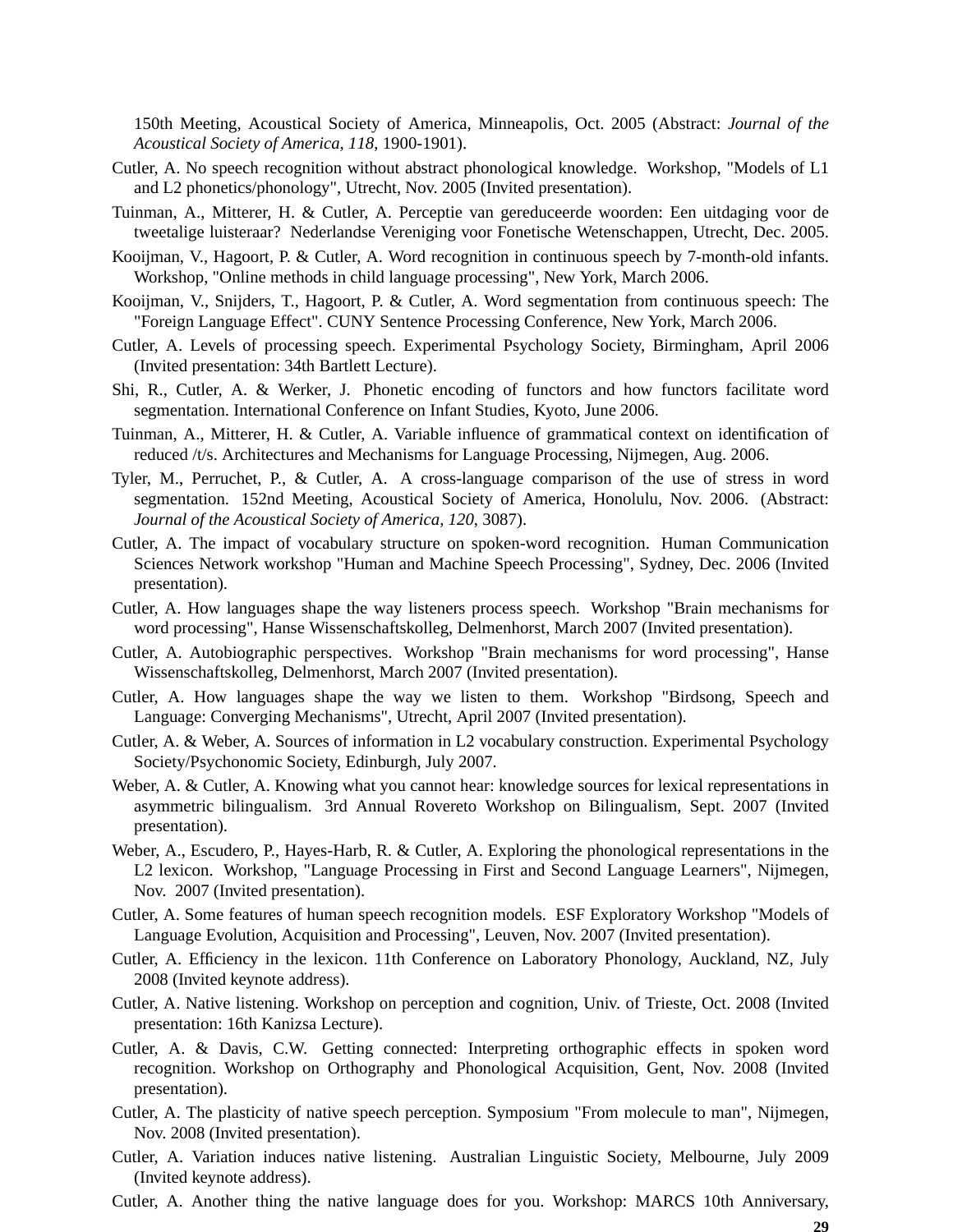Sydney, July 2009 (Invited presentation).

- Junge, C., Cutler, A. & Hagoort, P. Word segmentation at ten months and word processing at 16 months. Neurobilingualism Workshop, Bangor, UK, Sept. 2009.
- Cutler, A. L2 speech perception: Some conclusions not to jump to. Workshop, "Issues in L2 speech", Univ. of the Basque Country, Vitoria, Sept. 2009 (Invited presentation).
- Cutler, A. Cognitive psychology and women's careers. Workshop "Women in Science", Cambridge, Oct. 2009 (Invited presentation).
- Junge, C. Hagoort, P., & Cutler, A. Early word segmentation ability is related to later word processing skill. International Society for Infant Studies, Baltimore, March 2010.
- Cutler, A. & Broersma, M. Competition dynamics in second language listening. Workshop, "Psycholinguistic approaches to speech recognition in adverse conditions", Bristol, March 2010 (Invited presentation).
- Junge, C. Hagoort, P., & Cutler, A. Early word learning in nine-month-olds: Dynamics of picture-word priming. Experimental Psychology Society/Sociedad Española de Psicología Experimental, Granada, Spain, April 2010.
- Cutler, A. How the native language shapes listening to speech. Seminar "Cognitive Neuroscience: New Challenges and Future Developments", San Sebastian, Spain, May 2010 (Invited presentation).
- Cutler, A. Alfa/gamma careers. Postdoc/promovendidag, Nijmegen, June 2010 (Invited presentation).
- Junge, C. Hagoort, P., & Cutler, A. Early word segmentation ability and later language development: Insights from ERPs. Child Language Seminar, London, June 2010.
- Cutler, A. The lowest-level orthographic effect in spoken-word recognition so far? Workshop "Brain, speech and orthography", Brussels, Oct. 2010 (Invited presentation).
- Cutler, A. As soon as you find words, you can start using language. Workshop "Talking about Language", Göttingen, Oct. 2010 (Invited presentation).
- Junge, C. Cutler, A. & Hagoort, P. On-line evidence of early word familiarization in nine-month-olds. Boston Univ. Conference on Language Development, Nov. 2010.
- Cutler, A. Induction of native listening. Netwerk Eerste Taal, Utrecht, March 2011 (Invited presentation).
- Cutler, A. Different languages make different listeners. Univ. of Melbourne, Aug. 2011 (Invited presentation: R. Douglas Wright Lecture).
- Cutler, A. Scientific careers. Minerva FemmeNet Workshop, Frankfurt am Main, Oct. 2011 (Invited panel presentation).
- Cutler, A. Native Listening: can it be diagnosed? Nederlandse Vereniging voor Toegepaste Taalwetenschap, May 2012 (Invited keynote lecture).
- Farrell, J. & Cutler, A. Word-spotting: A new methodology for training L2 listening skills. Australian Council of TESOL Associations International TESOL Conference, Cairns, July 2012.
- Cutler, A. The phonological framework of perceptual adaptation to talkers. FonHispania 2012, Santander, Aug. 2012 (Invited keynote lecture).
- Warner, N., McQueen, J.M., Liu, P., Hoffman, M. & Cutler, A. Timing of perception for all English diphones. 164th Meeting, Acoustical Society of America, Kansas City MO, Oct. 2012. (Abstract: *Journal of the Acoustical Society of America, 132*, 1967).
- Cutler, A. Flexibility in speech perception. Invited workshop, 14th Australasian International Conference on Speech Science and Technology, Sydney, Dec. 2012.
- Warner, N., McQueen, J.M., Hoffman, M., Liu, P. & Cutler, A. Perceptual cues across phonetic contexts: Insights from a database of diphone perception. Annual Meeting, Linguistic Society of America, Jan. 2013.
- Cutler, A. Native language advantage in dealing with variation. 19th International Congress of Linguists, Geneva, July 2013 (Invited presentation).
- Cutler, A. L2 phonology: derived from acoustic and orthographic evidence? 23rd EuroSLA, Amsterdam, Aug. 2013 (Invited presentation).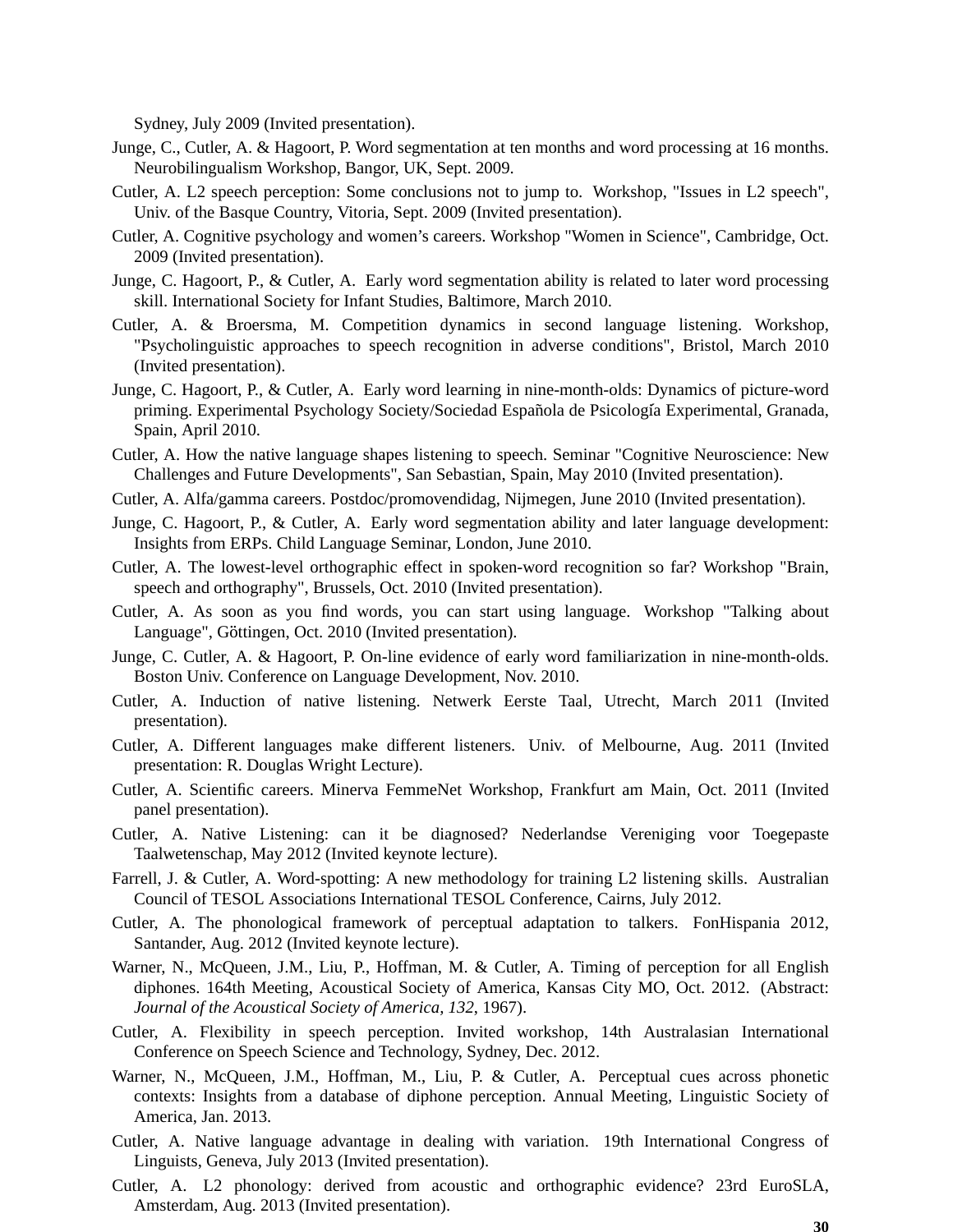- Cutler, A. Learning mechanisms, individual differences, and the input. Workshop "Modelling meets infant studies in language acquisition", Leiden, Sept. 2013 (Invited presentation).
- Cutler, A. The comparative heart of psycholinguistics. Inaugural lecture, Univ. of Western Sydney, Oct. 2013.
- Shin, P., Warner, N., Hoffman, M., McQueen, J.M. & Cutler, A. Perception of stressed vs. unstressed vowels: language-specific and general patterns. 166th Meeting, Acoustical Society of America, San Francisco, Dec. 2013. (Abstract: *Journal of the Acoustical Society of America, 134*, 4030-4031).
- Cutler, A. New horizons in segmentation research. Workshop, 'Metrical structure: Acquisition and processing'. Utrecht, April 2014 (Invited keynote address).
- Bruggeman, L., Tyler, M.D. & Cutler, A. The effect of speech signal reliability on lexical modulation in older listeners. Experimental Psychology Conference, Brisbane, April 2014.
- Cutler, A. Speech prosody and listener choice. Speech Prosody 2014, Dublin, May 2014 (Invited keynote address).
- Lahey, M., Cutler, A., & Johnson, E.K. Isolated words, known names and boundary alignment as early word segmentation cues. International Conference on Infant Studies, Berlin, July 2014.
- Cutler, A. DADDY, EDDY, NINNY, NANNY and BALDEY: Big Data for speech perception. Pre-Conference Colloquium, 14th Conference on Laboratory Phonology, Tokyo, Japan, July 2014 (Invited address).
- Lahey, M., Cutler, A., & Johnson, E.K. Input for word learning: isolated words and utterance boundaries in speech directed to 11-month-old infants. 13th International Congress for the Study of Child Language, Amsterdam, July 2014; also at MARCS Institute poster day, Sydney, Aug. 2014.
- Cutler, A. Native-language listening advantages. 17th AILA World Congress, Brisbane, Aug. 2014 (Invited keynote address).
- Farrell, J. & Cutler, A. Listening to English as a second language: An analysis of English-learner missegmentations. TESOL Research Network Colloquium, Sydney, Aug. 2014.
- Cutler, A. Learning about speech. Interspeech 2014, Singapore, Sep. 2014 (ISCA Medalist's Address).
- Ernestus, M. & Cutler, A. BALDEY: The Biggest Auditory Lexical Decision Experiment Yet. 9th International Conference on the Mental Lexicon, Niagara, Ontario, Sep. 2014.
- Mandal, S., Best, C.T., Shaw, J. & Cutler, A. Perceiving markedness: Dichotic listening and hemispheric integration in perceptual processing. Australian Linguistic Society, Newcastle, Nov. 2014.
- Cutler, A. Getting stress right for your language. Workshop: The Role of Prosody in Language Learning, Macquarie Univ., Sydney, Dec. 2014 (Invited keynote address).
- Cutler, A. How the language we speak guides the way we listen. Summer Meeting, Centre of Excellence in the Dynamics of Language, Canberra, Feb. 2015 (Invited public lecture).
- Choi, J., Broersma, M. & Cutler, A. Accessing distant phonological memories. Experimental Psychology Conference, Sydney, Apr. 2015.
- Cutler, A. Speech decoding: A language-specific process. New Fellows Symposium, Royal Society of London, July 2015.
- Zhou, W., Broersma, M. & Cutler, A. Re-access of birth language phonology by young adopted children. Child Language Symposium, Warwick, UK, July 2015.
- Cutler, A. Big Issues in speech perception: Abstraction and Nativeness. 18th International Congress of Phonetic Sciences, Glasgow, Aug. 2015 (Invited keynote address).
- Cutler, A., Bruggeman, L. & Antoniou, M. Variation in perceptual flexibility across languages within listeners. Architectures and Mechanisms for Language Processing, Malta, Sep. 2015.
- Cutler, A. Just listening. Workshop on the occasion of new baby lab opening, WSU, Kingswood, Oct. 2015 (Invited public lecture).
- Kember, H., Choi, J. & Cutler, A. Memory for focused words in Korean. Australian Linguistic Society, Sydney, Dec. 2015; also at CoEDL Summer Meeting, Sydney, Feb. 2016.
- Ip, M.H.K. & Cutler, A. Prosodic strategies of focus expression: A cross-language approach. CoEDL Summer Meeting, Sydney, Feb. 2016.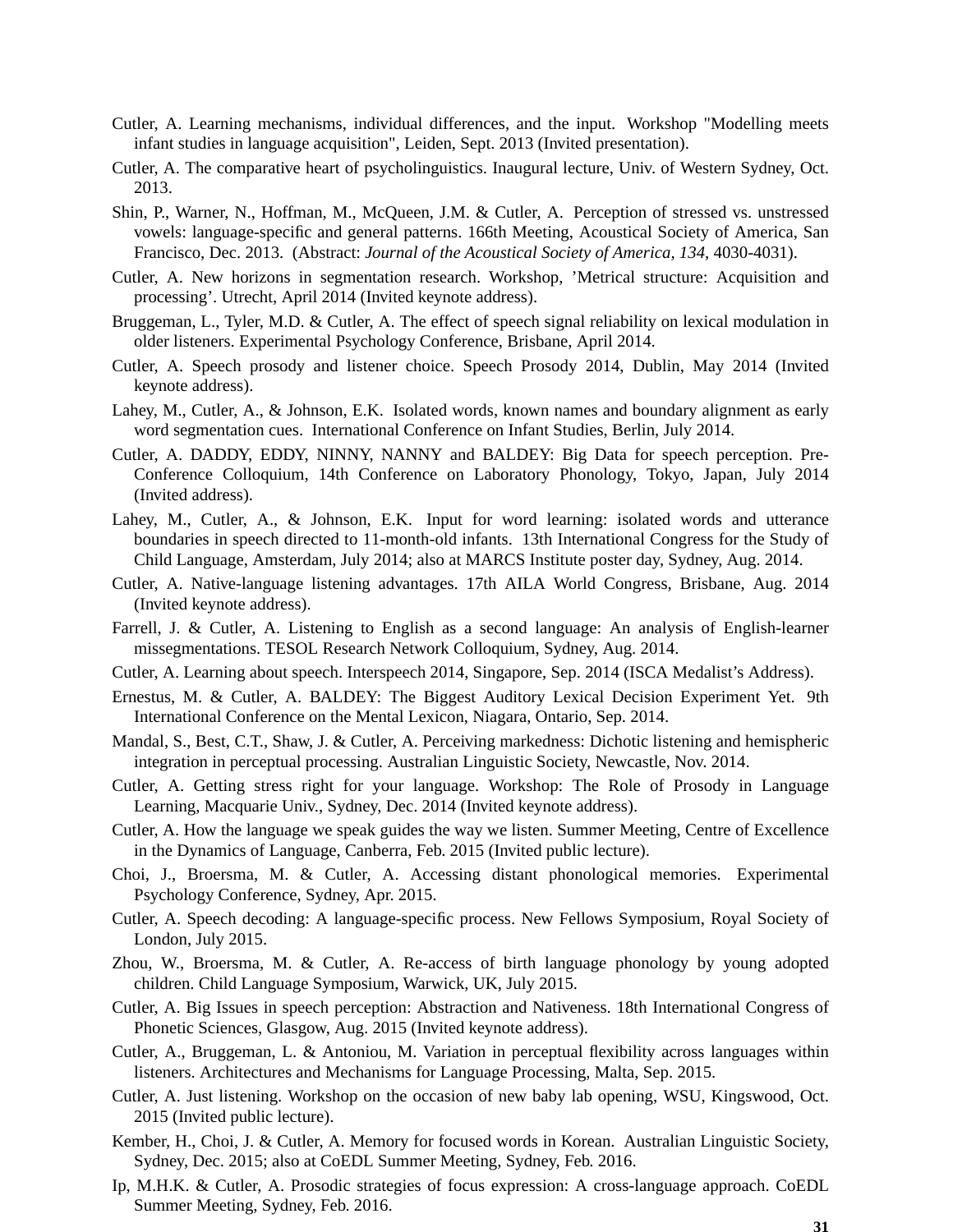- Cutler, A., Bruggeman, L. & Wagner, A. Proficient L2 listening: New L2 strategies hard to acquire, but old L1 strategies easy to abandon. Experimental Psychology Conference, Melbourne, Apr. 2016.
- Bruggeman, L., Broersma, M. & Cutler, A. Perceptual flexibility for native and non-native speech within the same listeners. Experimental Psychology Conference, Melbourne, Apr. 2016.
- Cutler, A., Bruggeman, L. & Wagner, A. Use of language-specific speech cues in highly-proficient second-language listening. 171st Meeting, Acoustical Society of America, Salt Lake City, May 2016. (Abstract: *Journal of the Acoustical Society of America, 139*, 2161). Also at CoEDL Summer Meeting, Sydney, Feb. 2016, and MARCS Research Poster Day, Sep. 2016.
- Cutler, A. All the prosody work we're not doing. Workshop "Framing speech: Celebrating 40 years of inquiry with Stefanie Shattuck-Hufnagel". Boston, June 2016 (Invited presentation).
- Cutler, A. Variations on "native language". Freiburg Institute of Advanced Studies, Freiburg, Germany, June 2016 (Invited presentation).
- Cutler, A. Variations on "native language". Workshop, "Non-nativeness", Radboud University Nijmegen, June 2016 (Invited presentation).
- Cutler, A. What is a native language? Workshop "Current and future challenges in Psycholinguistics: Workshop in honour of Uli H. Frauenfelder". La Clusaz, France, June 2016 (Invited presentation).
- Cutler, A., Baldacchino, J., Wagner, A. & Peter, V. Language-specificity in early cortical responses to speech sounds. 8th Annual Meeting, Society for the Neurobiology of Language, London, Aug. 2016. Also at MARCS Research Poster Day, Sep. 2016.
- Ullas, S., Eisner, F., Cutler, A., & Formisano, E. Lexical and lip-reading information as sources of phonemic boundary recalibration. 8th Annual Meeting, Society for the Neurobiology of Language, London, Aug 2016.
- Cutler, A. The perceptual learning mechanisms underlying adaptation to pronunciation change. Workshop, "Causes of language change", Western Sydney University, Nov. 2016 (Invited presentation).
- Jeske, J., Kember, H. & Cutler, A. Native and non-native English speakers' use of prosody to predict sentence endings. 16th Australasian International Conference on Speech Science and Technology, Sydney, Dec. 2016.
- Mandal, S., Best, C. & Cutler, A. Do rules rule? Evidence from Malayalam velar palatalization. OCP14 (14th Old-World Conference on Phonology), Duesseldorf, Feb. 2017. Withdrawn due to visa issue.
- Jeske, J., Kember, H. & Cutler, A. How long is an Aussie sentence? Prosody-based prediction of utterance length by native and non-native listeners. Experimental Psychology Conference, Shoal Bay NSW, Apr. 2017.
- Zahner, K., Kember, H., Cutler, A. & Braun, B. Museum or musical? Pitch accent type affects word recognition in Australian English. PaPE2017 (Phonetics and Phonology in Europe), Cologne, June 2017.
- Cutler, A. You, the linguist. Hanyang University, Seoul, Korea, June 2017 (Invited public lecture).
- Kidd, E., Donnelly, S., Spokes, T., Junge, C. & Cutler, A. Individual differences in segmentation longitudinally predict vocabulary growth. 14th International Congress for the Study of Child Language, Lyon, July 2017.
- Cutler, A. We are all linguists. Workshop "Cognitive Neuroscience: New Developments and Future Challenges II". San Sebastian, Spain, July 2017 (Invited presentation).
- Ullas, S., Hausfeld, L., Eisner, F., Cutler, A., & Formisano, E. Lexical and audiovisual information as sources of phonemic boundary recalibration. Auditory Cortex, Banff, Canada, Aug. 2017.
- Cutler, A. What is special about prosody in processing? Workshop, "Prosody in Processing", University of Tuebingen, Aug. 2017 (Invited keynote lecture).
- Yu, J., Kember, H., Mailhammer, R. & Cutler, A. Pitch and syntactic disambiguation in English and German: An eye-tracking study. Workshop, "Prosody in Processing", University of Tuebingen, Aug. 2017.
- Ip, M.H.K. & Cutler, A. Cross-language experiments on the production and perception of prosody.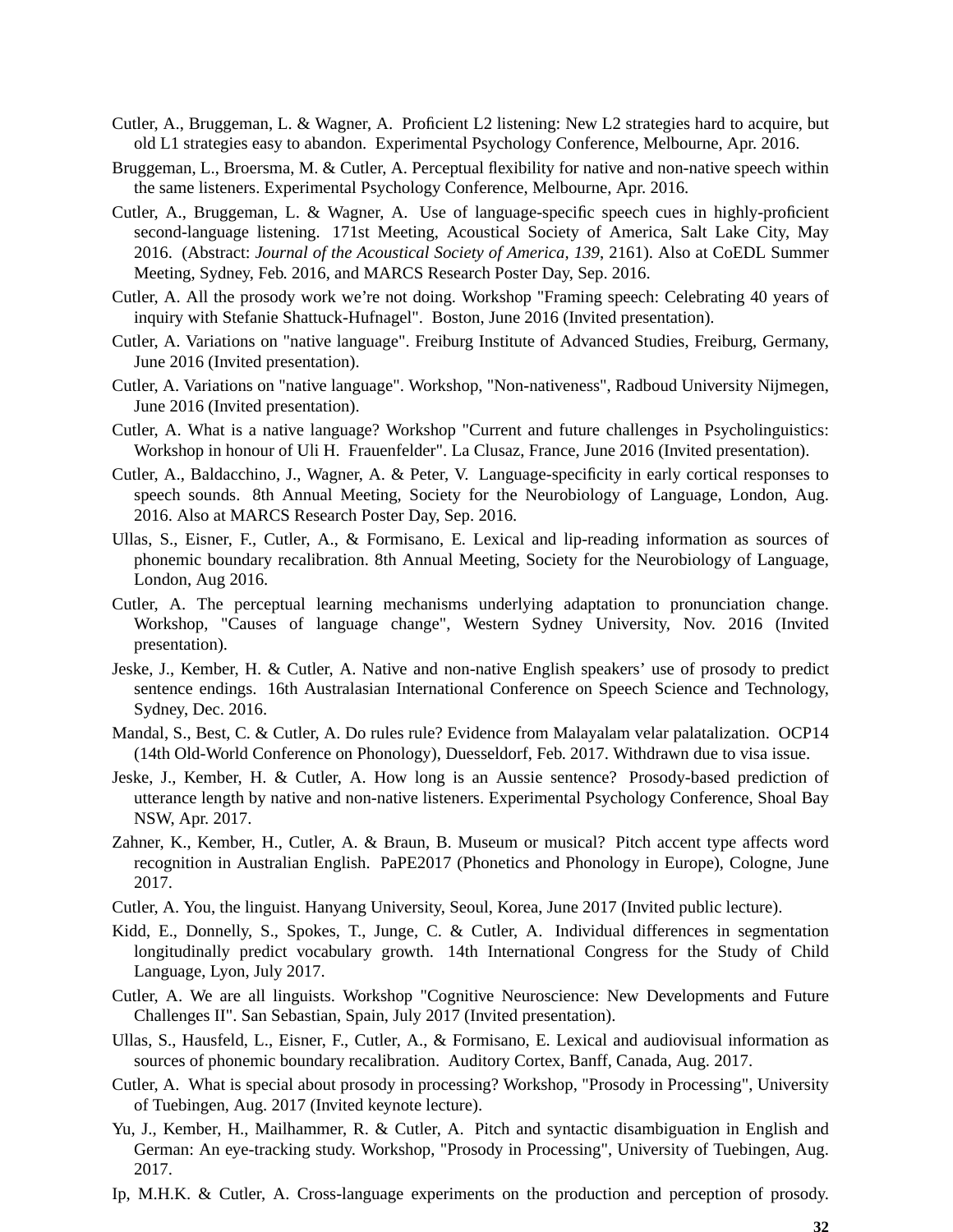Architectures and Mechanisms for Language Processing, Lancaster, Sep. 2017.

- Yu, J., Kember, H., Mailhammer, R. & Cutler, A. Prosodic cues to syntactic disambiguation in English and German. Architectures and Mechanisms for Language Processing, Lancaster, Sep. 2017.
- Kember, H., Choi, J., Yu, J. & Cutler, A. Prominence typology and the processing of prominence. Association for Linguistic Typology, Canberra, Dec. 2017.
- Cutler, A., Burchfield, L.A., Faris, M. & Antoniou, M. Asymmetric talker adaptation effects in first and second language. Experimental Psychology Conference, Hobart, Apr. 2018.
- Cutler, A. Language in the first year of life. Royal Society of NSW, Mittagong, Apr. 2018 (Invited public lecture).
- Cutler, A. Commentary: On telling a story. Hanyang International Symposium on Phonetics and Cognitive Sciences of Language, Hanyang University, Seoul, Korea, May 2018 (Invited presentation).
- Cutler, A. The development of native listening. Workshop, "Multiple Approaches to the Perception of Speech", University of Groningen, Jul. 2018.
- Broersma, M., Zhou, W. & Cutler, A. Retention of speech sound production and perception in young international adoptees. 176th Meeting, Acoustical Society of America, Victoria, Canada, Nov. 2018 (Abstract: *Journal of the Acoustical Society of America, 144*, 1718).
- Cutler, A. The roots of native listening. I.A.Gordon Public Lecture, University of Wellington, NZ, Nov. 2018.
- Cutler, A. Sources and domains of variability in prosodic processing. Workshop on the Processing of Prosody across Languages and Varieties, Wellington, NZ, Nov. 2018. (Invited presentation).
- Cutler, A. What are the limits of variation (if any)? Language Analysis Summer School, University of Canterbury, Christchurch, NZ, Jan. 2019. (Invited presentation).
- Yu, J., Mailhammer, R, Wartenburger, I., Hanne, S. & Cutler, A. Native and non-native lexical stress perception by English and German listeners. Language Analysis Summer School, University of Canterbury, Christchurch, NZ, Jan. 2019.
- Cutler, A. & Burnham, D. Reading is from Mars, listening is from Venus. CoEDL Summer Meeting, Sydney, Feb. 2019.
- Rysling, A., Clifton, C.E., Van Handel, N., Geguera, R.M., Choi, H. & Cutler, A. Listeners' predictions of sentence lengths are categorical, not gradient. CUNY Sentence Processing Conference, Boulder CO, Mar. 2019.
- Bruggeman, L. & Cutler, A. Rhyme competition in spoken word recognition depends on the availability of cognitive resources. Experimental Psychology Conference, Wellington, NZ, Apr. 2019.
- Antoniou, M. & Cutler, A. Why there is debate about the cognitive advantage of being bilingual. Invited workshop, 2nd Hanyang International Symposium on Phonetics and Cognition, Seoul, May 2019.
- Cutler, A. Commentary: Weaving a HisPhonCog story. 2nd Hanyang International Symposium on Phonetics and Cognition, Seoul, May 2019. (Invited presentation).
- Cutler, A. Language-specificity in processing, and its origins. Workshop on Infant Language Development (WILD), Potsdam, June 2019 (Invited keynote presentation).
- Asano, Y., Cutler, A. & Weber, A. Experience with an uptalk variety and perception of high rising terminal contours. PaPE2019 (Phonetics and Phonology in Europe), Lecce, Italy, June 2019.
- Cutler, A., Burchfield, L.A. & Antoniou, M. Language-specificity and experience-dependence of phonetic adjustment to talkers. PaPE2019 (Phonetics and Phonology in Europe), Lecce, Italy, June 2019.
- Bruggeman, L. & Cutler, A. Later language learning: The listening dimension. 19th AILA World Congress, Groningen, August 2020 (delayed to 2021).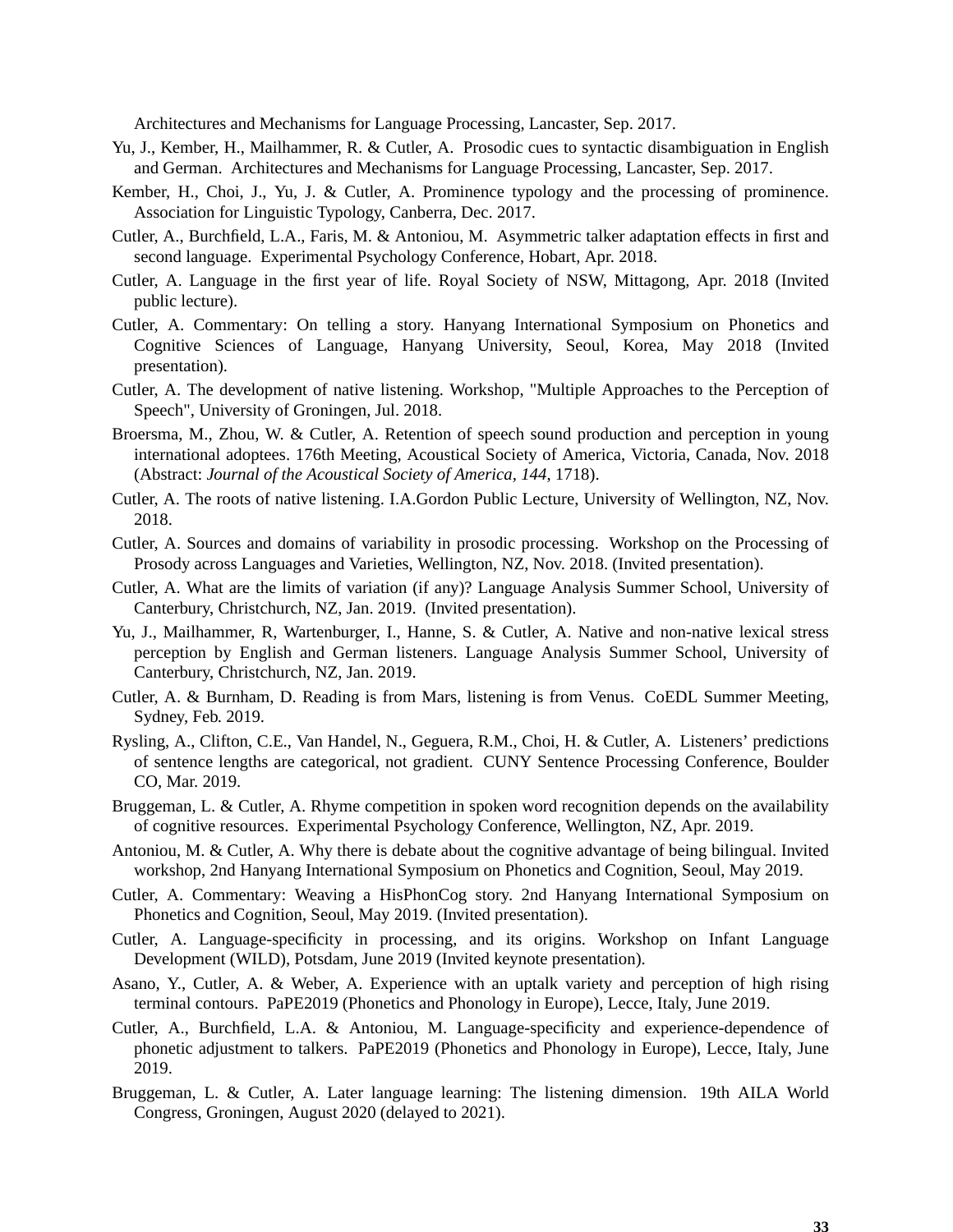### **Professional Associations**

International (formerly: European) Speech Communication Association (member, ISCA Advisory Council, 2007-2014; Member, Distinguished Lecturer Selection Committee, 2014-; Member, Fellows Selection Committee, 2016-2019). Permanent Council Member, International Conferences on Spoken Language Processing (1994-2000). International Phonetics Association (council member, 1999- ; Member, Permanent Council for the Organisation of ICPhS, 2007- ). International Pragmatics Association (Consultation Board Member, 1986-1991). Linguistic Society of America. Linguistics Association of Great Britain. Experimental Psychology Society (committee member, 1984-1987). Institute of Acoustics, U.K. (committee member, Speech Group, 1986-1993). Australasian Speech Science and Technology Association (Member, International Advisory Board, 1995- ). Acoustical Society of America (Member, Speech Communication Technical Committee, 2015-2018). Netherlands Association for Phonetic Science. Netherlands Psychonomic Society. Netherlands Association for Linguistics. Society for the Neurobiology of Language. Association for Psychological Science. Cognitive Science Society. Secretary, European Psycholinguistics Association (1982-1987). Advisory Council Member, Attention and Performance Foundation (1986-1990). Panel D committee member, Academy of Social Sciences in Australia (2018- ).

# **Honours and Awards**

Student Awards: Sir Richard Dry Exhibition for Modern Languages; Commonwealth Scholarship; Victorian Education Department Bursary; Swedish Chamber of Commerce Prize; stipendium, Deutsche Akademische Austauschdienst; PEO Fellowship; Sloan Foundation Summer Fellowship.

1993 Linguistic Society of America Forum Lecturer

1997 British Psychological Society Cognitive Psychology Award (with D. Norris and J.M. McQueen)

1999 Elected to Academia Europaea

1999 Spinoza Prize, Nederlandse Organisatie voor Wetenschappelijk Onderzoek

2000 Elected to Koninklijke Nederlandse Akademie van Wetenschappen (Netherlands Royal Academy of Sciences)

2001 Carl Friedrich von Siemens Stiftung, Werner Heisenberg Lecturer

2002 Elected to Koninklijke Hollandsche Maatschappij der Wetenschappen

2005 Selected for "Keur der Wetenschap", DARE (NL)

2006 Bartlett Lecturer, Experimental Psychology Society (UK)

2007 Elected Foreign Member, American Philosophical Society

2008 Elected Foreign Associate, National Academy of Sciences (US)

2008 Elected Honorary Fellow, Australian Academy of the Humanities

2008 Kanizsa Lecturer, Univ. of Trieste (Italy)

2009 Elected Fellow, International Speech Communication Association

2009 Elected Fellow, Academy of the Social Sciences in Australia

2011 Elected Fellow, Association for Psychological Science

2011 R. Douglas Wright Lecture and Medal, Univ. of Melbourne

2012 Elected Honorary Member, Linguistic Society of America

2012 Elected Honorary Member, Association for Laboratory Phonology

2013 Erskine Fellow, University of Canterbury, Christchurch, New Zealand

2014 ISCA (International Speech Communication Association) Medal for Scientific Achievement

2015 Elected Fellow, Royal Society (UK)

2016 Elected Fellow, Cognitive Science Society

2018 I.A. Gordon Fellow, University of Wellington, New Zealand

2020 Silver Medal for Speech Communication, Acoustical Society of America

2020 Elected Corresponding Fellow, British Academy (UK)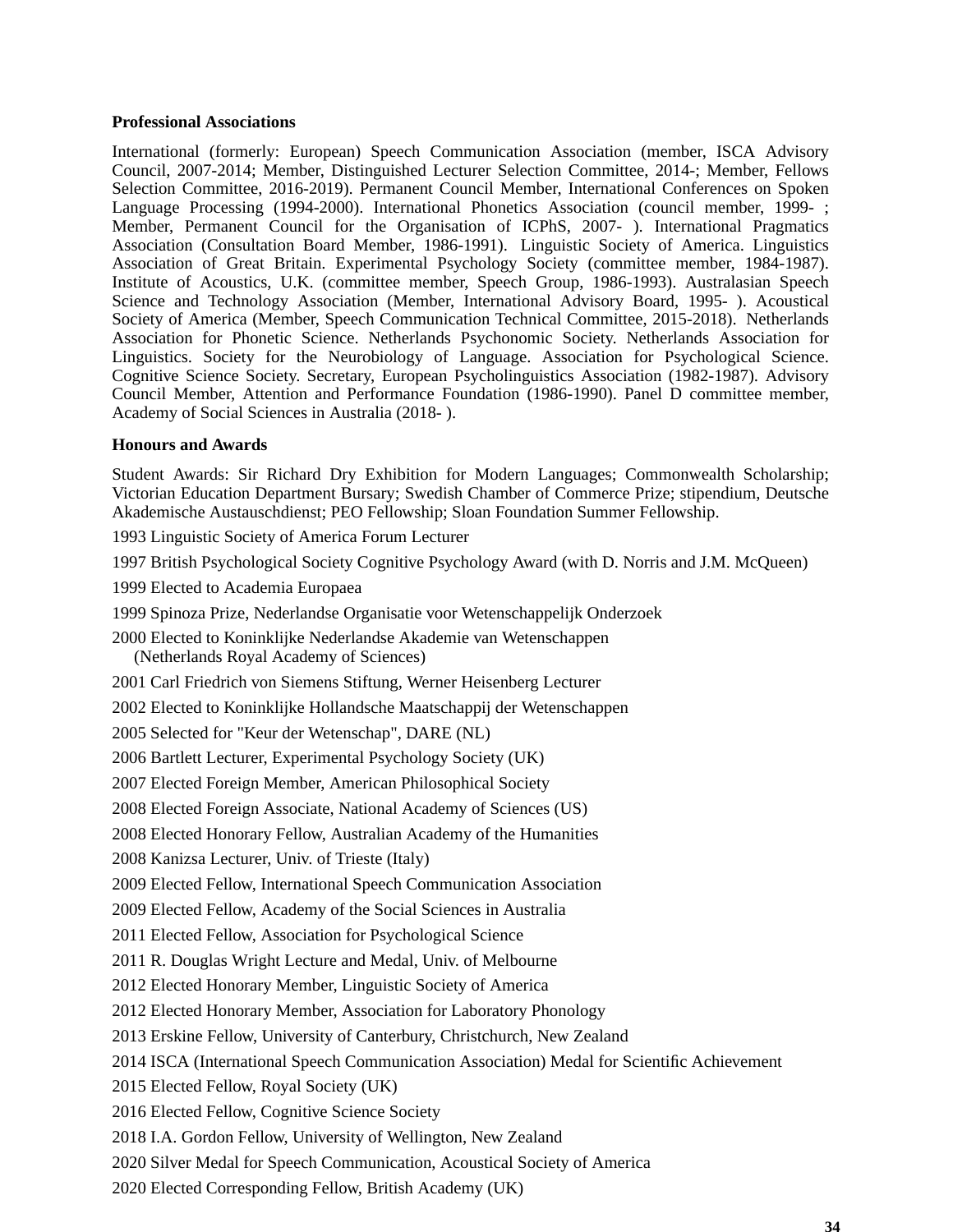### **Editorial, Review and Advisory Activity**

Advisory/Editorial Board member,*Cognition* (1979-1998); *Linguistics* (1979-1997); *Journal of Linguistics* (1984-1991); *Language and Cognitive Processes* (1985-1991); *Computer Speech and Language* (1986-1993); *Cognitive Psychology* (1988-1995); *Phonology* (1990-1995); *Language and Speech* (1994-2012); *Speech Communication* (1997-2013); *Journal of the Acoustical Society of America* (2013-2015); *Annual Review of Linguistics* (2013-2018); *Cambridge Elements in Phonetics* (2020-).

Guest (co-)editor, *Linguistics*: (1) special issue (SI) on speech errors: 19/7-8, 1981; (2) SI on crosslanguage psycholinguistics: 23/5, 1985; (3) SI on psycholinguistic approaches to morphology: 26/4, 1988. Guest co-editor, *Language and Cognitive Processes*: SI on spoken word access processes: 16/5-6, 2001.

Guest co-editor, *Speech Communication*: (1) SI on the nature of speech perception: 41/1, 2003; (2) SI on non-native speech perception in adverse conditions: 52/11-12, 2010.

Guest co-editor, *Cognition*: SI in honour of Jacques Mehler (in prep.)

Journal refereeing: *Behavioral and Brain Sciences; British Journal of Psychology; Canadian Journal of Linguistics; Cahiers de Psychologie Cognitive; Child Development; Cognitive Neuropsychology; Cognitive Brain Research; Cognitive Science; Developmental Psychology; European Journal of Cognitive Psychology; Journal of the Acoustical Society of America; Journal of Child Language; Journal of Experimental Psychology: Human Perception and Performance; Journal of Experimental Psychology: Learning, Memory and Cognition; Journal of Experimental Psychology: General; Journal of Memory and Language/Journal of Verbal Learning and Verbal Behavior; Journal of Phonetics; Journal of Pragmatics; Language; Language Variation and Change; Linguistic Inquiry; Memory & Cognition; Mind and Language; Music Perception; Nature; Neuropsychologia; Perception & Psychophysics; Phonetica; PLoS One; PNAS; Psychological Research; Psychological Science; Psychonomic Bulletin and Review; Quarterly Journal of Experimental Psychology; Science; Trends in Cognitive Sciences*.

Other refereeing: *Academic Press, Edward Arnold, John Benjamins, Blackwells, Bradford Books, Cambridge Univ. Press, Elsevier, Harcourt Brace Jovanovitch, Lawrence Erlbaum, MIT Press, Macmillan, Mouton de Gruyter, Oxford Univ. Press, Psychology Press*.

Executive committee member, NWO Stichting Taal, Spraak en Logica, 1994-1998.

Chair, NWO multi-disciplinary VIDI grant review panel, 2002.

Review Committee Member, European Latsis Prize, 2002.

Chair, Delacourt Prize Committee (KNAW), 2002, 2005.

Committee Member, J.C. Ruigrok Prize (KHMW), 2003.

Member of Scientific Advisory Board, Netherlands Institute for Advanced Study (NIAS), 2002-2011.

Member of Scientific Council, Amsterdam Center for Language and Communication, 2002-2011.

Committee Member, Schloessmann Seminar, 2005.

Member, Commissie Cognitiewetenschappen (KNAW), 2006-2012.

Committee Member, Heineken Prize for Cognitive Science (KNAW), 2006, 2008, 2010.

Member of Scientific Advisory Board, European Diploma in Cognitive and Brain Sciences, 2007-2010.

Member of Advisory Board, Basque Center on Cognition, Brain and Language, 2009-.

Chair, Advisory Board, New Zealand Institute for Language, Brain and Behaviour, 2010-.

Member, Critical Friends Review Panel, Lund Univ., 2011.

Member, Medical Research Council Quinquennial Review, Cognition and Brain Sciences Unit, 2013.

Member, Troland Prize Committee, National Academy of Sciences (US), 2014.

Member, Australian Research Council Selection Advisory Committee (Laureate Fellows), 2015.

Member, Landelijk Autorisatiepanel QRiH (The Netherlands), 2017-2018.

Member, Newton International Fellowships Committee (Royal Society), 2017-.

Member, Scientific Reviewing Prize Committee, National Academy of Sciences (US), 2019.

Member, Janet Taylor Spence Prize Committee, Association for Psychological Science, 2020-.

Assessments/reviews for NSF, NIH, NICHD, NRSA, Fulbright Foundation (US); AHRB, BBSRC, SSRC, SERC, MRC, ESRC, CRC, JCI, Royal Society, British Academy, British Council, Leverhulme Foundation, Wellcome Foundation (UK); NWO-MaGW, NWO-GW, KNAW, HMW, NIAS (NL); DFG, BMBF, Humboldtstiftung, Stifterverband für die Deutsche Wissenschaft (Germany); CNRS, SESAME (France); Austrian Academy of Science, Oesterreichischer Wissenschaftsfonds (Austria); Swedish Research Council; Hungarian Academy of Sciences; SSHRC (Canada); ARC (Australia); Croucher Foundation (HK); Marsden Fund (NZ); ESPRIT (EC); Human Frontier Program.